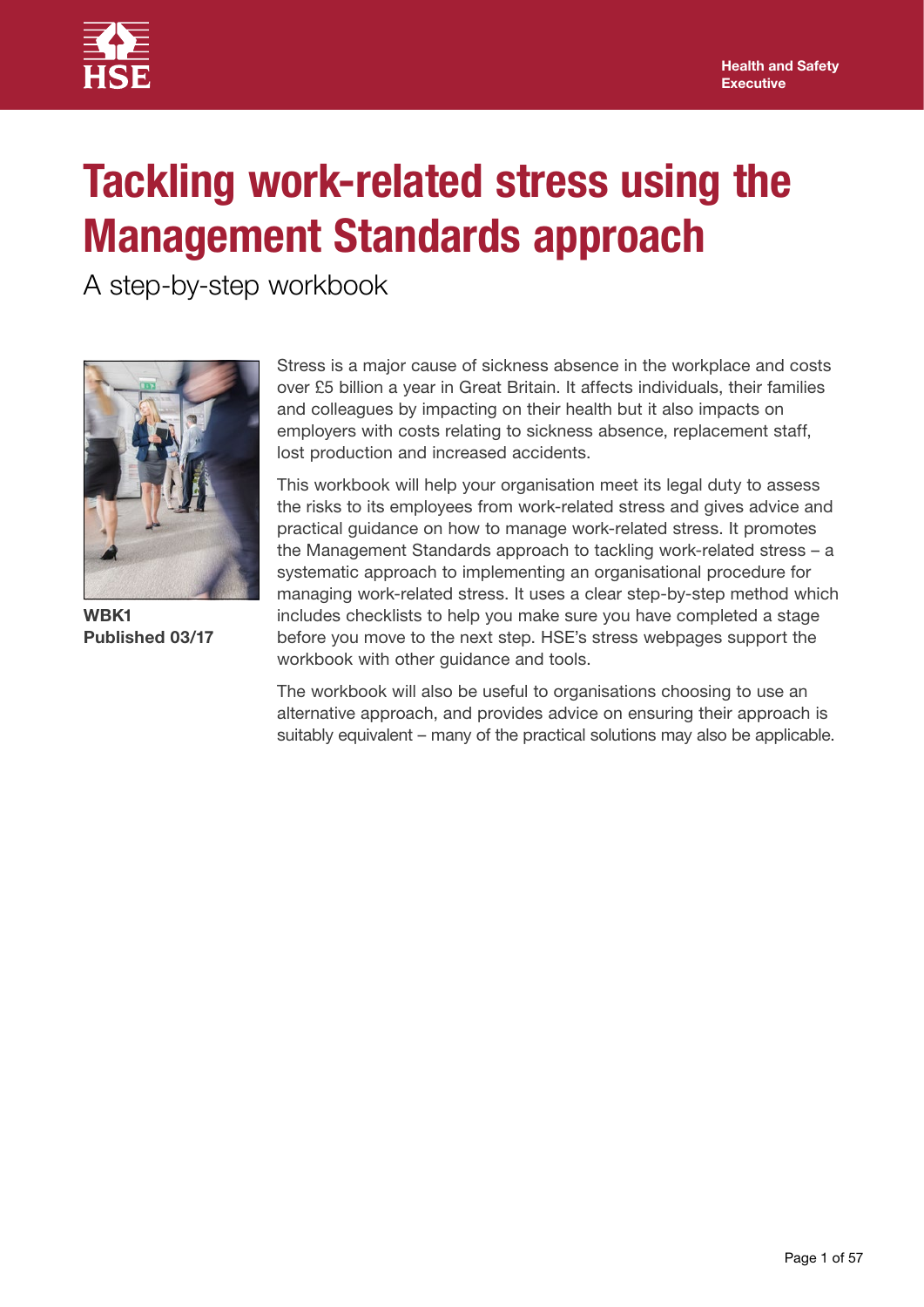# **Contents**

| <b>Introduction</b>                                               | 3  |
|-------------------------------------------------------------------|----|
| Part 1 Prepare your organisation                                  | 8  |
| Part 2 Identify the risk factors                                  | 18 |
| Part 3 Deal with individual concerns                              | 31 |
| Part 4 What next?                                                 | 34 |
| <b>Appendix 1 Business case preparation</b>                       | 36 |
| Appendix 2 Costs of work-related stress, anxiety<br>or depression | 38 |
| <b>Appendix 3 Communications</b>                                  | 40 |
| Appendix 4 Example stress policy (HSE)                            | 42 |
| <b>Appendix 5 Common stress factors</b>                           | 45 |
| Appendix 6 The six Management Standards                           | 47 |
| <b>References</b>                                                 | 56 |
| <b>Further information</b>                                        | 57 |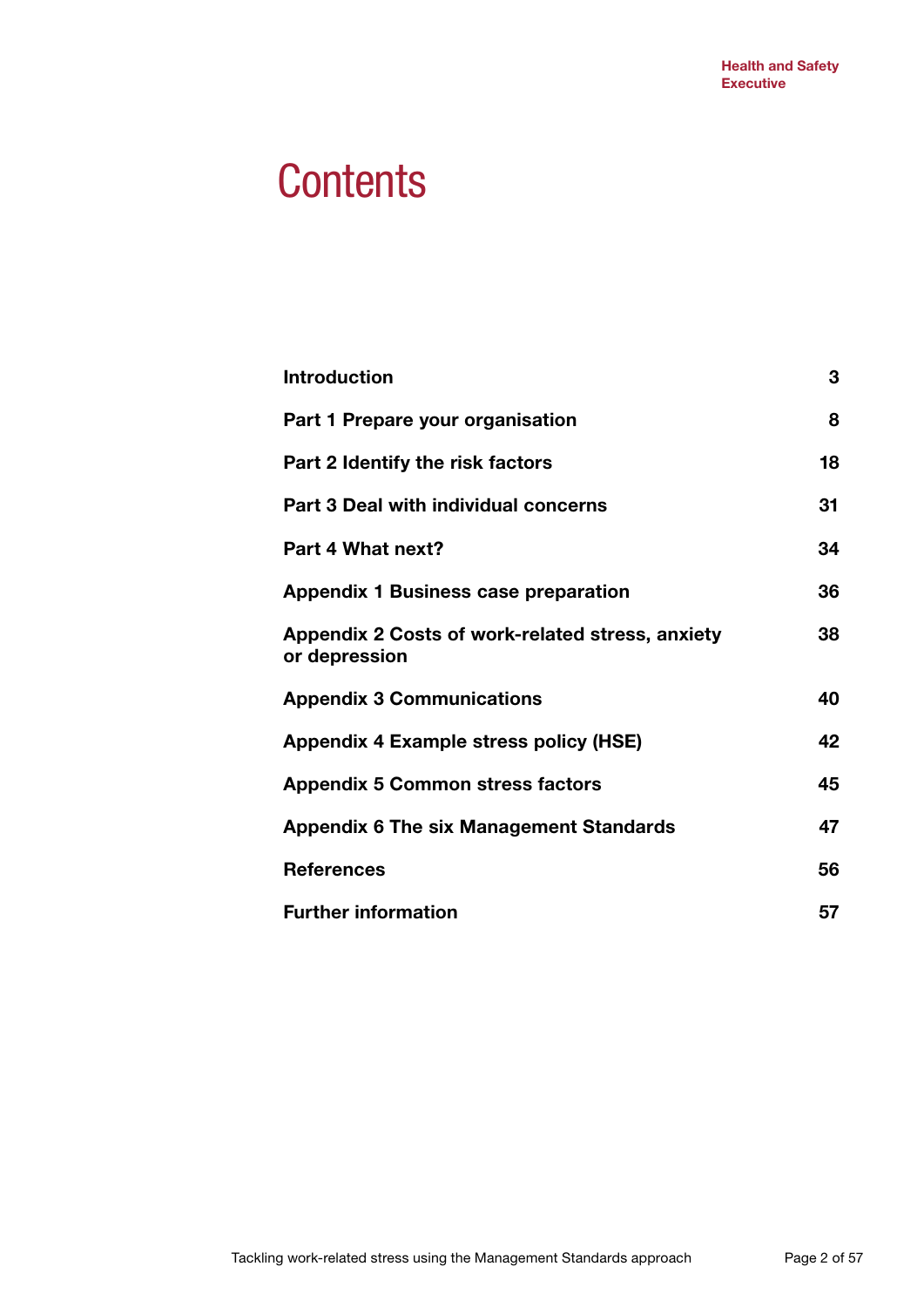# **Introduction**

# **What is work-related stress?**

Stress is the adverse reaction people have to excessive pressures or other types of demand placed on them. There is a clear distinction between pressure, which can create a 'buzz' and be motivating, and stress, which occurs when this pressure becomes excessive.

More information about work-related stress, how to identify it, how it impacts on people, and what to do if you identify a problem can be found on the HSE stress webpages.<sup>1</sup>

# **Why tackle work-related stress?**

Work-related stress is a major cause of occupational ill health which can cause severe physical and psychological conditions in your workers. It can also lead to poor productivity and human error, increased sickness absence, increases in accidents, high staff turnover and poor performance in your organisation.

HSE statistics show that work-related stress is a significant issue with more than 11.5 million working days lost as a result of stress, anxiety or depression at a conservative estimated cost of £5.2 billion to industry, individuals and the government.<sup>2</sup>

In addition, health and safety legislation requires you to assess the level of risk from hazards in the workplace and to take all reasonably practicable measures to prevent or sufficiently reduce that risk. The purpose of the risk assessment is to find out whether existing control measures prevent harm or if more should be done.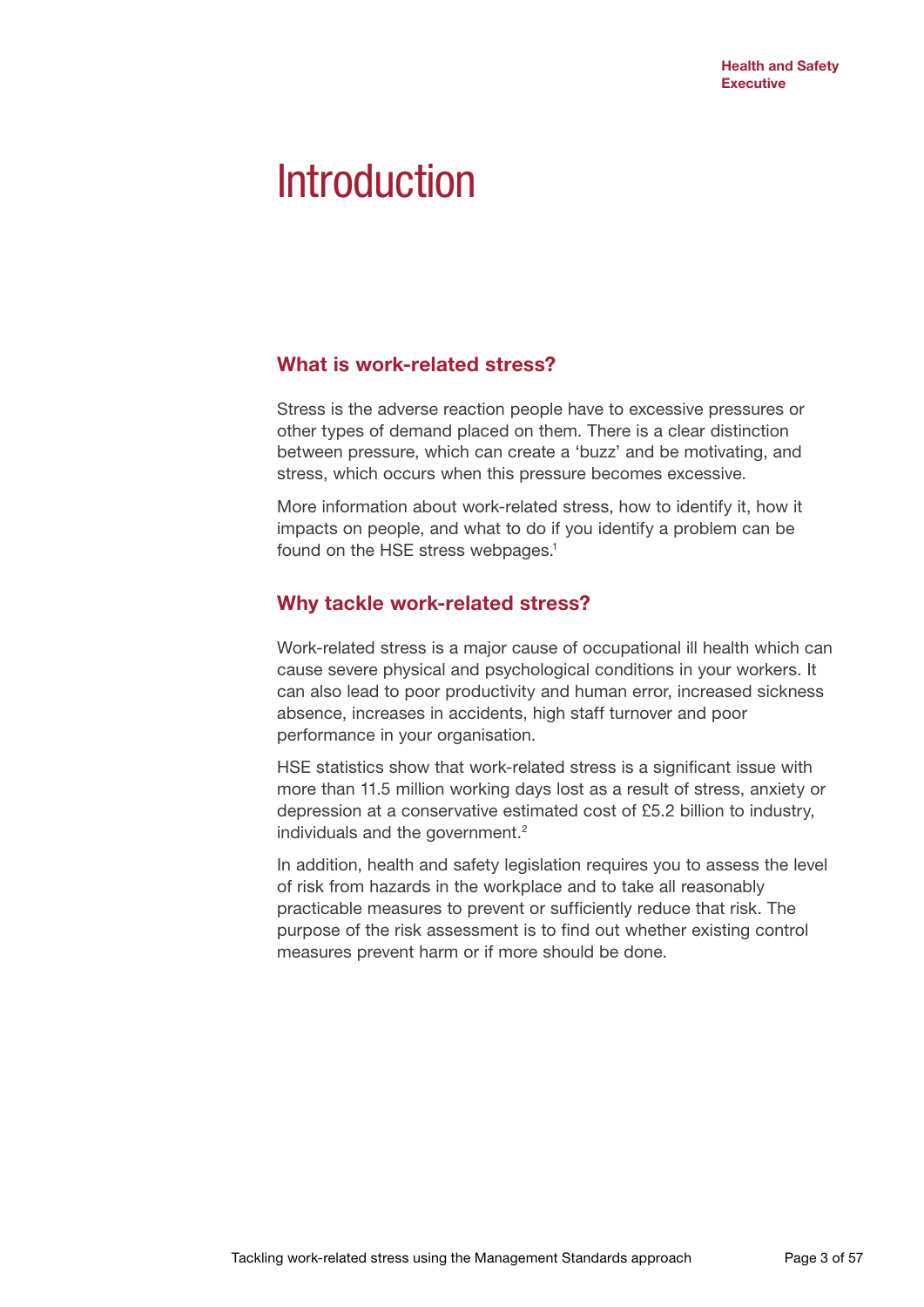# **What are the Management Standards?**

The Management Standards cover six key areas of work design that, if not properly managed, are associated with poor health and wellbeing, lower productivity and increased sickness absence. In other words, the Standards cover the primary sources of stress at work.

## *1 Demands*

Includes issues such as workload, work patterns and the work environment.

## *2 Control*

How much say do the people have over the way they work?

### *3 Support*

Includes encouragement, sponsorship and resources provided by the organisation, line management and colleagues.

### *4 Relationships*

Includes promoting positive working to avoid conflict and dealing with unacceptable behaviour.

### *5 Role*

Do people understand their role within the organisation and does the organisation ensure roles are not conflicting?

## *6 Change*

How is organisational change (large and small) managed and communicated?

For each Standard there must be systems in place locally to respond to any individual concerns. These Standards are aspirational and define a desirable set of conditions for organisations to work towards. For more details about the Standards see HSE's webpages<sup>3</sup> and Appendix 6.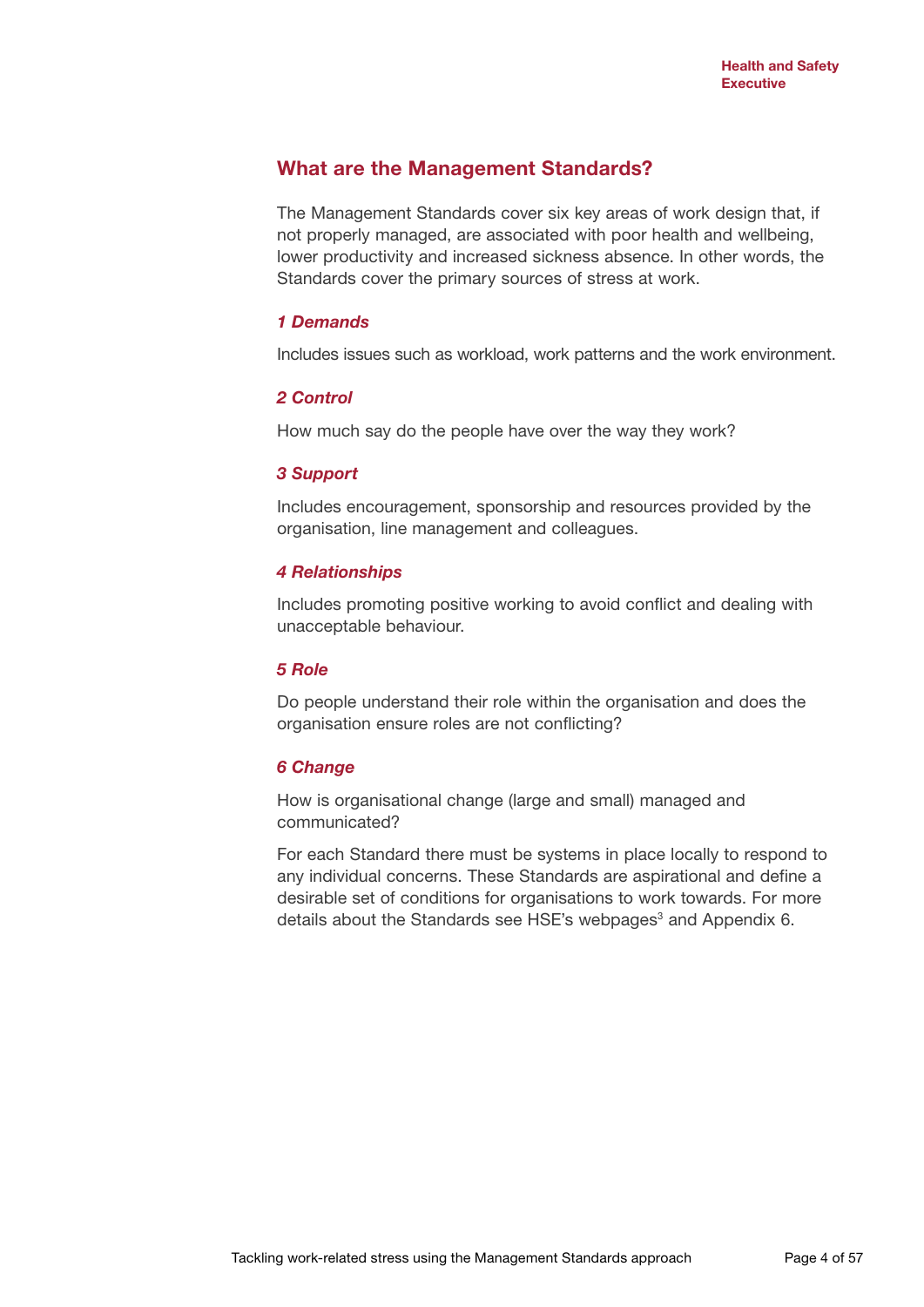## **What is the Management Standards approach to tackling work-related stress?**

The Management Standards approach is an organisational, preventative process for managing the risks to your employees from work-related stress. It is a free-to-use toolkit that helps employers prepare for and conduct an appropriate risk assessment and gives ideas for what to do when you have the results.

You do not have to use the Management Standards approach, but following it will show you have met your legal duties. If you do not use the Management Standards approach you must use a suitably equivalent approach. To establish whether your current process is equivalent see the equivalence checklist.<sup>4</sup>

## *Applying the Management Standards to your organisation*

If you are using the Management Standards approach, it is important to understand how the Standards apply and translate to your workplace. This includes looking at how they fit into your existing risk assessment process.

The six key areas of the Management Standards cover the primary sources of stress at work. They do not always act on their own but often they combine, overlap or interact. Consider the 'job' as a whole and avoid taking action on one element of work at a time as this may just move any problem further down the line – a global approach is likely to produce the best result.

There may be organisational 'hot spots' you want to concentrate on, but these can best be identified by carrying out a systematic risk assessment. Your aim is to find out the potential work causes of stress in your workplace and the likelihood of injury.

#### *Good management practice*

The Management Standards help measure how well you are managing the potential causes of work-related stress. Each Standard provides simple statements about good management practice in each of the six areas. These include the Standard itself and, in particular, the statements of 'What should be happening?' These are outlined in full in Appendix 6.

The Standards represent targets for the organisation, goals that employers should be working towards in an ongoing process of risk assessment and continuous improvement. The Management Standards approach aims to help identify where your organisation is in terms of performance and sets realistic targets for improvement.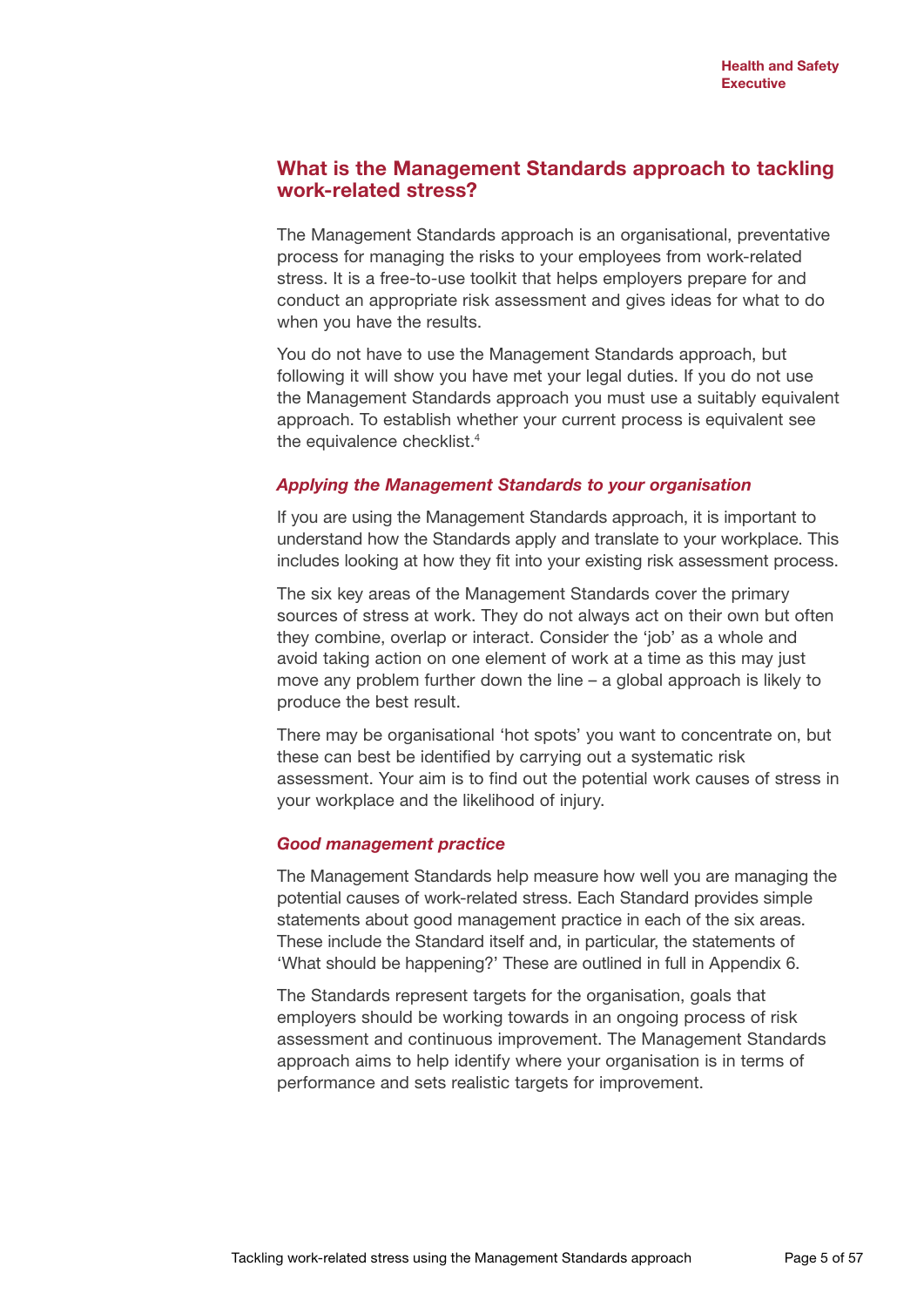### *Organisational-level issues*

When assessing the risks to which your employees may be exposed it is important to focus on organisational-level issues that have the potential to impact on groups and large numbers of employees, rather than individual employees.

### *Managing the root causes*

It is important that those involved in the Management Standards approach understand the need to focus on prevention and on managing the root causes of work-related stress, rather than trying to deal with problems only after they occur and people are suffering from exposure to excessive pressure. This will stop the problem from developing to the position where people are negatively affected. As with most things, prevention is better and more cost-effective than treatment.

## *Keeping records*

Generally, organisations are legally required to record actions they have taken during and subsequent to a risk assessment. Smaller organisations may not be required to record actions taken but documenting what you have done provides an audit trail and helps you demonstrate to inspection authorities that you have done a suitable and sufficient risk assessment. It will also give you a benchmark for future assessments, particularly where you are comparing some of the data such as sickness absence records.

*You can use this workbook as a record of your progress.*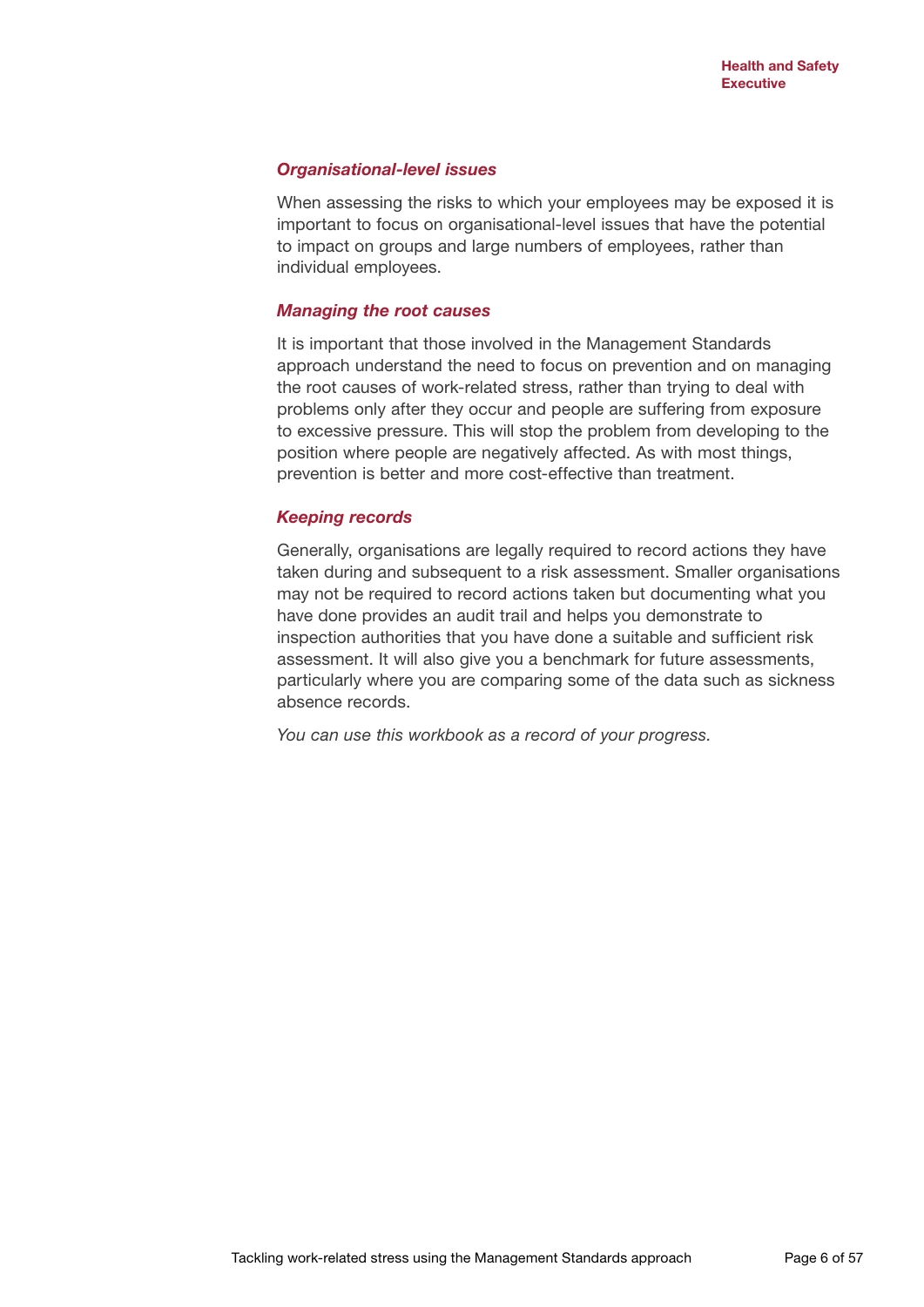#### **Top tip**

The following are tips from other organisations that have implemented the Management Standards approach:

- **Start small and grow:** As a large organisation we found it useful to pilot the approach in a controlled area so we could iron out problems before rolling it out more widely.
- **Don't use change as an excuse to do nothing:** Change is almost constant in some sectors but it should not be used as an excuse for not taking action.
- **Get the timing right:** Ensure that key activities in the process are not scheduled at peak holiday or busy periods where employees may not be able to participate.
- **Planning experience:** If available, co-opt someone with project planning experience onto the steering/focus group.
- **Forward plan:** It is important to think about what is involved in each step of the process and plan ahead to prevent future delays – break the process down into manageable chunks.
- **e** Resource: Failure to adequately resource the project results in unnecessary delays and lost momentum. Ensure there is adequate management and administration resource allocated. Most importantly, ensure interventions and solutions are adequately resourced.
- **Be realistic:** Make sure the plan is achievable and that dates for completion and the deliverables are realistic. Don't plan to fail!
- **Be open:** Communication is vital; talk to your employees and listen to their feedback and views – if they have input in solutions they understand and support their implementation.
- **Don't re-invent the wheel:** You will already be doing some of the things the Management Standards approach will take you through (eg collecting sickness absence data) or you may have a health and safety committee that can be used as the working group, with some minimal changes.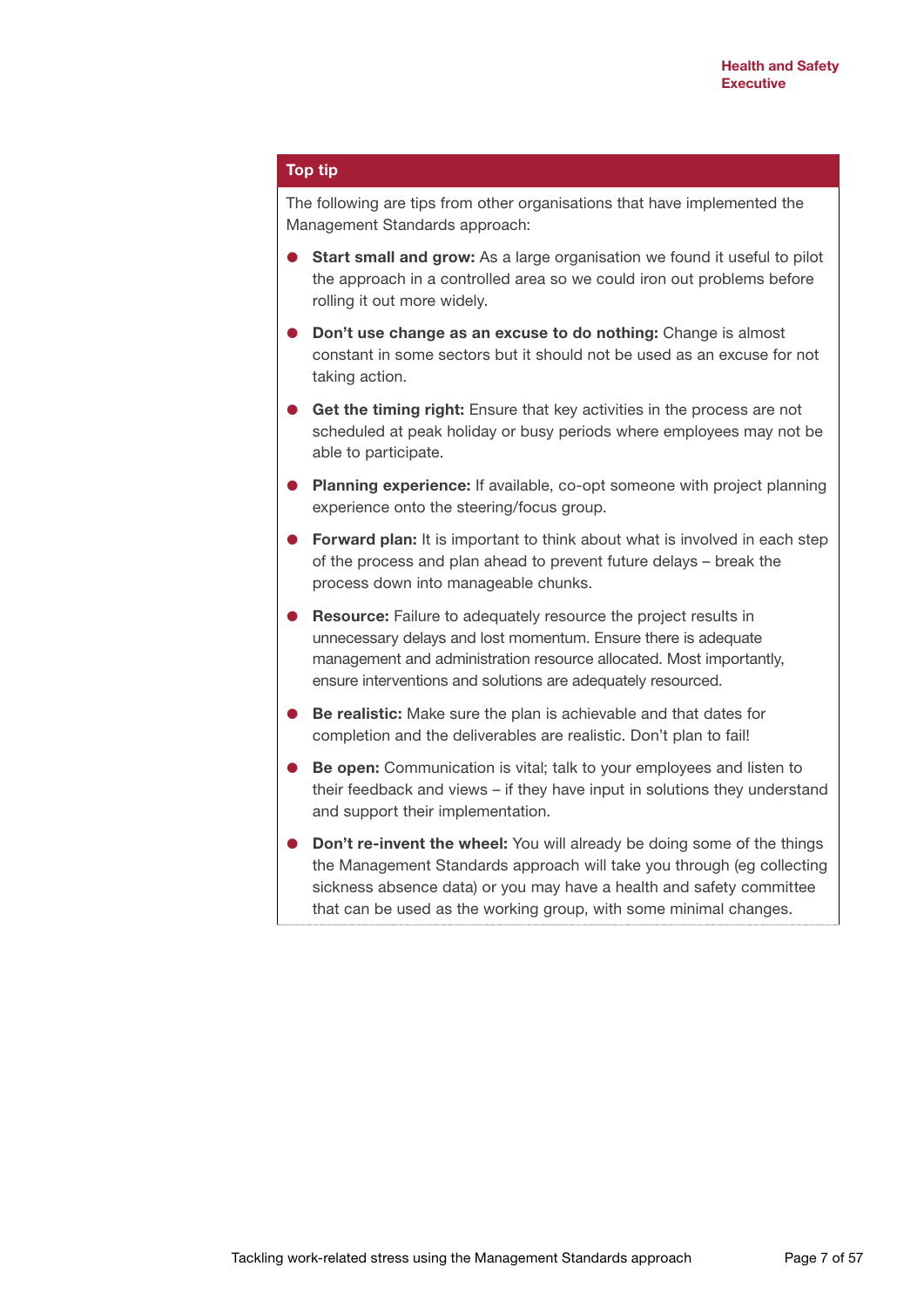# Part 1 Prepare your organisation

## **Secure commitment**

#### *Senior management*

#### **Remember**

Senior managers are employees too. You need to include them in the risk assessment process.

The Management Standards approach relies on senior management commitment and worker involvement throughout the process. Staff are more likely to take part if they see senior managers are committed to managing the causes of work-related stress.

Many employers are already committed to managing stress at work as they recognise that this brings benefits for the organisation. One of the major issues is the cost of work-related stress, which is not simply the cost of paying someone who is off sick but lots of other less obvious costs. Preparing a simple business case on these costs and benefits can help you get your senior managers on board. Remember, there is a legal duty to take action that you should include and you can make an ethical case, too.

#### **Activity**

Prepare a business case on the need to assess and manage the causes of stress at work. The following resources may help.

**Appendix 1 Business case preparation Appendix 2 Costs of work-related stress, anxiety or depression**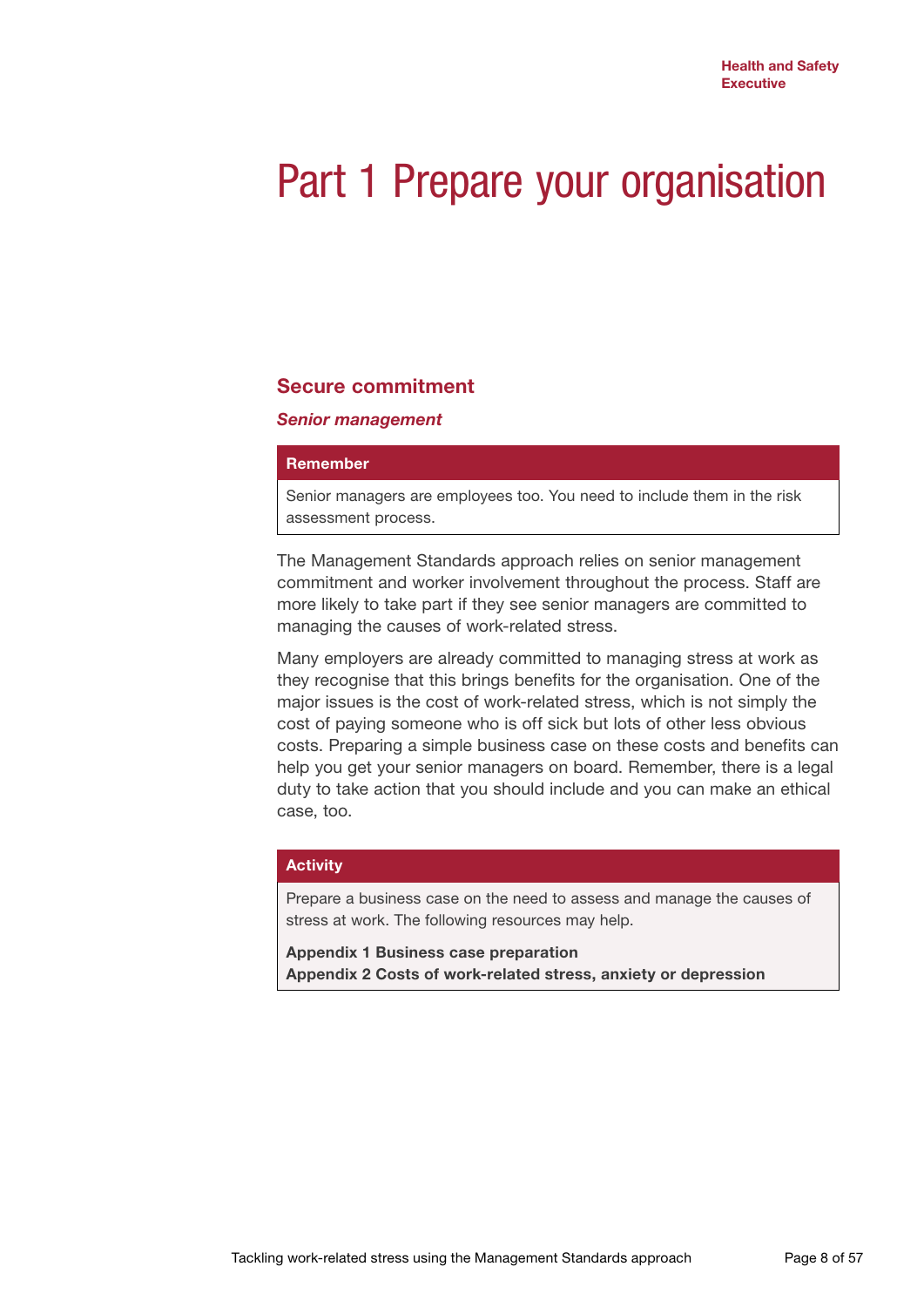### **Checklist**

**If you are able to check off the following, you will know that senior management commitment has been secured.** 

- Senior managers visibly demonstrate support and participate in communication activities. This can be by:
	- directly producing some communication to all staff;
	- providing quotations in an article in staff magazines;
	- chairing initial meetings of a project/work group;
	- acting as the 'project champion';
	- promoting campaign material such as that relating to removing the stigma related to stress or mental health conditions.
- Resources have been allocated, eg extra funding or time. Remember:
	- it's not just the process that needs resources, you need commitment for the time others will spend taking part and to fund the interventions that are proposed;
	- the process is an ongoing one; you need to reassess the risk periodically and where measures are put in place these too need to be monitored (this ongoing monitoring also needs to be resourced).
- Authority has been delegated either to an individual in a smaller organisation or to a steering group for larger ones. Remember:
	- oversight of the project should be maintained to ensure co-operation from other senior managers.

## *Employees and their representatives*

Employers are obliged to consult employees or their representatives on matters of health and safety. There are a number of ways to get employees on board. You may want to consider the following:

- Demonstrate commitment to the project ensure the project is adequately funded and get senior managers to show support and lead by example. You could initiate awareness sessions dealing with issues of stigma or prejudice, communicating the purpose of the project positively, eg to protect the physical and mental health of workers rather than reducing costs of sickness absence.
- **.** Involve employee representatives (eg trade union and health and safety representatives) early in the process.
- **I** Involve employees and their representatives in any work groups you set up to take the project forward.
- Make sure all your employees are involved:
	- If you use email or electronic methods of communication, will everyone be able to access and see it?
	- Are there employees for whom English is not the first language or where there may be other communication issues, eg due to visual or hearing impairment? How will you involve them?
- Explain the reason for the project and the benefits for the employees.
- Explain how they will fit into the project and keep them informed as things develop.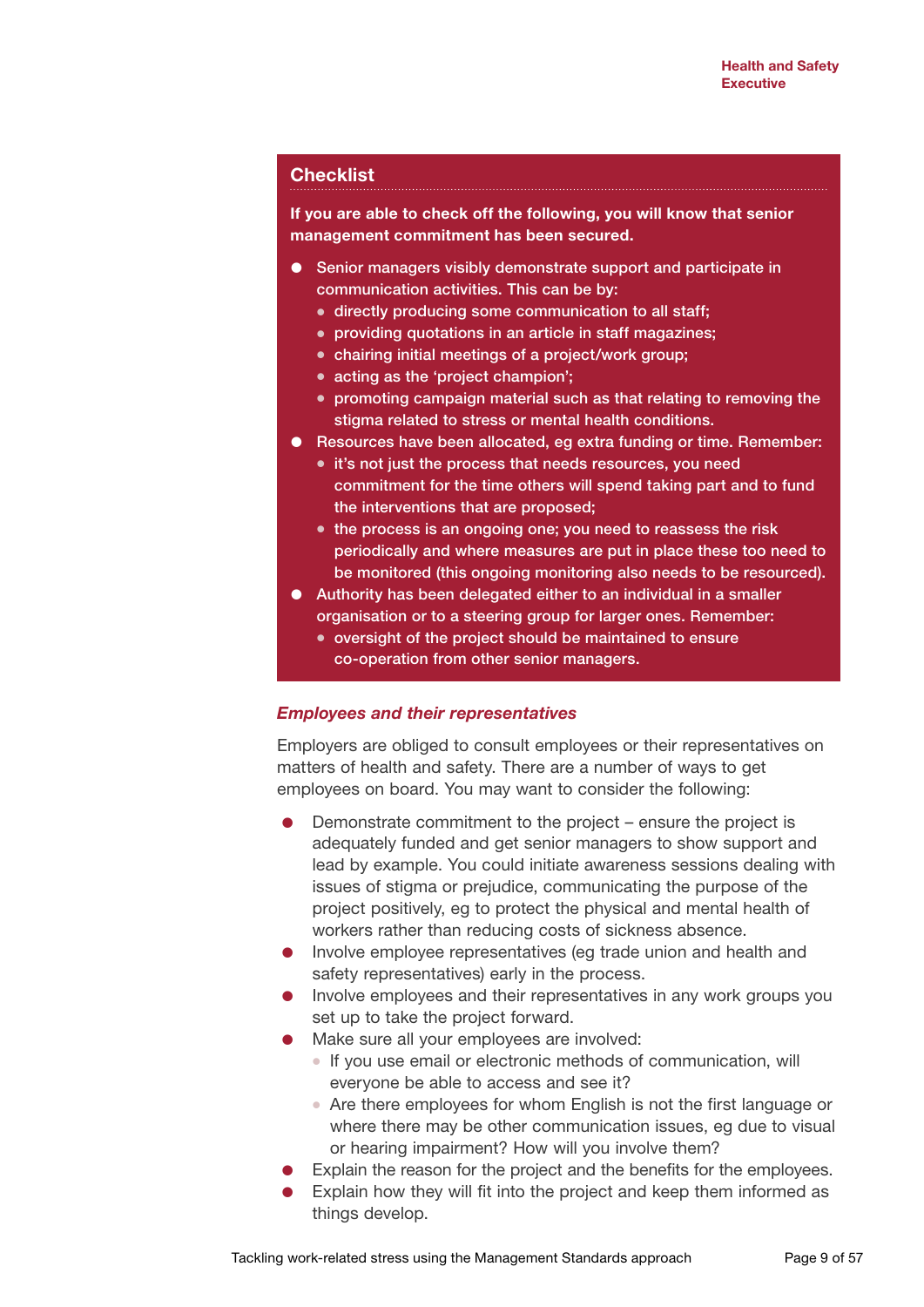- Ensure communication goes both ways don't talk at them; involve them and listen to them.
- **•** Remember, if you promise to do something make sure you do it and tell them you have.

If you decide to test the project on a discrete area or confine your efforts to a limited section of your organisation initially, consider how best to inform other employees of the reason for any limitations, eg targeting priority areas.

## **Remember**

Involve employees at every stage.

#### **Checklist**

**If you are able to check off the following, you will know that senior management commitment has been secured.** 

- Effective communication have you made everyone aware of the project?
	- Use several communication methods, eg email, posters, newsletters, hard copies of leaflets or information sheets, talking about it at team meetings.
	- Ensure senior management commitment is demonstrated, eg having senior staff speaking at an event, circulating an article or email from a senior manager promoting and supporting the project.
- Do employees understand the project and their role in it?
	- Work with trade unions and other groups containing employees to ensure the messages reach everyone.
	- Get managers to check understanding during one-to-one or team meetings and to feed back.
	- Involve staff in working groups discussing the identification of problems and potential solutions.
- Have you listened to feedback from staff and taken action?
	- Ensure communication is carried out both ways.
	- Set up a mechanism for feedback, eg suggestion scheme, dedicated email account.
	- Respond to feedback.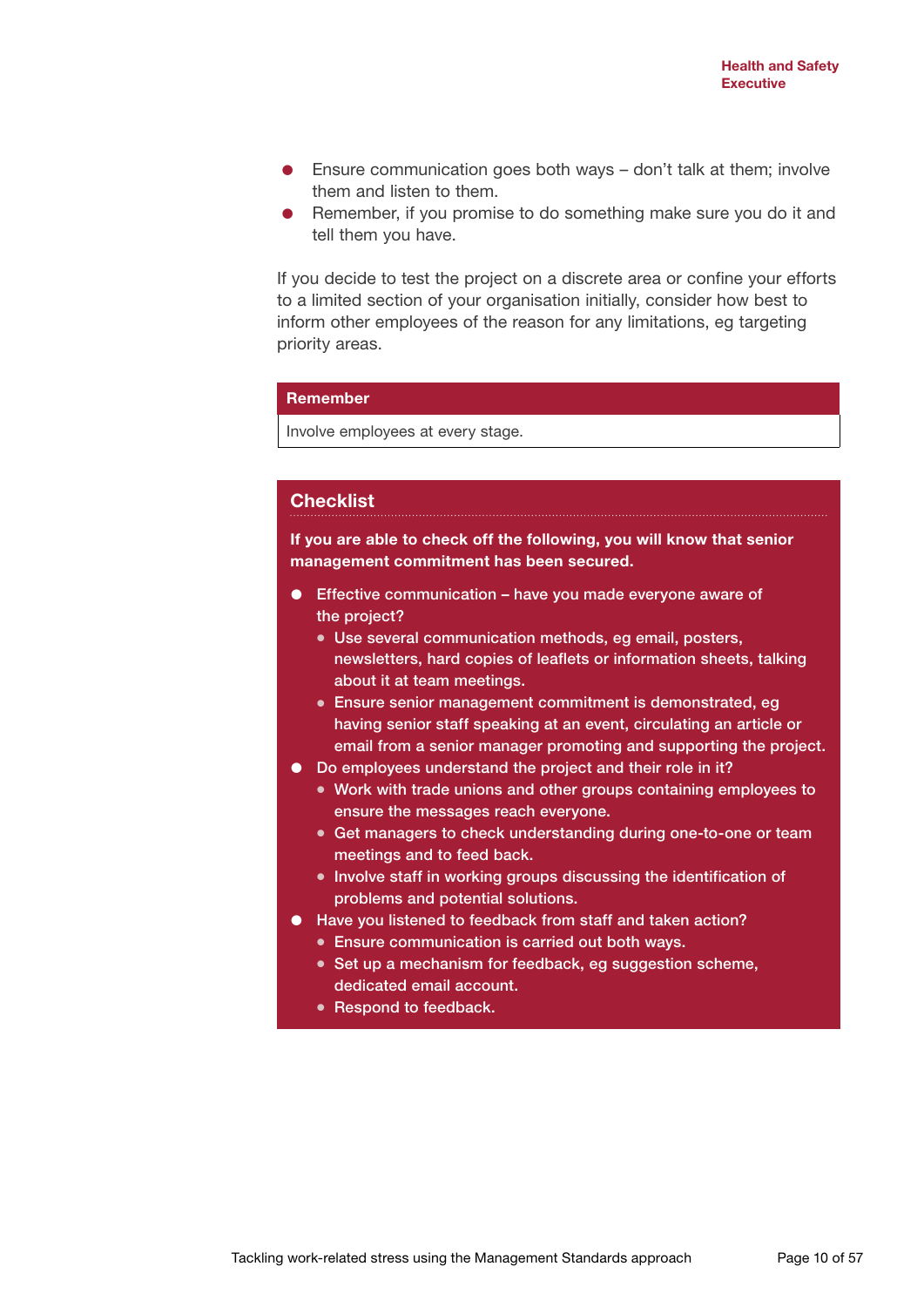## **Set up a steering group**

### *Do I need to have a steering group?*

For smaller organisations there may be no benefit; the approach works equally well if you decide you don't need one, as long as the communication is conducted in ways that allow all staff the opportunity to get involved in the process.

But having a steering group to manage and drive the process forward, with representatives from across the organisation, can be a good way to secure involvement and commitment. It allows wider representation on the decision-making group, eg employees or others with specific/ specialist knowledge like occupational health professionals. It also gives an opportunity to share the workload so the project does not become a burden to, or reliant on, a single individual.

## *Who should be part of a steering group?*

The membership will be determined by your organisational needs and structures. Remember that the Management Standards approach promotes a 'partnership' with all employee groups involved in the process.

There will be some obvious people to involve, such as someone from human resources, the health and safety manager, someone from the occupational health team and a representative of the union(s).

You need to be sure that the group is satisfactorily representative but try to make sure it's not overly large or cumbersome. You may be able to get wider representation by delegating tasks to sub-groups where the organisation is particularly large or based on several sites. These sub-groups can send a member to represent that workstream at the steering group.

| <b>Activity</b>                                                         |                                      |
|-------------------------------------------------------------------------|--------------------------------------|
| Consider who will be part of the group. The table below may be helpful. |                                      |
| Typical members of a steering group                                     | Names of people in your organisation |
| Senior management representative                                        |                                      |
| Health and safety manager                                               |                                      |
| Employee representative(s)                                              |                                      |
| Trade union representative(s)                                           |                                      |
| Line manager(s)                                                         |                                      |
| Human resource representative                                           |                                      |
| Occupational health person                                              |                                      |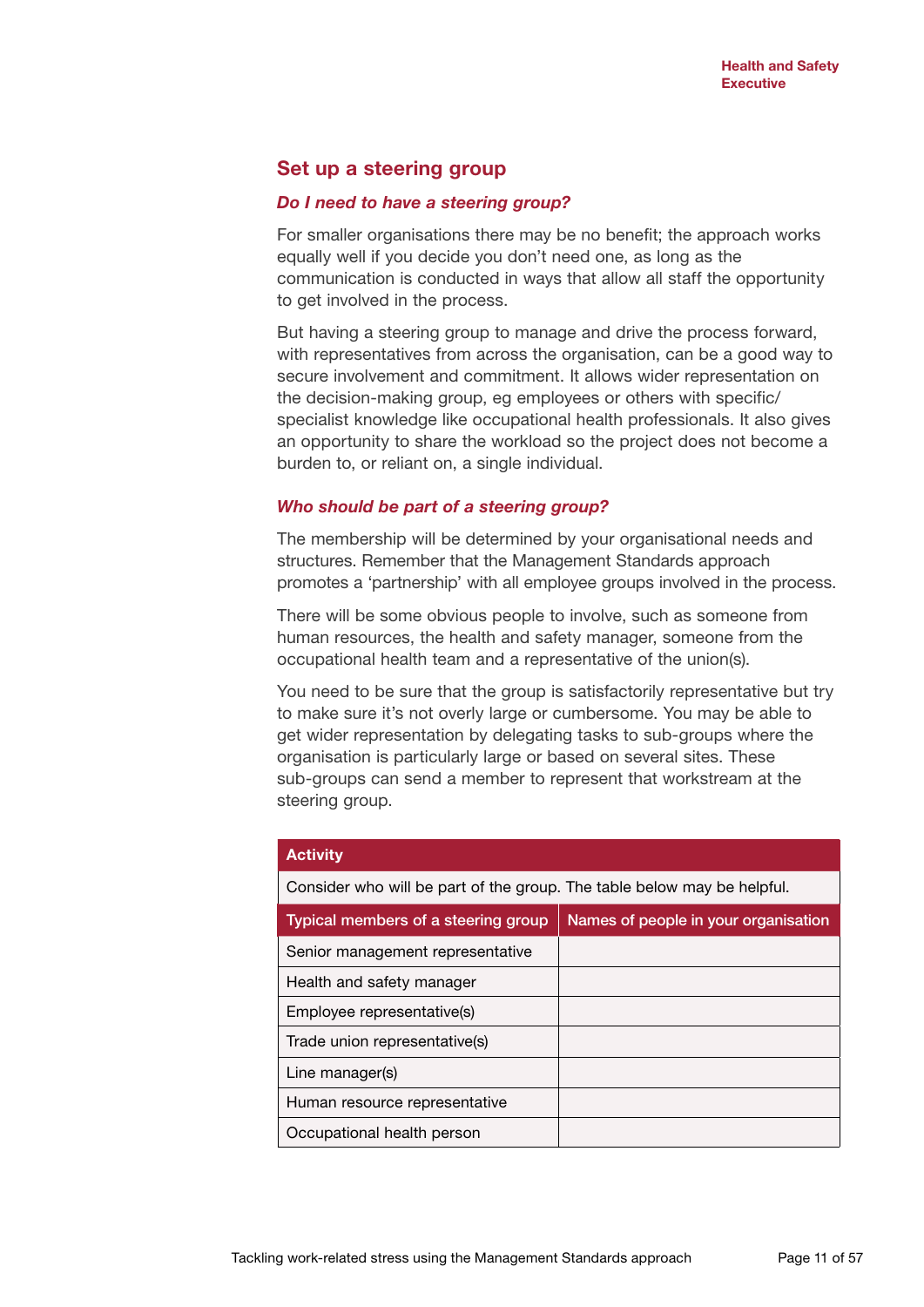## *What are the key activities of a steering group?*

The main function of a steering group is to oversee and facilitate the process, acting as a project management group or board. Key activities include:

- project naming;
- project management;
- planning:
- data gathering and analysis;
- securing and managing resources;
- marketing;
- **•** managing communications;
- monitoring and reporting progress;
- **approving action plans;**
- generating and approving management reports.

#### **Top tip**

You don't need to start from scratch. If you already have a mechanism in place that's working, use it. Existing working groups can take on some or all of these responsibilities, and you may already have appropriate communication routes, a staff newsletter or a staff satisfaction survey which can be adapted.

## *What are the key roles within a steering group?*

#### **Activity**

Define exactly what your steering group is supposed to do.

Some roles will be decided quite easily – the person tackling the data gathering and analysis would most likely be from human resources since most of the data relating to sickness absence would be held by that team and this would limit the need to share personal information about those employees who have had problems.

The table below may help you to delegate responsibilities within the steering group.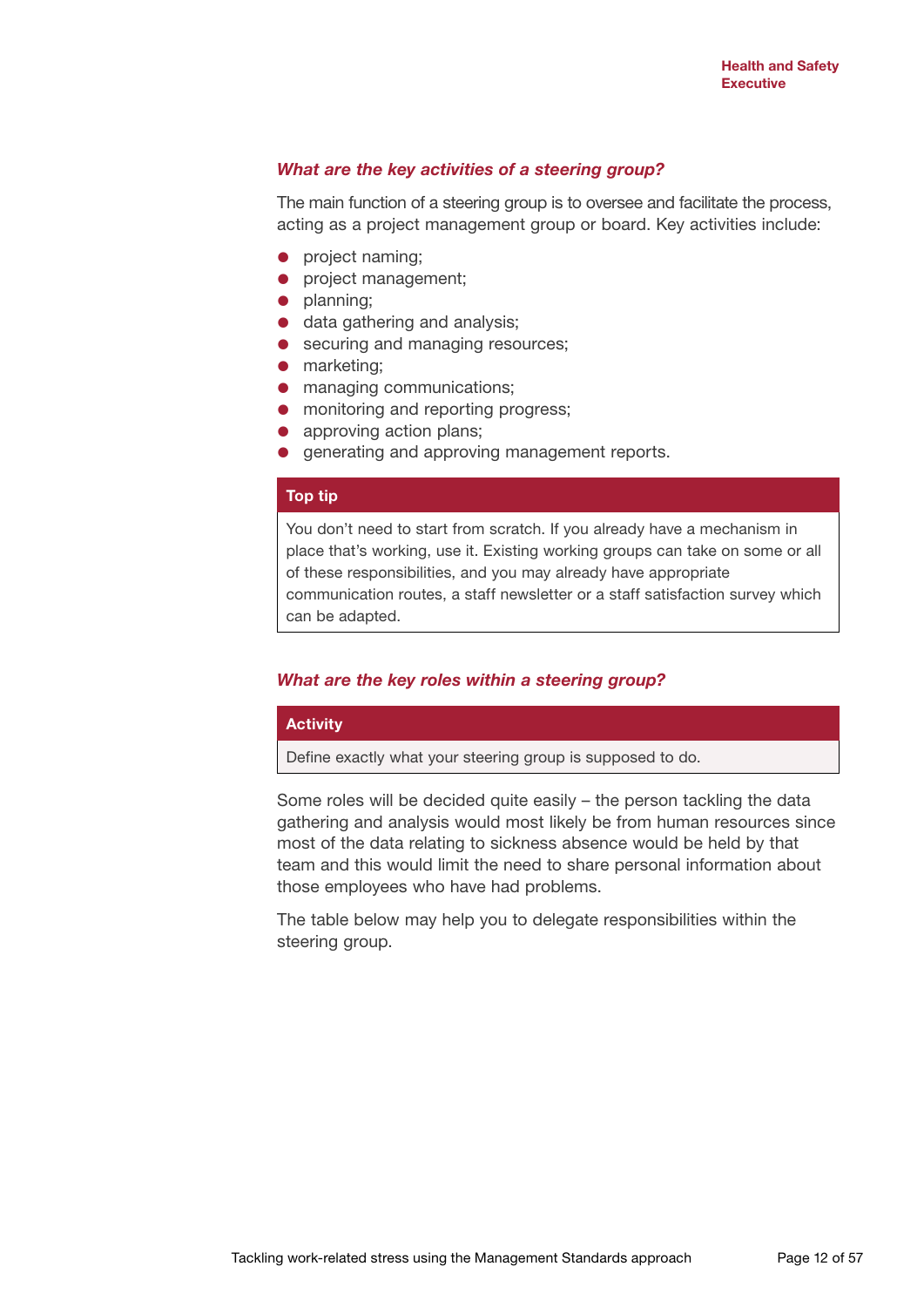The table below may help you to delegate responsibilities within the steering group.

| Do staff involved in the steering<br>group have experience in:                                         | Who, and what experience? |
|--------------------------------------------------------------------------------------------------------|---------------------------|
| Project management?                                                                                    |                           |
| Data analysis?                                                                                         |                           |
| Other approaches to consulting with<br>staff (such as focus groups or trade<br>union representatives)? |                           |

There are two key roles within a steering group.

- 1 The project champion:
- **•** represents the project at board or senior management level;
- updates the board on progress;
- ensures the project is adequately resourced:
- may be a human resources director or facilities director, as these normally have responsibility for sickness absence and/or health and safety.

#### **Our project champion is:**

- 2 The day-to-day champion:
- takes the role of project manager;
- **o** organises and facilitates meetings;
- documents decisions to provide an audit trail;
- keeps the project on schedule and on budget;
- is typically a health and safety manager or an occupational health or human resources professional.

#### **Our day-to-day champion is:**

In smaller organisations the project champion and the day-to-day champion may be the same person.

For a detailed guide to setting up and running steering groups, see the [HSE guide to steering groups.](http://www.hse.gov.uk/stress/standards/pdfs/steeringgroups.pdf)<sup>5</sup>

Following the setting up of a steering group, the project should be planned, resources allocated and communication strategies set out with details of how you will engage with staff.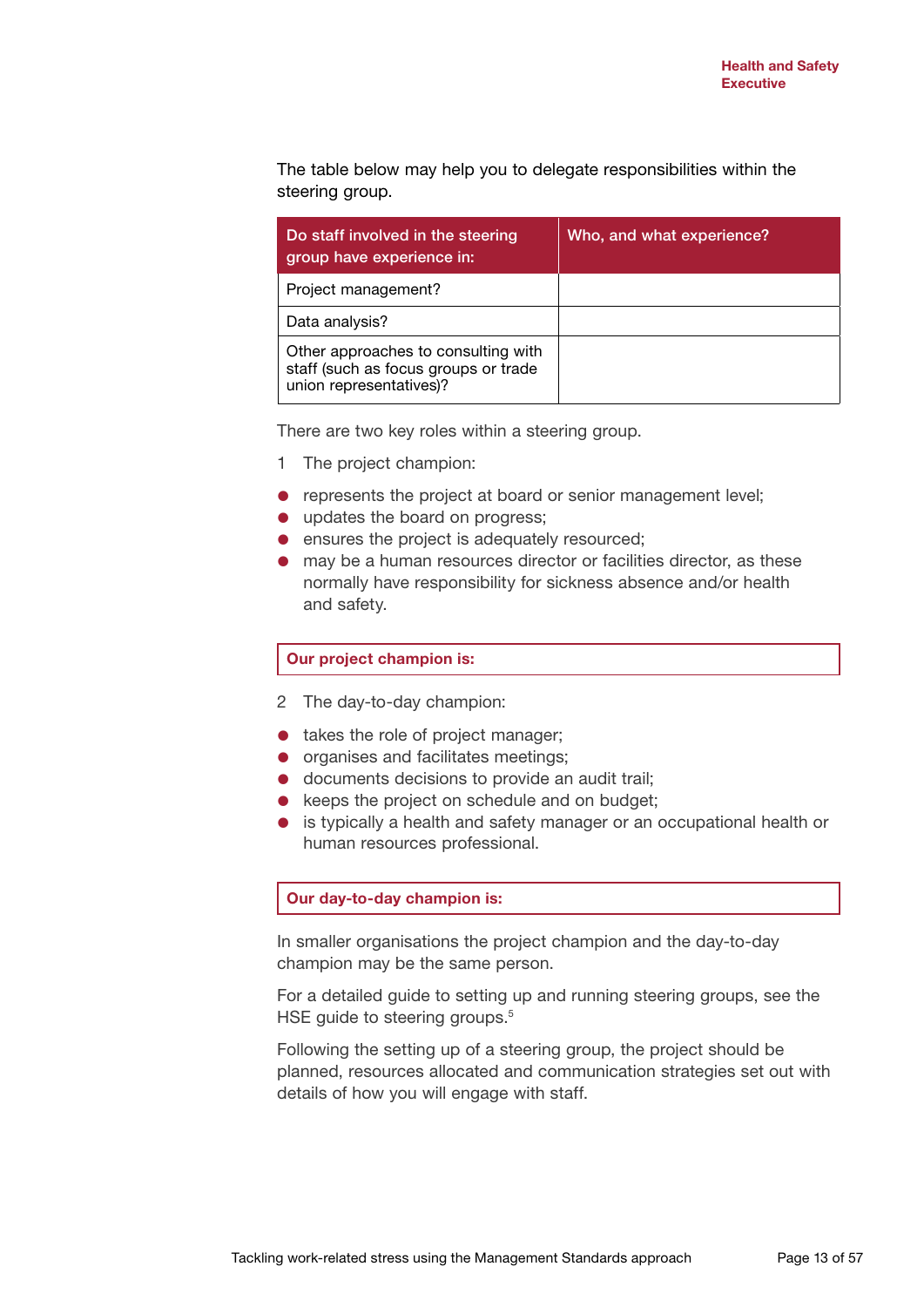# **Develop a project plan**

A well-developed project plan and timeline will help you to avoid some common difficulties in implementing the Management Standards approach.

## *Be prepared*

Knowing how you will deal with potential problems will help you to avoid them. The following table offers some solutions.

| <b>Potential problems</b>                                                                | <b>Solutions</b>                                                                                                                                                                                                                                                                                                                                                                                                                                                                                                                                                                 |
|------------------------------------------------------------------------------------------|----------------------------------------------------------------------------------------------------------------------------------------------------------------------------------------------------------------------------------------------------------------------------------------------------------------------------------------------------------------------------------------------------------------------------------------------------------------------------------------------------------------------------------------------------------------------------------|
| Difficulties in getting senior managers to attend<br>steering group meetings.            | Identify whose input is needed when, so that<br>work plans can be arranged accordingly.<br>Don't have a meeting for the sake of it; only<br>hold them when there is a purpose/need.<br>Produce an agenda with a timetable and keep<br>to it $-$ if it's necessary to have someone there<br>for only part of the meeting try to put these at<br>the start or end to encourage attendance.<br>If feedback is essential ask for something that<br>can be read or presented to the group and<br>included in the minutes - and provide<br>feedback on comments to the senior manager. |
| Difficulties in getting people together at the same<br>time for steering group meetings. | Determine whether there are any particular<br>periods when certain activities should not<br>take place, eg during holiday times, known<br>busy times.<br>Consider the agenda - who must be at the<br>meeting to take things forward? Try the<br>solutions for senior managers above.<br>Suggest they send a deputy with any required<br>data or feedback.                                                                                                                                                                                                                        |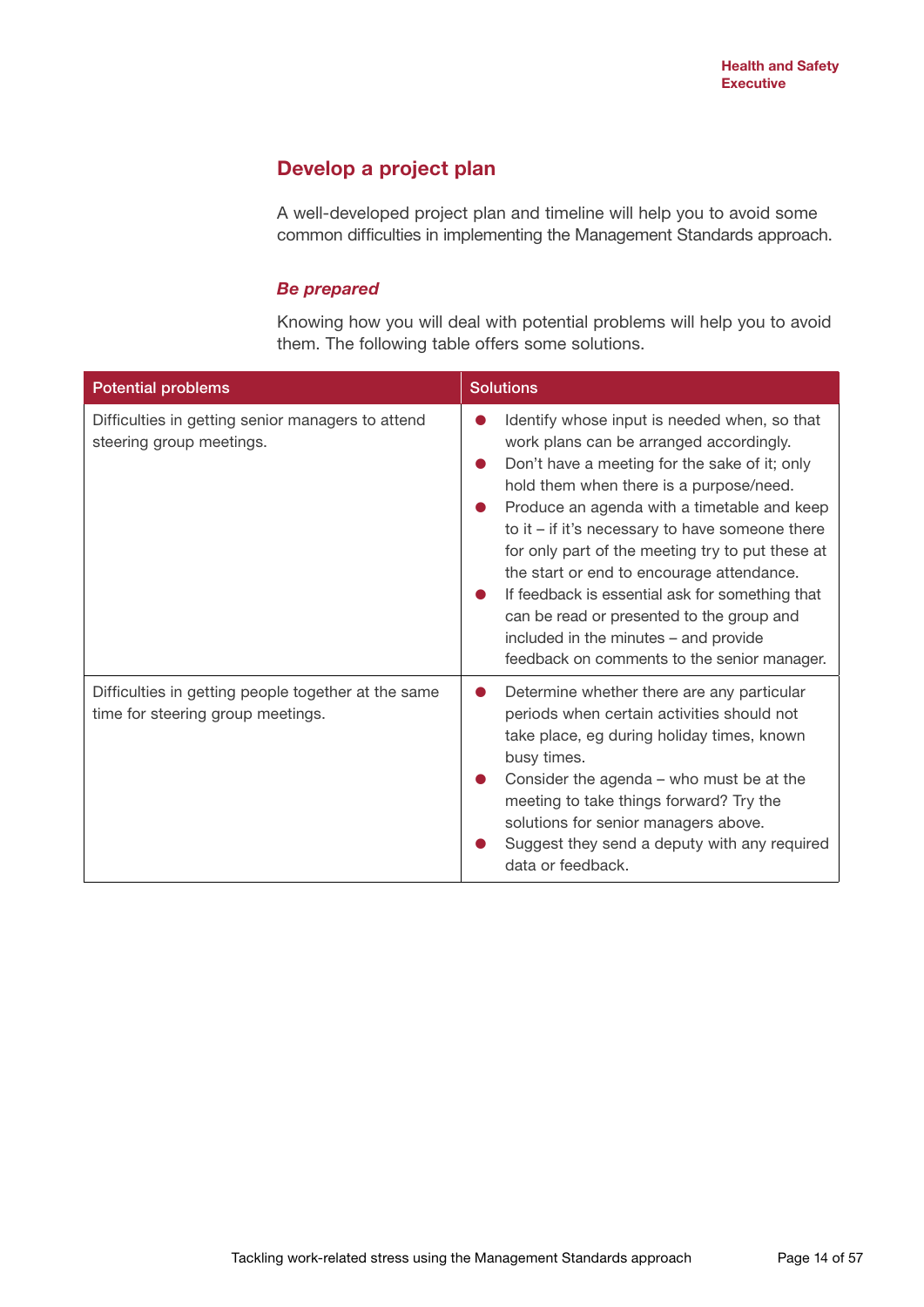| <b>Potential problems</b>                                                                                                                                                                                                           | <b>Solutions</b>                                                                                                                                                                                                                                                                                                                                                                     |
|-------------------------------------------------------------------------------------------------------------------------------------------------------------------------------------------------------------------------------------|--------------------------------------------------------------------------------------------------------------------------------------------------------------------------------------------------------------------------------------------------------------------------------------------------------------------------------------------------------------------------------------|
| Losing momentum, particularly:<br>when there has been a long gap between the<br>distribution of surveys and follow-up work;<br>when resources needed to implement the<br>Management Standards were diverted to<br>other priorities. | Keep the communication going – remember<br>to have reminders scheduled between<br>distribution of the survey and the closing date<br>for replies.<br>Get managers to talk to teams to encourage<br>responses and involvement in the process.                                                                                                                                         |
| Underestimating how much work would be<br>involved in implementing the Management<br>Standards approach.                                                                                                                            | Review the planning and timescales for other<br>●<br>initiatives and help to identify any areas of<br>potential overlap. You don't need to start from<br>scratch; if something is already in place that<br>can be used, use it.<br>This can reduce effort and duplication and<br>help to integrate risk assessment for<br>work-related stress into existing<br>management practices. |

# **Secure adequate resources**

You need to assess the impact of the process on the organisation's resources, eg the people involved will be taking time away from their normal duties. You may need to consider any additional costs if you involve occupational health or employee assistance programme (EAP) in the process. The costs will depend on what new processes need to be developed, what pre-existing systems are already in place and how you intend to implement the process. This may be affected by the way the organisation works, the number and distribution of employees, the means of communication and the steps required to gather sufficient data to complete both the business case and the feedback from staff.

Working through the process to assess the level of the impact will help you plan the project, identify the steps involved and assess the length of time that you expect it to take.

Be aware of common problems:

- **When gathering data** if you choose to use a staff survey you may want to outsource data entry to a data-warehousing organisation.
- **During staff consultation** whatever the method of consultation, it needs to be planned to ensure staff are available to participate.
- **During periods of high workload** avoid planning project actions at expected busy times, eg inspection, exam times and holiday periods.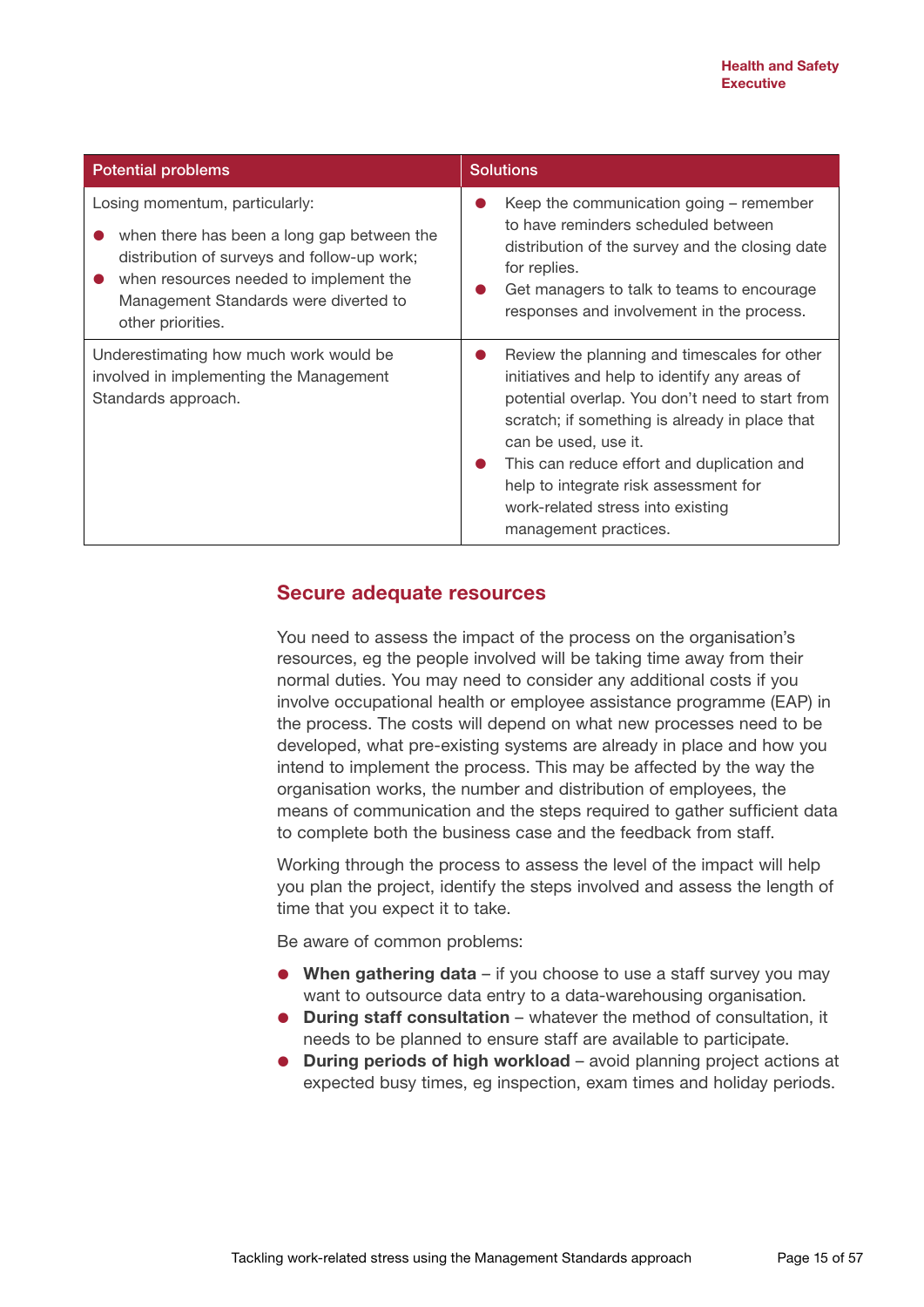#### **Activity**

The following list of stages can be used to help allocate resources. It is not exhaustive. Further stages may be required for your organisation, or some listed may not be relevant or could be combined into a single step. It may be that for some staff the work done as part of the process would have been done anyway, eg compiling sickness absence data.

| How much time commitment do you need from:                                                                           | Hours/days |
|----------------------------------------------------------------------------------------------------------------------|------------|
| Health and safety/human resources staff to prepare the business case                                                 |            |
| Senior staff to agree the process, commit to it and resource it                                                      |            |
| The steering group members to develop the action plan                                                                |            |
| Managers and staff for specific project discussions/meetings                                                         |            |
| The employees to complete the staff/stress survey                                                                    |            |
| Those analysing data gathered to identify the extent of any problem                                                  |            |
| Staff producing communications about the process, updating staff etc.                                                |            |
| The steering group members to implement the action plan                                                              |            |
| Staff implementing those changes                                                                                     |            |
| Health and safety/human resources staff monitoring the implemented<br>changes                                        |            |
| Health and safety/human resources staff periodically reviewing solutions<br>made for effectiveness                   |            |
| Health and safety/human resources staff integrating the process into policy<br>documentation and setting review date |            |

# **Develop a communication strategy**

Your communications plan should:

- **The audies and stress and how the organisation** defines it;
- explain the organisation's commitment to tackle it. This can include a statement from the senior staff recognising the problem, and making a commitment to make improvements. Two-way communications are essential to the process and to managing expectations of staff. It is important to distinguish between top-down communication (often the provision of information) and effective two-way communications.

## **Top tip**

To ensure an effective communications process, it is important to record what you have done for each step of the process as you go along.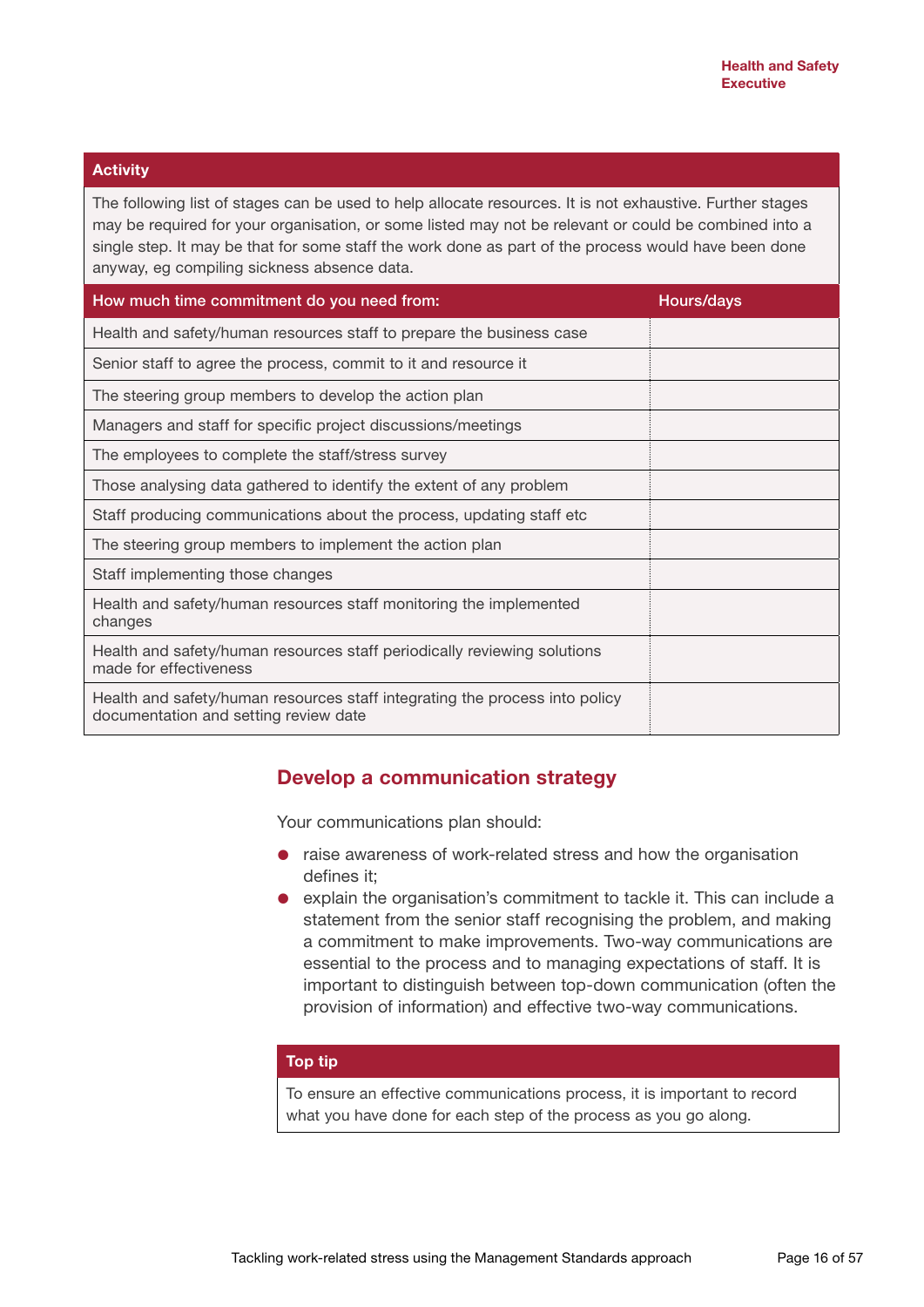#### **Action**

Develop a communication strategy. The following resources may help.

Appendix 3 Communications [HSE's webpages Communications and policies](http://www.hse.gov.uk/stress/standards/communications.htm)<sup>6</sup>

# **Stress policy**

You may find it helpful to develop an organisational stress policy to show that you take the issue of work-related stress seriously and to set out what you plan to do. You can read the HSE stress policy in Appendix 4.

## **Checklist**

**Have you:**

- Secured senior management commitment?
- Secured commitment from employees and their representatives?
- Set up a steering group?
- Developed a project plan?
- Secured adequate resources in particular, staff time?
- Developed a communication strategy?
- If appropriate, developed an organisational stress policy?

*Now, you're ready to start!*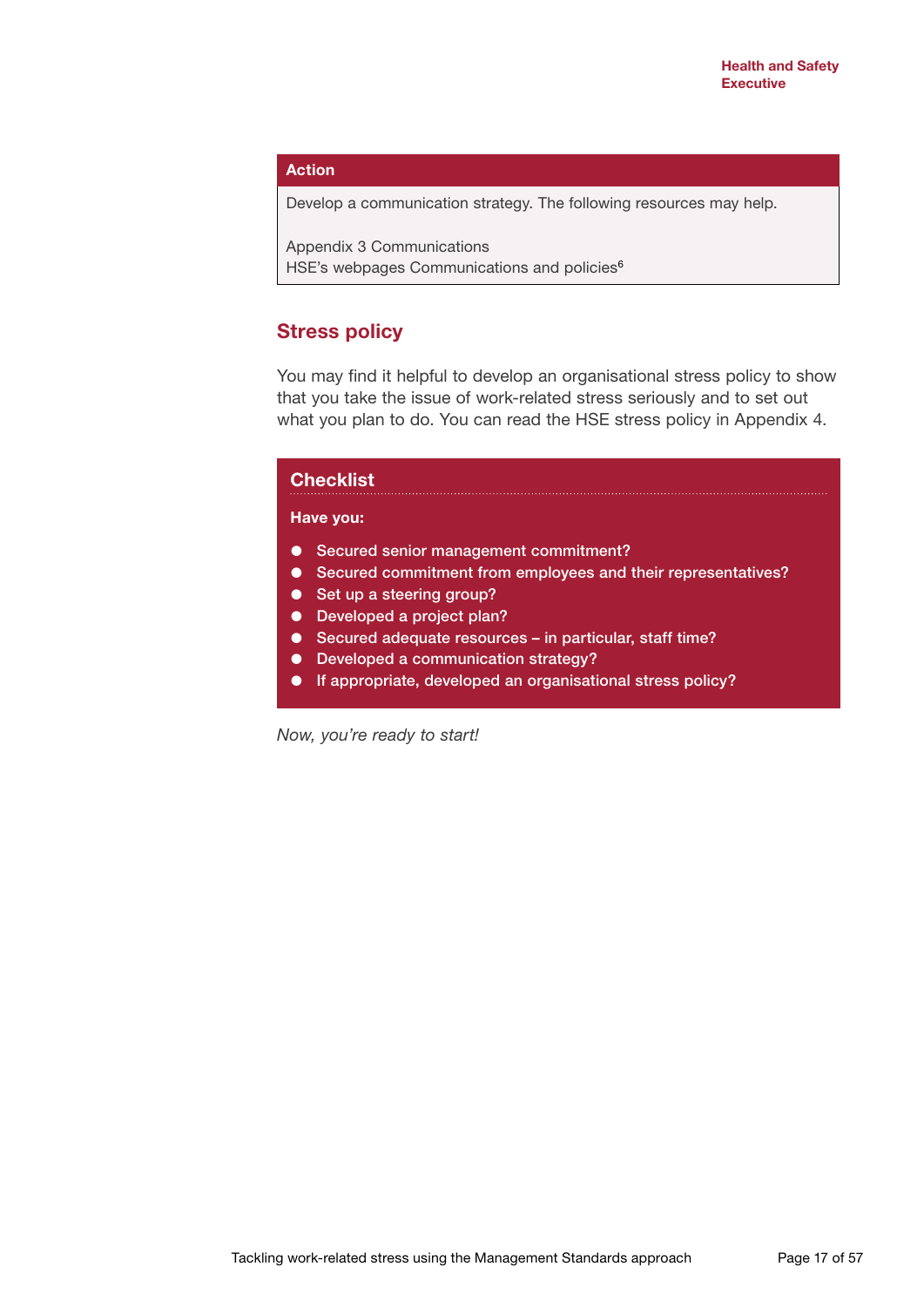# Part 2 Identify the risk factors

# **Decide who might be harmed and how**

As a starting point you need to recognise that any of your employees could be working under conditions that could cause undue pressure and so be at risk from work-related stress – including the CEO or board members – so data should be gathered from all employees. There are several different types of information or data that you can use to help identify, in broad terms, whether work-related stress is a potential problem for your organisation and, if so, which of your employees are most likely to be harmed and how. The main sources include:

- existing sources of data that you will already be collecting;
- **Surveys;**
- $\bullet$  other ways of obtaining information about groups;
- **•** common stress factors list (see Appendix 5);
- other initiatives you may be involved in.

Whether you are using the Management Standards or are adopting your own approach, it is important that you make use of the various sources of information available to you.

## *Existing sources of data*

#### **Top tip**

Your organisation will already collect information that can be used to give an initial broad indication of whether work-related stress is a problem. This information may suggest 'hot spots' and what the likely underlying causes may be.

#### *Sickness absence data*

It is helpful to take an overview of sickness absence data in your organisation. High levels may indicate a problem, particularly if the high levels are in a specific class of employee or in a specific work area. You should investigate the reason for the absences to check whether working conditions are causing increased levels of work-related stress, which in turn is leading to sickness absence.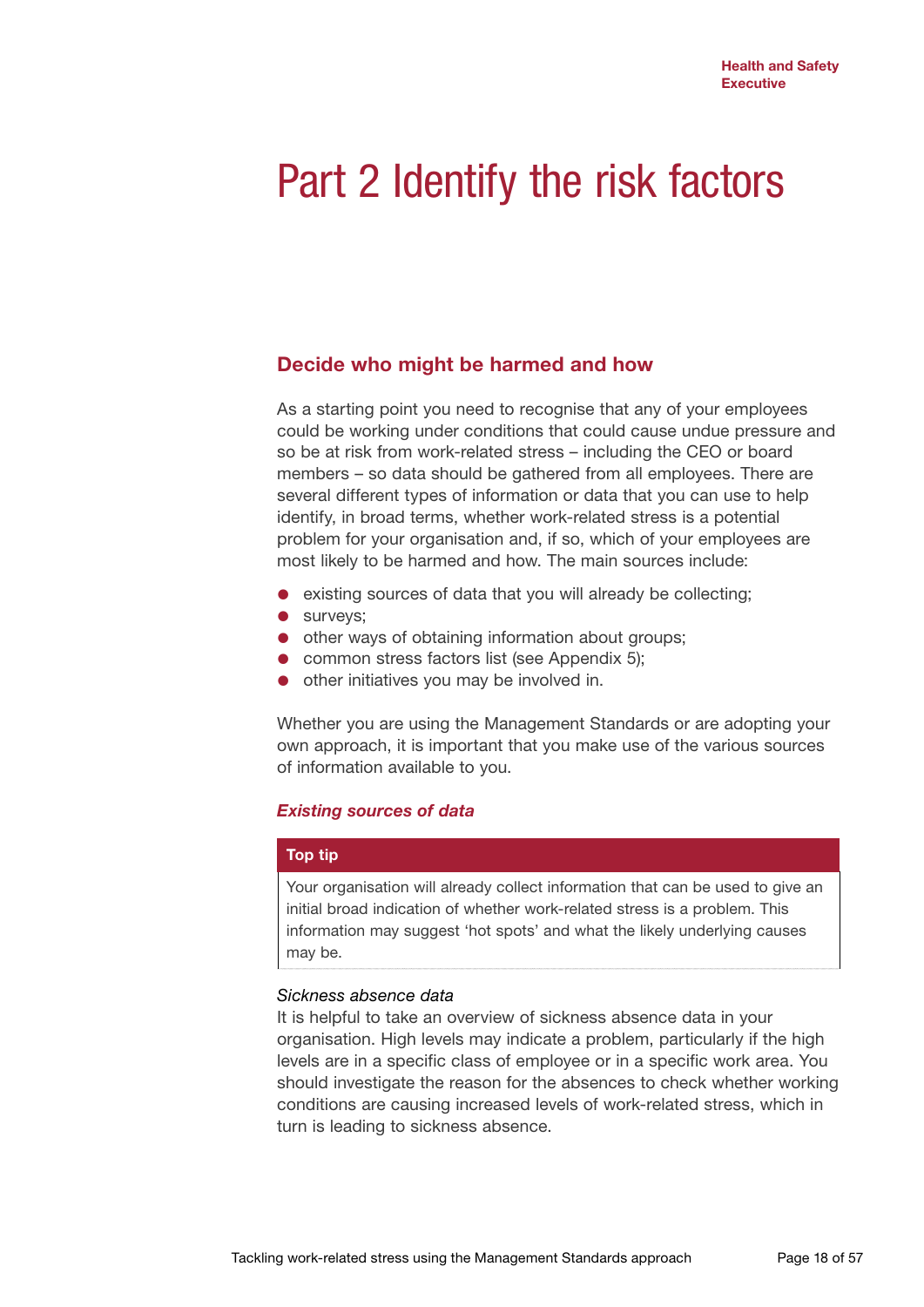#### **Top tip**

It is worth bearing in mind that stress-related sickness absence is sometimes not reported as such, because of perceived stigma. Being open and honest within your organisation about work-related stress helps to reduce stigma and improve the reliability of data.

#### *Productivity data*

Where productivity data indicates lower than expected performance (when compared with previous years or between similar parts of the organisation), it is worthwhile examining the reasons, through discussions with employees. Working methods or conditions could be causing work-related stress and affecting performance or one may have developed an effective solution that could be shared.

#### *Staff turnover*

If your organisation, or a part of it, has a higher rate of staff turnover than you would expect, this may again point to a hidden problem with work-related stress. You could think about holding exit interviews to see if there are common reasons why people have decided to leave and if work-related stress was a factor. If it was, try to find out the exact cause of the problem so you can intervene to protect your staff and prevent further losses.

#### *Performance appraisal*

Performance appraisal could offer an opportunity to have a one-to-one discussion about work and to explore whether people are experiencing excessive pressure. These can be used as a chance to discuss how the individual is coping with their workload, identify any potential stressors, and discuss solutions, including reasonable adjustments required by the equalities legislation.

#### *Team meetings*

Your organisation may already hold team meetings. These can provide very useful opportunities for team members to identify and share views on current issues that may be potential sources of undue pressure. Identifying and exploring these issues during routine team meetings can help to emphasise the point that dealing with work-related stress should be an everyday part of good management practice.

### **Top tip**

It may be useful to have 'stress' as a regular topic on the agenda at meetings so that potential problems are better understood, and staff are used to talking about it and therefore more likely to report problems. You don't have to call it 'stress', but talking about team workloads or forthcoming demands (especially where work is seasonal or where holiday periods are coming up) will give the opportunity for discussions.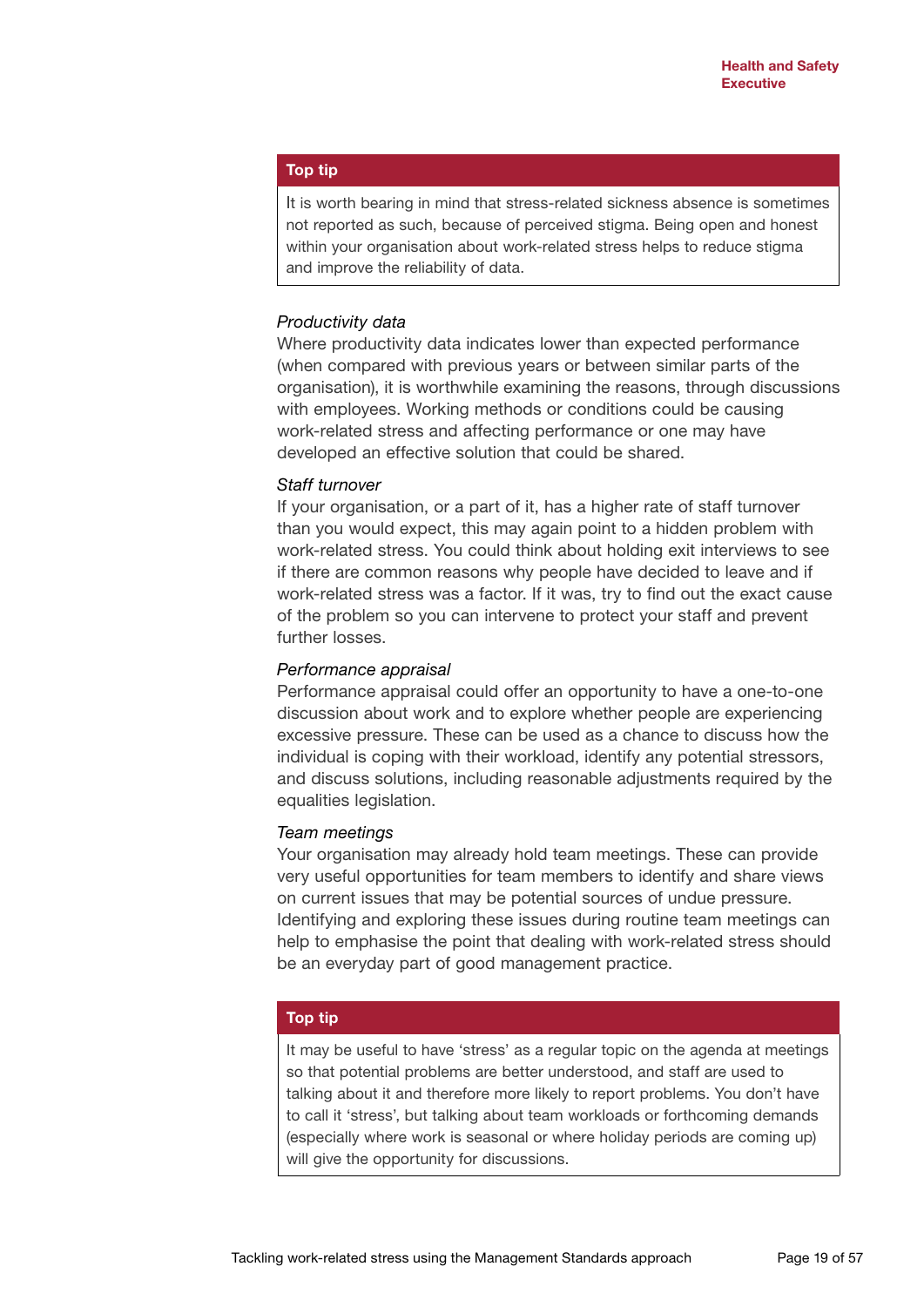### *Informal talks to staff*

You can try to find out the mood of individuals or a team by having informal chats; if people seem continually unhappy or are not performing well, ask if there is a problem. This can be done during regular team meetings, or in the form of a 'walk-through' or 'talk-through'.

A walk-through is when a manager or supervisor walks through a section observing work processes to assess whether there are any obvious aspects of the job (the way work is done, the pace of work, or working conditions etc) which may cause problems. This is most effective if done in combination with a talk-through, which involves someone describing what happens when a task is being carried out. It can be used to get employees to think about tasks in terms of the potential they have to lead to problems.

### **Surveys**

As well as the other sources mentioned, the Management Standards approach suggests, particularly for larger organisations or those dispersed across a number of sites, using a survey. These can be a useful source of information on whether work-related stress may be a potential problem for your workforce and, if so, who is likely to be affected and how.

The validity of self-report and questionnaire-based surveys is often called into question because they are dependent on how people 'feel' about issues. However, evidence suggests that individual perceptions play an important role in predicting stress-related ill health. Therefore, gathering the opinions of employees can be a useful indicator of the health of your organisation, and can form a useful part of an overall strategy to identify and address potential sources of work-related stress.

## *The HSE Management Standards Indicator Tool*

The HSE [Management Standards indicator tool](http://www.hse.gov.uk/stress/standards/pdfs/indicatortool.pdf) $7$  is a survey that can be distributed to all employees. It includes 35 questions that ask about the six stressors of the Management Standards. The employee answers according to how they feel about these aspects of their work. All responses can then be entered into the HSE [Management Standards](http://www.hse.gov.uk/stress/standards/downloads.htm)  analysis tool.<sup>8</sup>

This Excel-based analysis tool produces an average figure for each of the six Management Standards for your workforce, or particular part of your workforce. The analysis tool also gives detail on each question so you are able to see whether there is a specific aspect of the Standard that is causing more problems.

These tools provide advice on levels and locations of potential stressors which should then form the basis of discussions with staff. You need to establish that the results represent the position on the 'shop floor' – don't simply assume that these results are accurate, particularly where response rates have been poor. For example, where you have workers over several sites you may have a good manager encouraging his staff to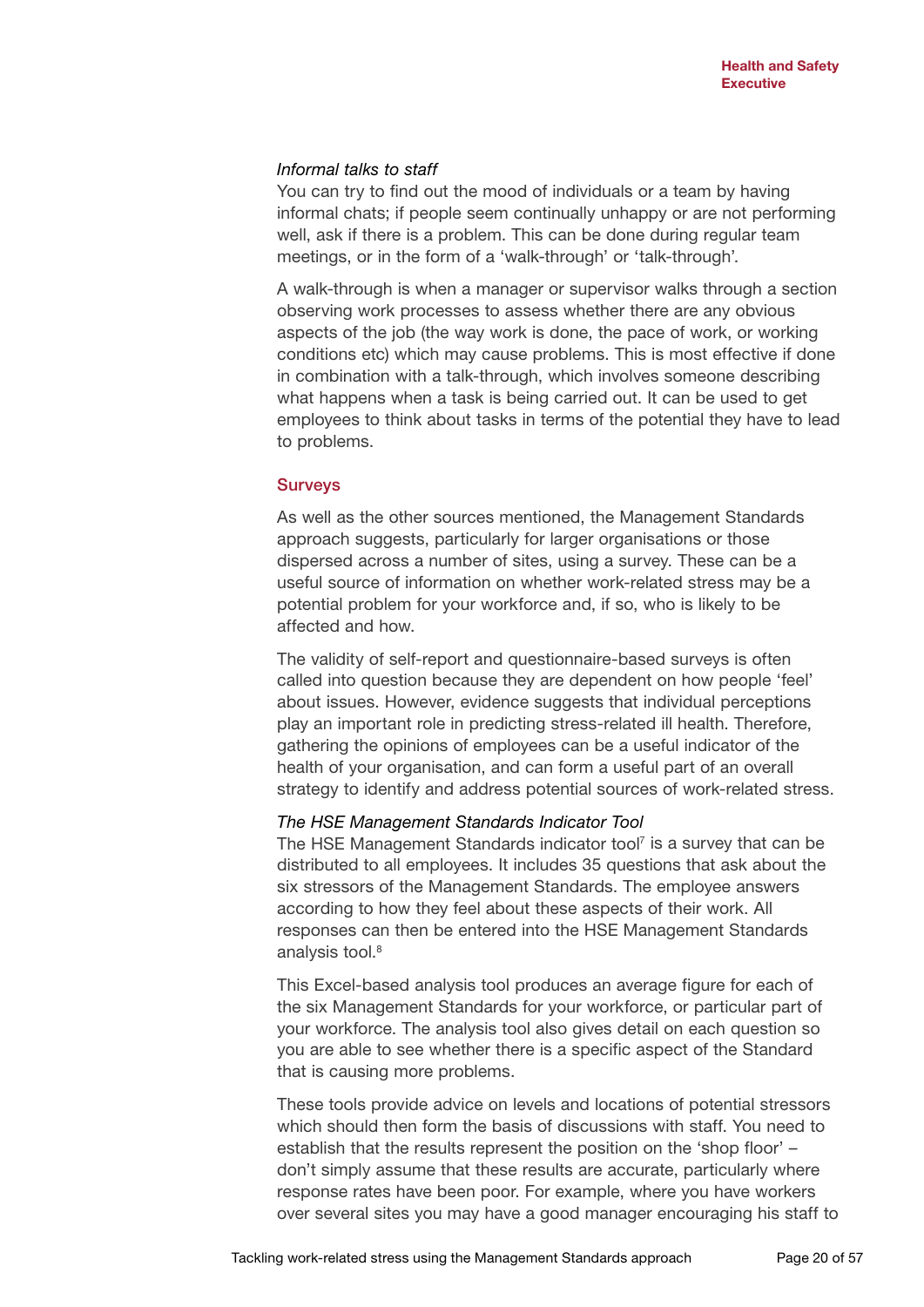respond but another less capable manager may discourage it, slewing the figure to some degree.

The indicator tool can be used with 'demographic' questions, which will allow you to look at the final results by different topics. For example in a hospital you may ask the responder to identify whether they are a doctor, nurse, nurse assistant, or ancillary and which department they work in – this data will allow you to compare scores across grades and across departments but also allow you to compare how nurses in paediatrics compare with nurses in oncology or geriatrics or A&E.

#### **Top tip**

You can incorporate some of the Management Standards survey tools into your own customised approach, tailoring it for your organisation.

#### *Using your own surveys*

Many organisations make use of their own annual employee surveys or their own specific survey of working conditions. If you plan to use your own survey, it is important to assess whether it covers all the relevant areas that are potential causes of stress for your workforce.

One way of doing this is to assess the extent to which the questions in the survey cover each of the six Management Standard areas, eg which questions are about Demands? If there are gaps, you may need to ask additional questions or you may wish to gather information about these areas in different ways, eg by discussing them with your employees.

Whether you use your own survey approach or the HSE Management Standards survey approach, the next step, communicating the results, is equally important.

#### *Communicating survey findings*

Once you have conducted the stress survey and processed the data, it is important to accurately communicate the findings to the board, the workforce and their representatives.

A survey is only the start of the risk-assessment process and a broad indicator of the situation in an organisation. It is intended to provide a starting point to work from in managing potential sources of work-related stress within an organisation, rather than giving a clear diagnosis of all the likely sources. The results should be presented as a development tool for the future of the organisation, not a judgement on its past.

Organisations should not use survey results in isolation. When the survey results indicate that the organisation has a number of areas that require action, these can form the basis of discussions with focus groups and a useful guide for future actions. They can also be measured with the other available data to see whether these are comparable, eg seeing whether a team with high sickness absence also identified in the survey as having more issues. Considering the results alongside information from other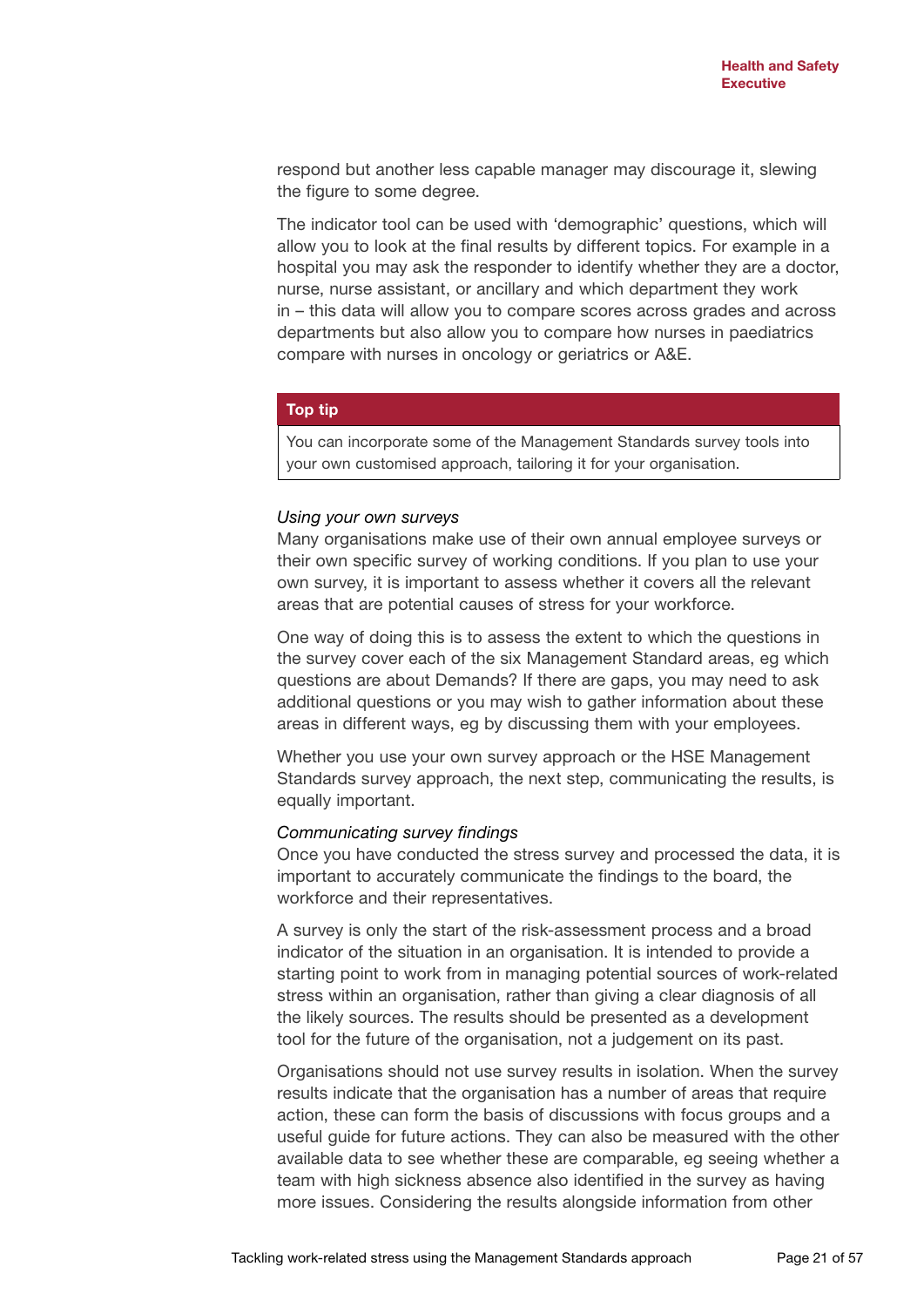sources such as sickness absence data, return-to-work or exit interviews and staff appraisals should present a more informed picture.

Managers, staff representatives, trade unions and employees should be consulted and informed throughout the survey process so that the results do not come as a shock, particularly if there is a wide variation between departments.

#### *Other ways to obtain information about groups*

#### *'Toolbox talks'*

In places with relatively few employees, it may be more appropriate to explore issues related to working conditions in small groups. You may already have arrangements in place for encouraging participation and consulting with employees. For example, routine practical talks when work is planned, sometimes referred to as 'toolbox talks', can be an opportunity to inquire about potentially stressful issues with workers. Managers can also make use of their own work, planning meetings to explore potential sources of excessive pressure for themselves and their staff.

#### *Focus groups*

Focus groups can provide an opportunity to explore work-related stress issues in more depth, with more time set aside for discussions than may be available within standard team meetings. They also allow you to explore common issues across groups with shared interests that might not normally come together as members of teams. They allow you to explore issues in considerable depth and are particularly useful if you want to find out what specific groups of people think about their work.

The Management Standards approach suggests that focus groups are used to evaluate the risk by exploring problems and developing solutions. However, none of this is written in stone and it is best to use techniques that have proved most useful within your particular organisation.

Smaller organisations, in particular, may find it more useful to use such group approaches as part of the earlier stage of the risk assessment process.

#### *Other initiatives you're involved in*

Your organisation may already be involved in other initiatives that include your own approach to gathering information on who may be harmed and how. In this case you may find it useful to integrate some parts of the Management Standards approach into your existing initiatives.

#### *Preliminary analysis*

All data needs to be systematically collected and analysed to enable you to assess where your organisation is today in terms of performance. The next step is for you or the steering group to carry out a preliminary analysis on the basis of this data.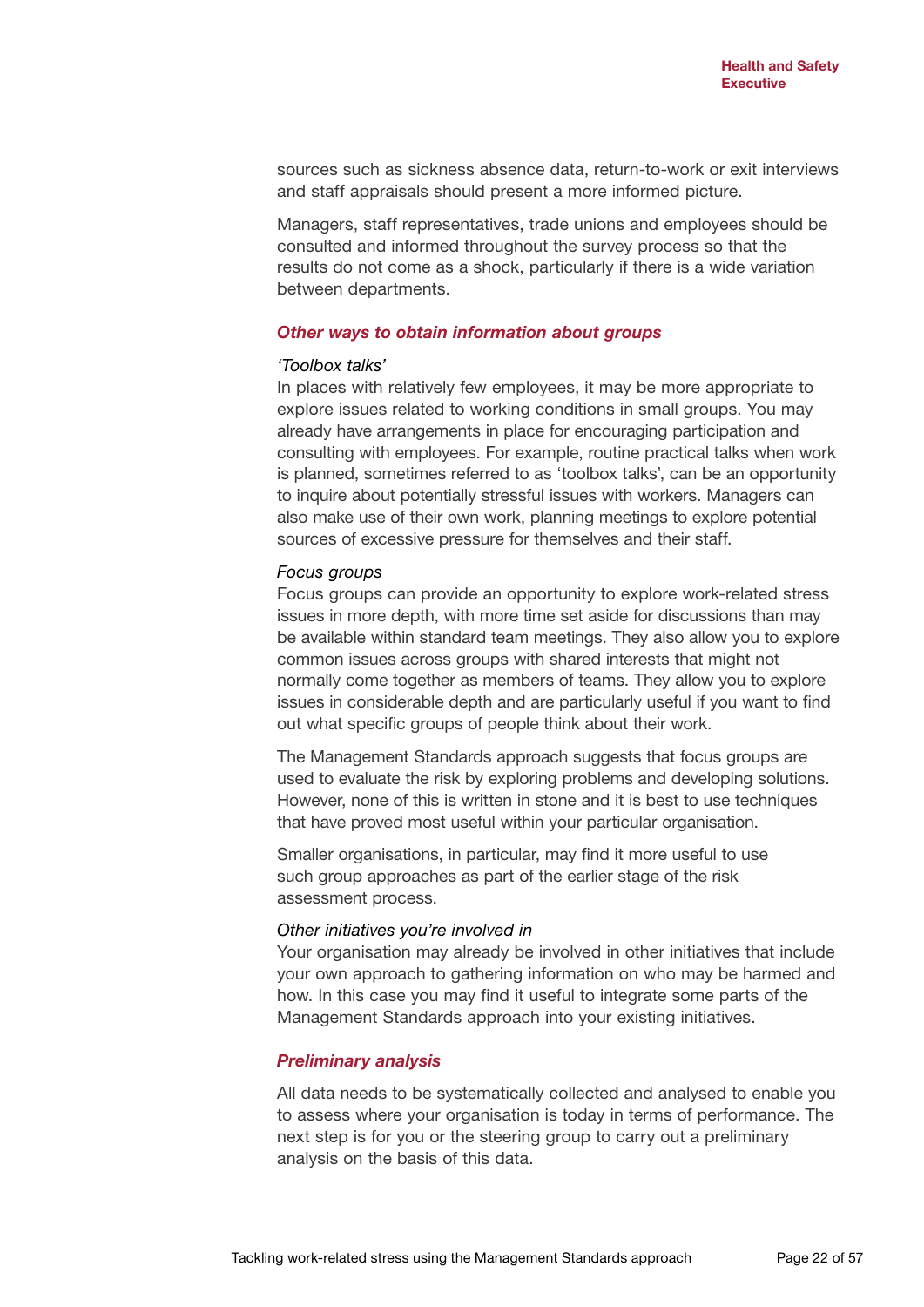A good way of doing this is to produce a report that:

- **.** lists all the sources of data used;
- identifies what appear to be areas of current good practice to build on;
- identifies areas where the organisation appears to be doing less well;
- compares the current level of performance of your organisation in terms of the Management Standards;
- identifies appropriate actions to take to close the gap between the current state and the target state.

#### **Top tip**

Whatever means you use to assess the risk of work-related stress, you should not just rely on one source of information. Try to put together an overall picture by considering data from several sources. It is not advisable to use surveys in isolation. When you have the results check them with employees and other data sources to see if they agree this represents the true position.

## **Checklist**

**If you are following the Management Standards approach, before you begin the next stage you should have:**

- acknowledged that work-related stress has the potential to affect any member of staff;
- considered the data available to you to indicate any potential problem areas;
- carried our preliminary analysis comparing your performance against the Management Standards;
- identified areas of current good practice and areas where your organisation appears to be doing less well;
- **•** recorded what you have done.

# **Evaluate the risks**

When you have collected the initial information for your risk assessment, you should confirm your findings, explore what this means locally, and discuss possible solutions using a representative sample of your workforce.

### *Consult employees to explore problems and confirm or challenge initial findings*

It is important not to treat the initial broad picture and the gap between where you are now and where you want to be as definitive. You should view them as suggestions of areas that need to be confirmed, challenged or explored further with your employees and their representatives.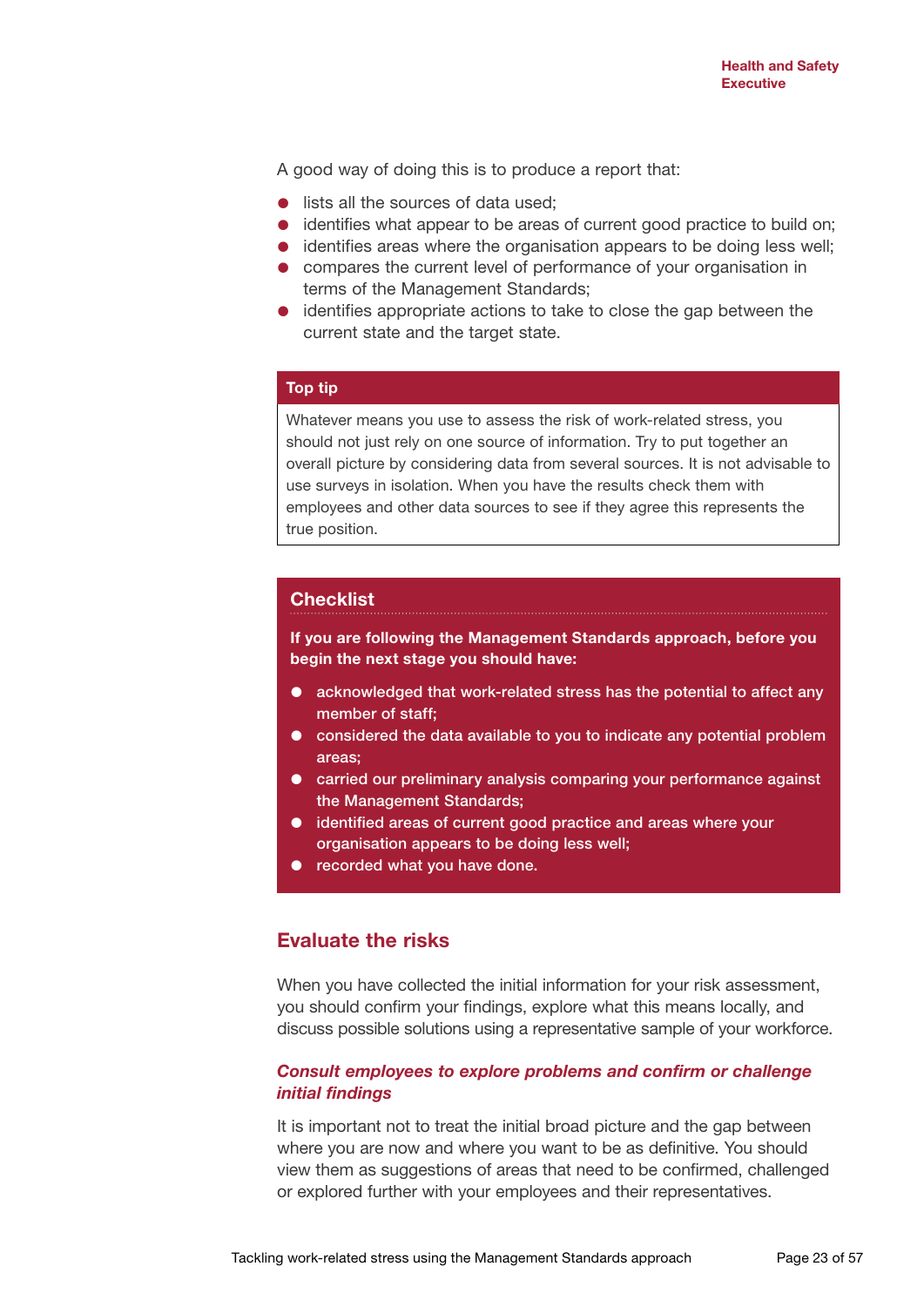In larger organisations a useful way to consult your employees may be to bring them together in focus or discussion groups, or use team meetings that may already take place. Talking to a selection of employees with shared interests, eg from the same work group or involved in doing similar work across the organisation, will allow issues to be explored in more detail. It will also provide an opportunity for you and your employees to assess findings from an earlier stage, taking into account shared perspectives on local influences.

Experience from focus group discussions suggests that:

- issues that appear 'top of the heap' during the previous data-gathering phase may not turn out to be the most important issues for your employees;
- even when the data appears to suggest clear hot spots, it is important to check this out with your employees;
- new issues often emerge during these group discussions. This may reflect more recent changes in working conditions (eg as a result of organisational change). However, it can also be because group techniques such as focus groups allow employees to discuss, analyse and articulate issues in ways that they may not previously have had the opportunity to do.

In smaller organisations it may be possible to confirm the findings by simply speaking to a selection of your employees, but don't just concentrate on the areas where there appear to be problems; speak to others as well.

## *Link problems to solutions using focus groups*

Focus groups, or similar discussion groups, allow you to explore and confirm with your employees the main potential sources of excessive pressure in the workplace. They also provide an ideal opportunity to discuss possible solutions.

It is critical that your employees and their representatives participate in this process as:

- they are often closest to the issues identified;
- they can be invaluable sources of knowledge of what will work and what will not work in practice;
- they may already have some informal work-around;
- employees who have taken an active part in developing and agreeing solutions as members of such a group are more likely to help ensure the success of any agreed actions.

HSE's experience suggests that groups of between six and ten people work best. This is particularly true where the topics are likely to be sensitive or complex and you are looking to move on to develop solutions. The numbers of employees involved in this stage will depend on the size of your organisation and local circumstances.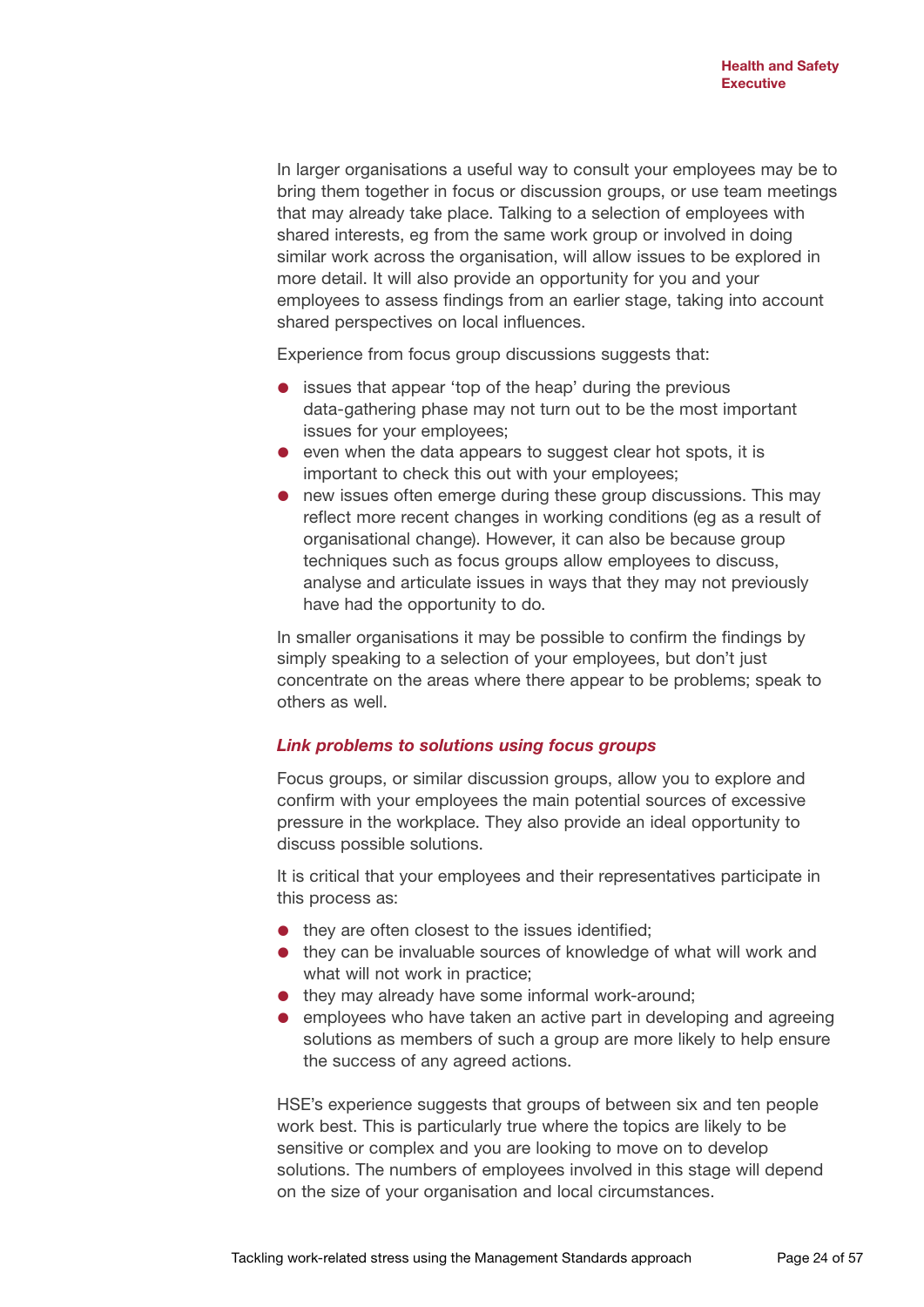During the focus group or discussion group, you may find it useful to consider the Management Standards, and whether this good practice is actually happening in your organisation. You may find that this can help provide structure to some of your discussions.

You may have developed your own approaches to consultation with staff and their representatives and choose not to use focus groups. What is important, however, is that all stakeholders (management, employees and their representatives) are represented in any consultation process and have a route into any forum used.

## *Develop solutions*

The process of developing solutions is often seen as the most difficult part of managing the possible causes of work-related stress. The ideal to aim for is the development of locally-developed solutions that take into account the particular context of your workplace.

This section contains some suggestions in the form of prompts on how to develop solutions.

You may find that these could help you and your employees as you work through the process. The idea is not to offer pre-packaged 'off-the-shelf' solutions, but rather to offer a resource you can use to develop your own solutions.

#### *Prompts to solutions*

When talking about work-related stress it may help to consider the following:

- Make sure enough time is spent clarifying what the problem is. It is important to be as specific as possible as this will help you develop effective solutions.
- Ask how this area of work activity became a problem. What happened? Has it always been a problem? If not, what has changed?
- What would be the mechanisms for introducing suggested improvements? Who will take the work forward? Who needs to be involved? What are the first steps? How will you monitor progress?
- Is the problem a one-off? Is any action really required? If it is, how will suggested solutions solve identified problems?
- **•** Finally, it is important not to take on too many actions at once. You may need to prioritise, but if you do make sure you explain to staff why things have been prioritised as they have.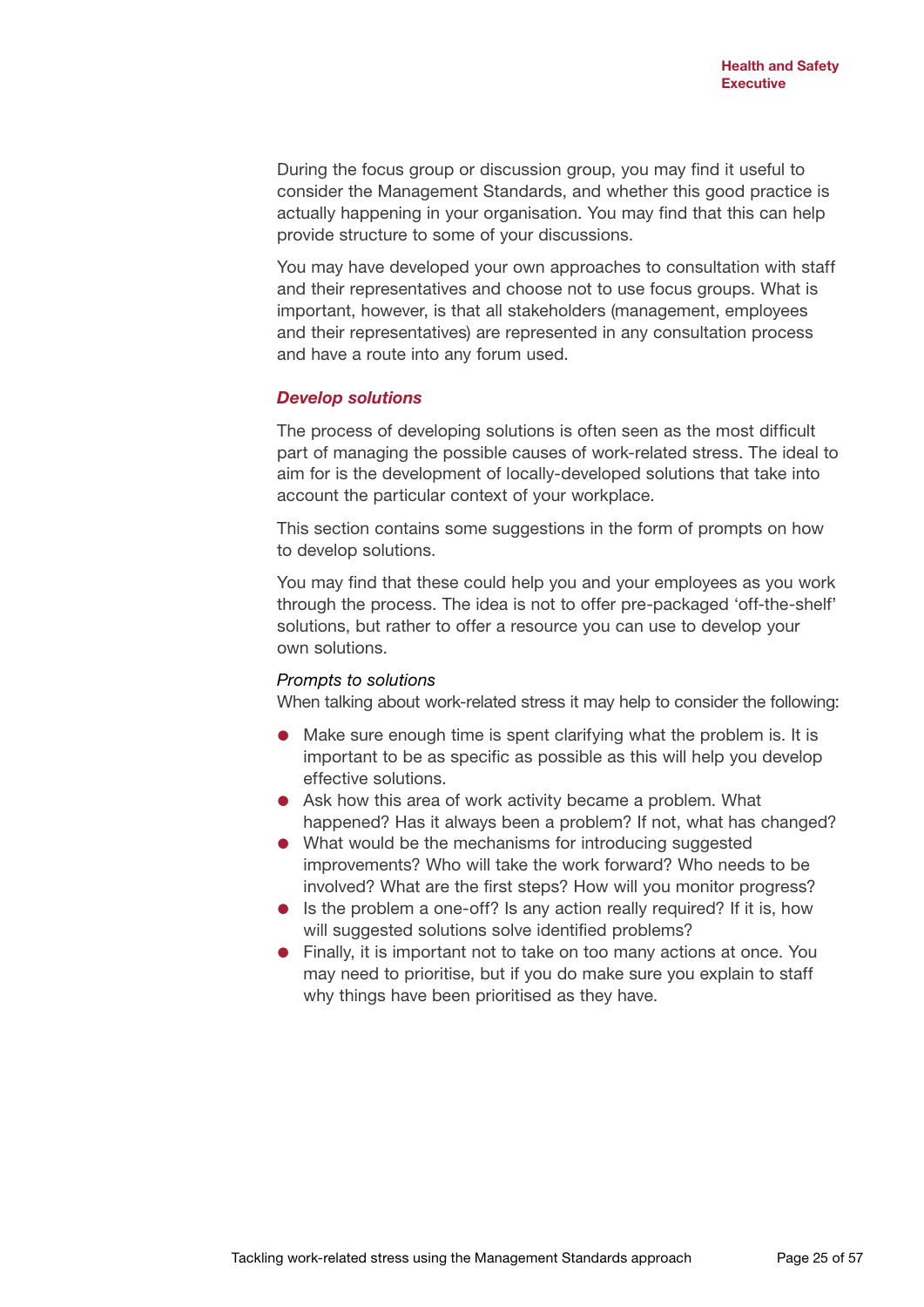## *Develop focus group action plans*

The overall aim of each focus group, or similar forum, is to explore problems and to begin the process of developing solutions. The Management Standards approach suggests that a key output from the focus group would be a proposed or preliminary action plan, containing suggestions and recommendations for action at different levels of the organisation. For example, this might contain:

- suggestions for actions the organisation as a whole needs to take, or issues it needs to address;
- suggestions for actions the department/division/section of the organisation needs to take, or issues it needs to address;
- actions the team agrees need to be taken forward and has within its power to influence.

Since there are likely to be a number of different preliminary action plans produced by different focus groups, it is likely that these will have to be reviewed and turned into an action plan for the organisation.

#### *Communicate the results*

It is important that you communicate with management, employees and their representatives. You should keep them updated as you go through this process. For example, it is unrealistic to expect employees to participate in focus groups to discuss problems without a commitment to at least share the outcome with them soon afterwards.

## **Checklist**

**If you are following the Management Standards approach, before you begin the next stage you should have:**

- consulted employees to discuss problem areas in more detail;
- worked in partnership with employees and their representatives to develop actions to take;
- ensured that issues affecting individuals are addressed;
- **•** fed back to managers, employees and employee representatives, with a commitment to follow up;
- **•** recorded what you have done.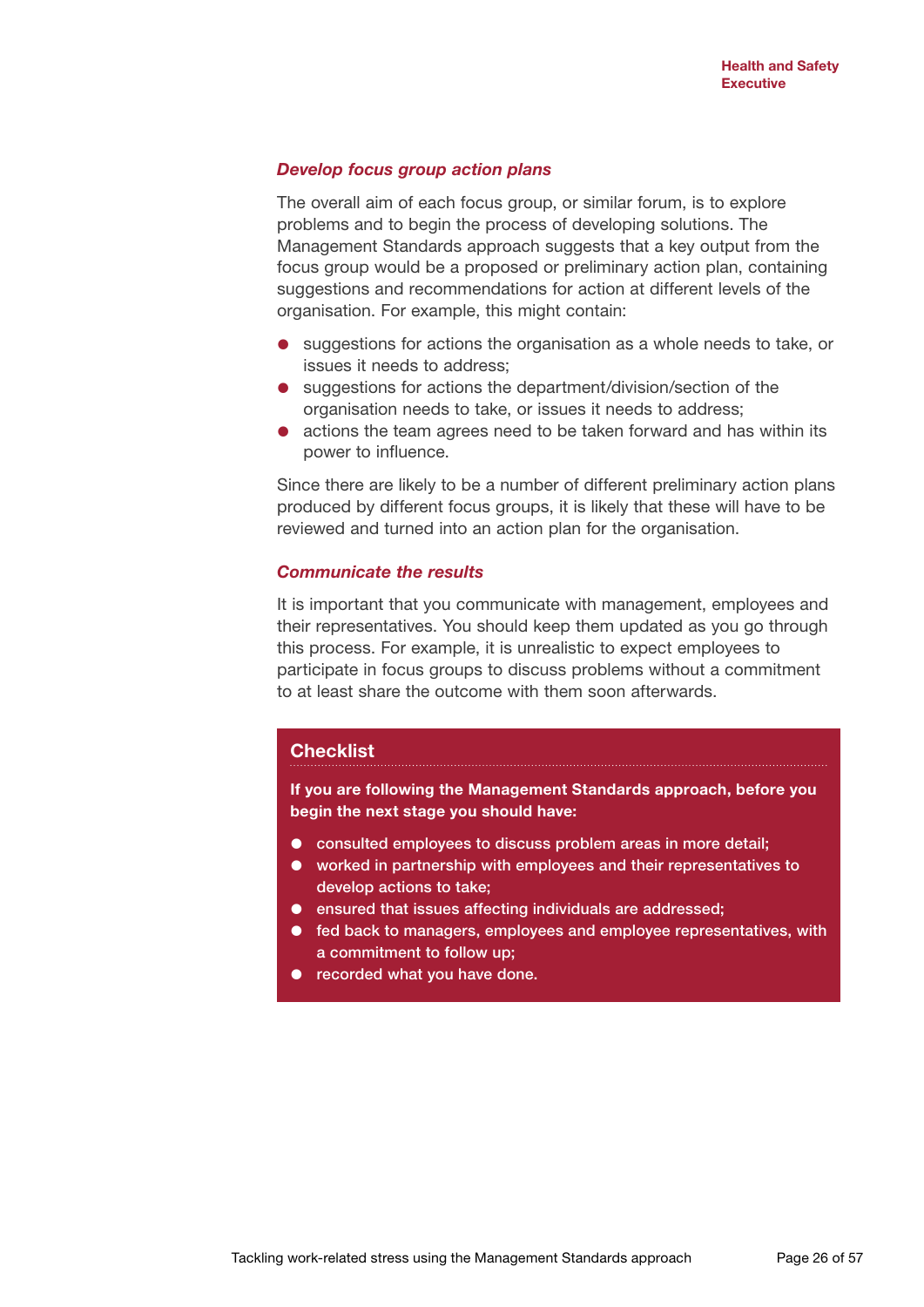# **Develop an action plan**

By this stage in the Management Standards risk assessment approach you will have consulted your employees, explored areas of concern and taken some initial steps to develop some proposed solutions. It is important that you record your findings. The Management Standards approach suggests that the best method of achieving this is to produce and disseminate an action plan. An action plan will:

- help you set goals to work towards;
- help you to prioritise;
- **•** demonstrate that you are serious about addressing employees' concerns;
- **•** provide you with something to evaluate and review against.

## *Preliminary action plans*

The Management Standards approach suggests that a key output from each of the focus groups, or other discussion groups, should be a preliminary action plan. In developing these action plans it is useful to try to bundle together actions into:

- **•** strategic, organisational actions that they wish to flag up to the steering group;
- actions that members of the focus group may be able to influence and take forward within their team/unit.

## *Overall action plan*

The Management Standards approach suggests that the steering group should be responsible for collating the relevant sections of the various preliminary action plans into an overall action plan for the organisation, or part of the organisation. It is likely that the steering group will want to focus on the strategic, organisational actions in developing an overall action plan, though you may find it useful to have sections aimed at different levels of the organisation depending on the nature of your organisation and the problems you have identified.

Whether you are using the Management Standards or an alternative approach to risk assessment, action plans are a key part of your risk assessment and should at least include the following:

- what the problem is:
- how the problem was identified:
- what you are going to do in response;
- how you arrived at this solution;
- some key milestones and dates for them to be reached:
- a commitment to provide feedback to employees on progress;
- a date for reviewing against the plan.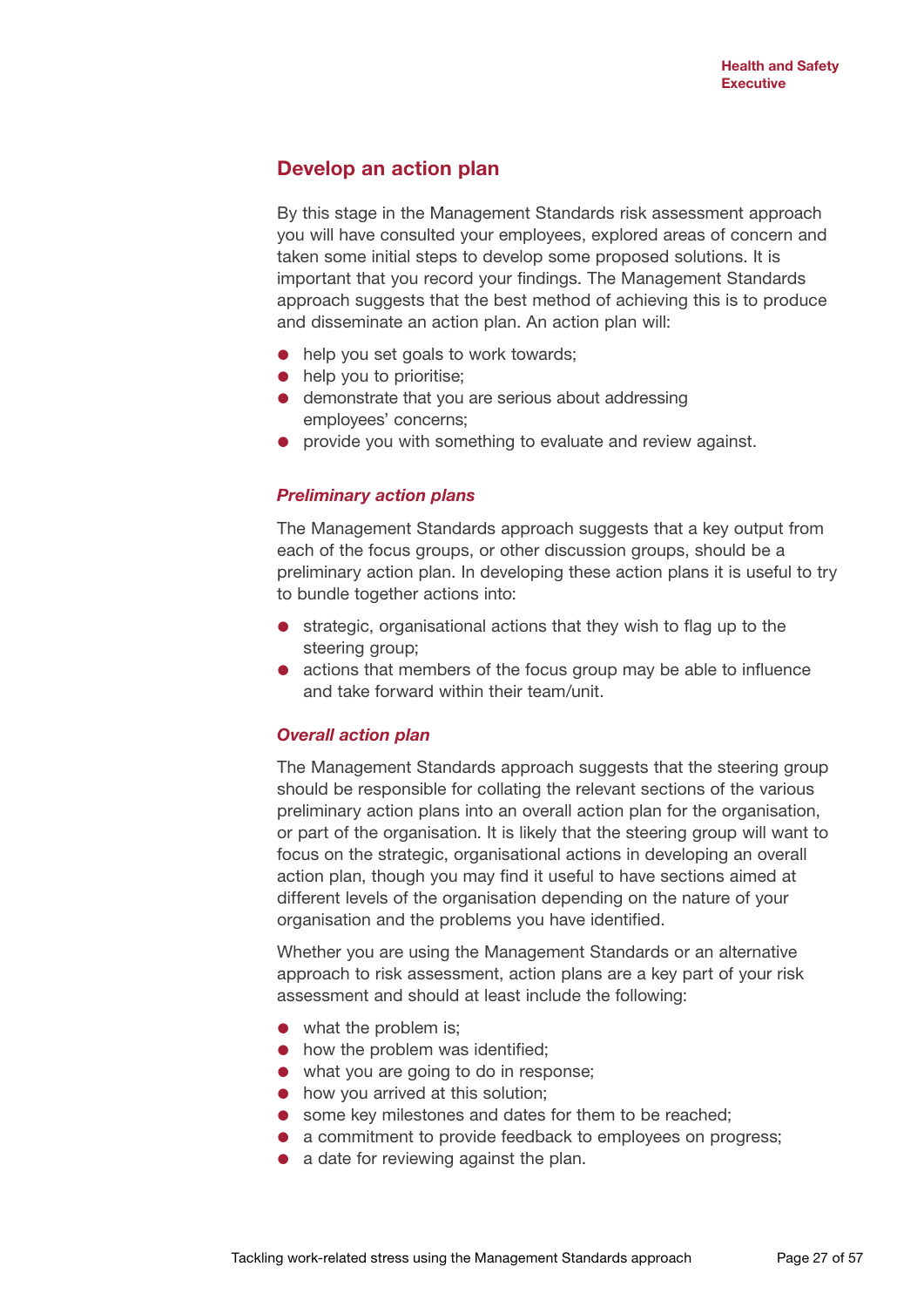When formulating your action plans it is important to ensure that the actions suggested:

- are given an order of priority;
- $\bullet$  have sufficient resources allocated to them:
- are assigned to an individual or function;
- have an agreed timescale for completion.

You might find it useful to make use of the SMART (Specific, Measurable, Agreed, Realistic and Time-bound) acronym.

There is no prescribed method or format for an action plan but HSE's [example template](http://www.hse.gov.uk/stress/standards/pdfs/actionplan.pdf)<sup>9</sup> may be useful. The action plan needs to be agreed with employees, senior management and employee representatives. The final plan should be shared with employees.

### *Implement your action plan(s)*

To realise any benefits, the agreed and approved overall action plan and any lower level plans should be implemented as planned. Depending on the level of the plans (eg board, department or team), actions may be implemented at the appropriate levels within the organisation. Procedures should be in place to record actions taken, plans developed and to measure and evaluate the effectiveness of specific actions.

## **Checklist**

**If you are following the Management Standards approach, before you begin the next stage you should have:**

- created and agreed with senior management, employees and their representatives an overall action plan for the implementation of solutions;
- shared your action plan with all employees, including dates for monitor and review;
- **•** begun the process of implementing the action plan and any lower level plans;
- recorded actions taken.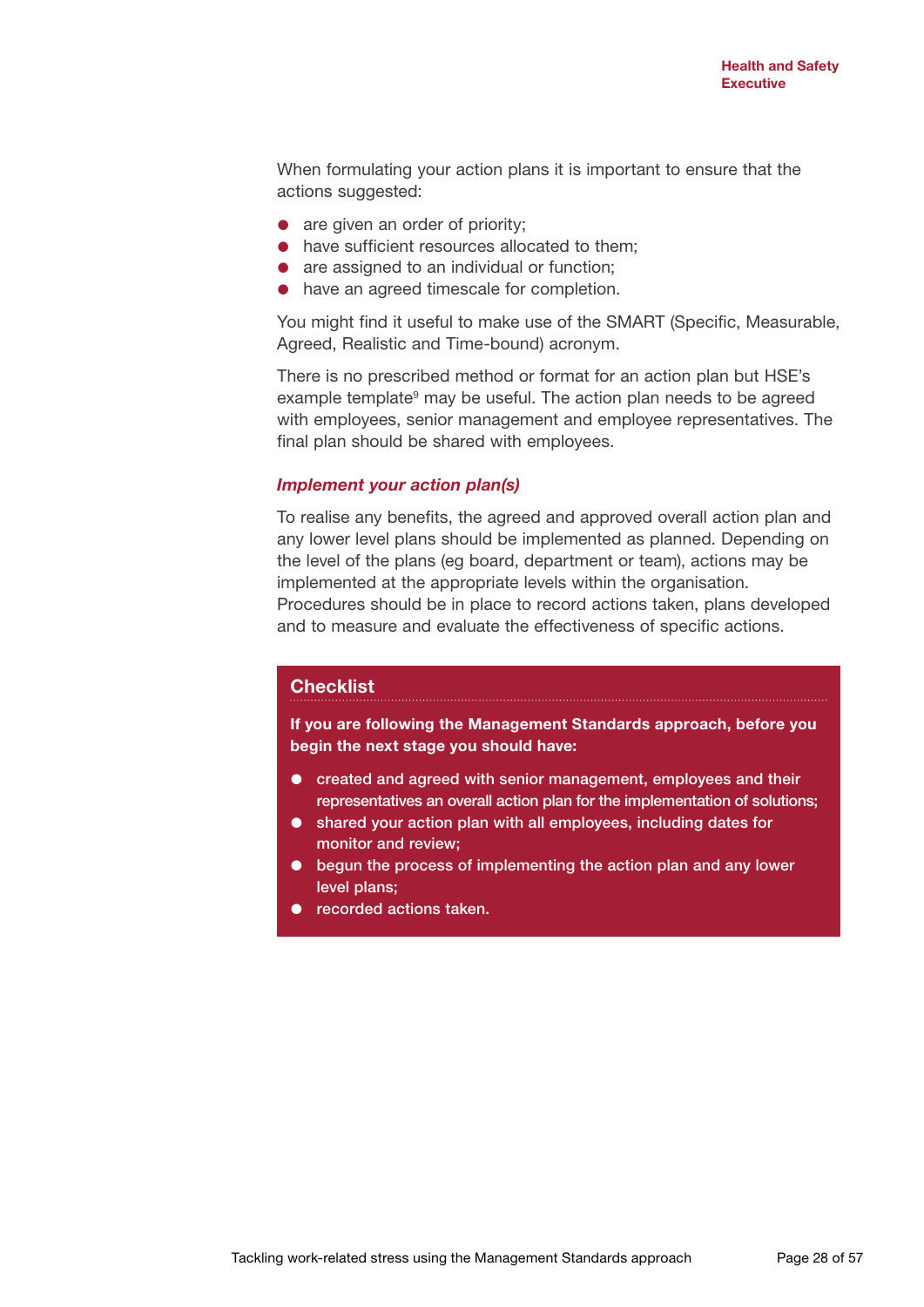# **Monitor and review**

It is essential that you review any action you take to tackle the sources of excessive workplace pressure. You need to:

- monitor against your action plan to ensure the agreed actions are taking place;
- evaluate the effectiveness of the solutions you implement;
- decide what further action or data gathering, if any, is needed.

Periodically check that agreed actions are being undertaken, eg that meetings are being held, or that there is evidence that certain activities have taken place. It is important to make a record of this progress against your action plan.

### *Timescale*

The timescale within which you evaluate any solutions will depend on what kind of solutions you have developed. How long actions take to deliver their expected 'measurable' outcomes can vary greatly. It is likely some will be aimed at quick-wins. For example, something simple like an adjustment to the physical environment could take only days. It could take months to pilot a complicated long-term solution (such as a new rostering system) and much longer still for something aimed at delivering long-term culture change.

The timing of your reviews will depend on how long it will take to implement each action and how long the focus group and the steering group expect it will take to have any impact.

#### *Gathering information and data*

The methods of gathering information and data to evaluate the effectiveness of solutions will again depend on the kind of solutions you have developed.

#### *Ask your employees*

It is important to ask those involved whether they feel the solutions are having the desired effect. You may decide you only need to speak to a sample of those involved. Alternatively, you may feel it is important to ensure that the solutions are working for everybody. You may find it useful to use a mixture of approaches to consult staff, for example:

- set up specific meetings to review progress on major actions;
- set up regular sessions to talk with your staff about sources of work-related pressure, eg as part of team meetings;
- make use of informal contacts with staff to ask about the effectiveness of solutions.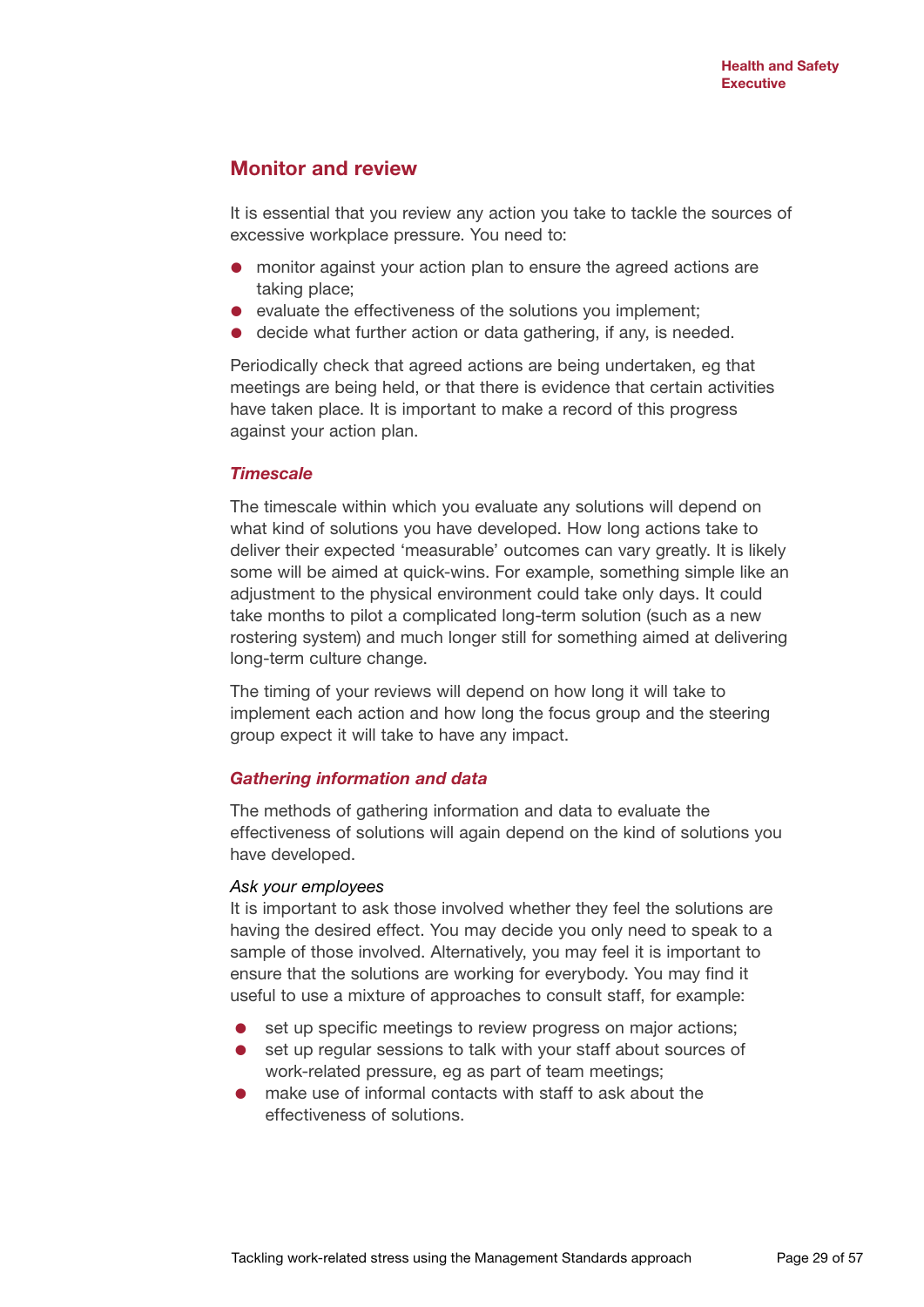#### *Gather data*

Another way to demonstrate the effectiveness of your plan is to collect data on such things as employee turnover, sickness absence and productivity, and to measure progress against emerging trends or changes in this data.

### *Follow-up surveys*

One way to measure progress is to repeat the Management Standards approach survey or other survey you may have used earlier. The Management Standards approach suggests that you do this after a period of time as part of the 'continuous improvement' model. You may wish to set this up as an annual survey or as part of an annual survey.

## **Checklist**

**By this point you should have:**

- monitored against your action plans to ensure agreed actions are taking place;
- evaluated the effectiveness of the solutions you implemented;
- decided what further action or data gathering, if any, is needed.

You have now completed all the steps in the HSE Management Standards risk assessment approach. While the main focus of your risk assessment will have been on potential sources of stress for groups of employees, you should ensure you have also addressed individual concerns.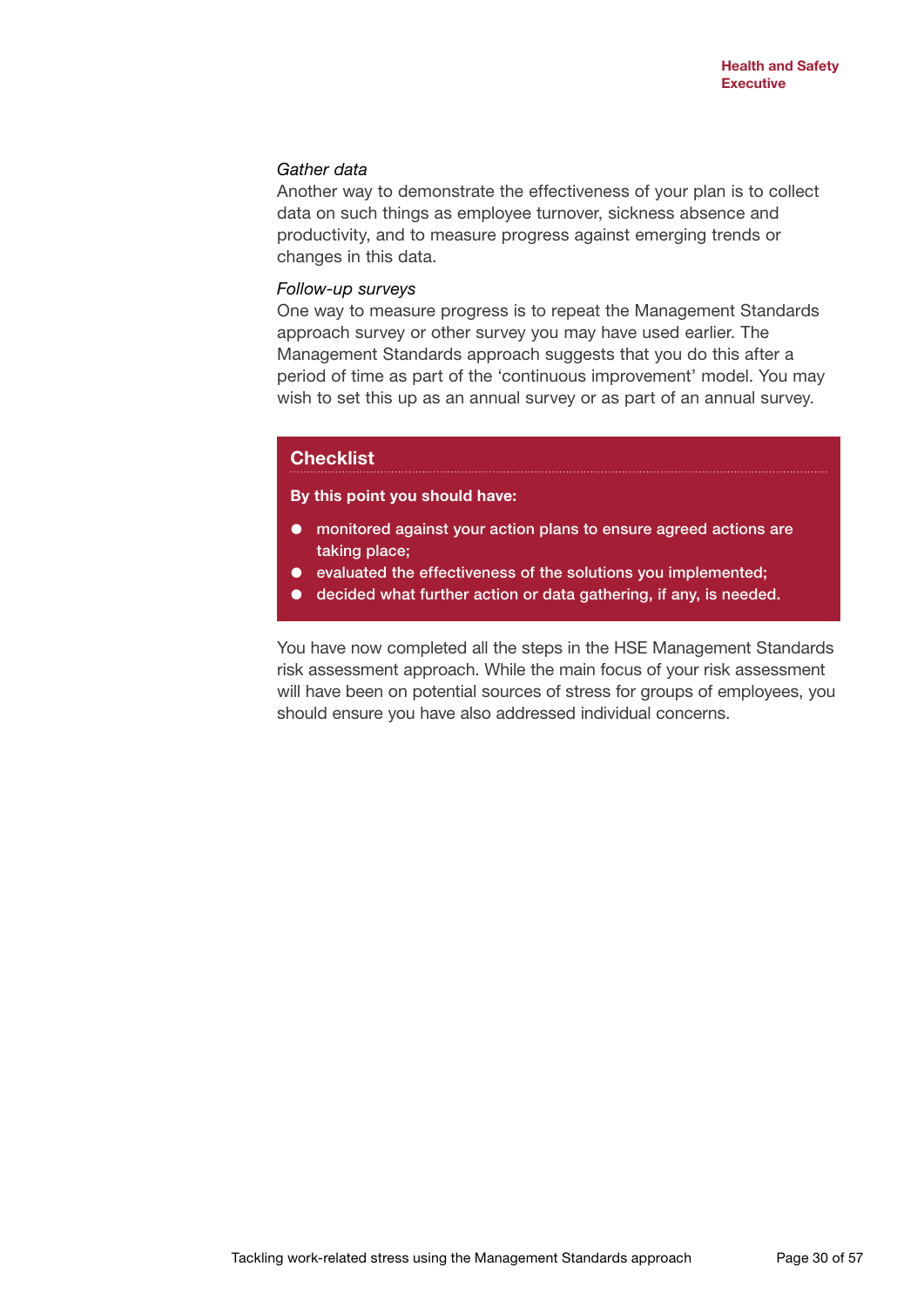# Part 3 Deal with individual concerns

The main focus of the Management Standards risk assessment approach described in the previous sections is on issues that are likely to be potential sources of stress for groups of your employees.

The surveys and focus groups may identify that some individuals are experiencing problems that the majority of employees are not. The solutions you develop for the majority of your employees may not address these problems. However, you have a duty of care to protect the health and welfare of these individuals too.

It is essential that you develop ways for employees to raise their concerns. These could include the following:

- Create an environment where employees are encouraged to talk, both formally and informally, to their manager or another person in their management chain.
- Remind employees that they can speak to trade union representatives, health and safety representatives, or human resources personnel.
- **•** Encourage employees to talk to someone in the organisation or seek advice from occupational health advisors, or their GP if they are concerned about their health.
- **Introduce mentoring and other forms of co-worker support.**
- **•** Provide employee assistance (counselling) services.

# **Reacting to individual concerns**

Possibly the most critical 'take-home message' to come out of recent civil claims for compensation for suffering work-related stress is that where stress is 'foreseeable', action must be taken to limit the problem. So what should the line manager do when an employee reports that they are under excessive pressure or feeling stressed?

While it is not expected that line managers be experts on stress, it is expected that they should be able to do enough to generate action towards limiting the harm to the individual when it is directly drawn to their attention.

At the organisational level it should be clear who has the responsibility to progress the report or complaint of work-related stress.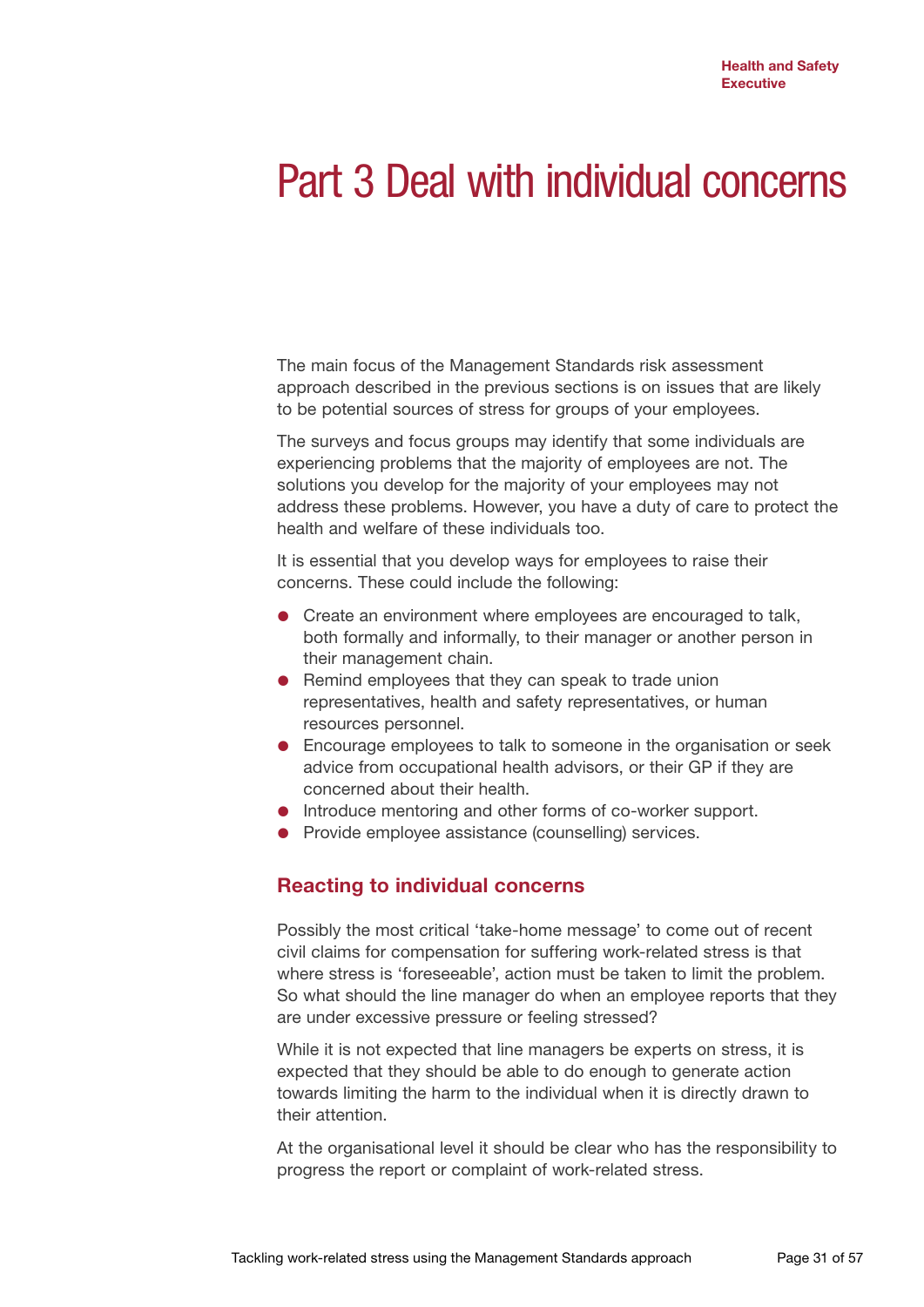# **Suggested actions**

First of all it is important to speak to the person involved, to find out what has led to the complaint, and what can be done about it. This should not be unduly delayed, although in some cases it may be necessary to include other people who might be involved in the issue in a formal meeting. Always take complaints seriously, and ensure that the employee is not fobbed off, or belittled in any way.

Where the distress is serious, fault is cited, and things have clearly gone beyond what the line manager can deal with, ask for expert assistance, perhaps from your occupational health team.

When the complaint involves relationship issues with the line manager, or other team members, it is very useful to involve human resources, occupational health and a representative for the employee (trusted colleague, union representative etc) when working through the problem.

Where it is possible to identify a clearly work-related problem, it is essential to rectify the situation as swiftly as possible, even if this involves compromise on either side. It is much easier to intervene successfully when the employee remains at work, than after they have gone off sick.

Follow this with a wider formal appraisal of the working conditions in the relevant area, which should include other employees and, where appropriate, their representatives. This should be documented. The risks of stress should be controlled, and an action plan agreed.

Even where 'home' influences are impacting on the employee's performance and perceptions of their work (eg care-giving responsibilities limiting work hours/energy levels), and this is a major contribution to the complaint, it is generally in the employer's interest to support the employee, rather than dismiss the problem as irrelevant to the business. If an employee is not working well, for whatever underlying reason, it will impact on their performance at work and may also affect their colleagues.

Some organisations have found it helpful to use the Management Standards to structure discussions with individuals who are known to be vulnerable to stress or who are potentially vulnerable.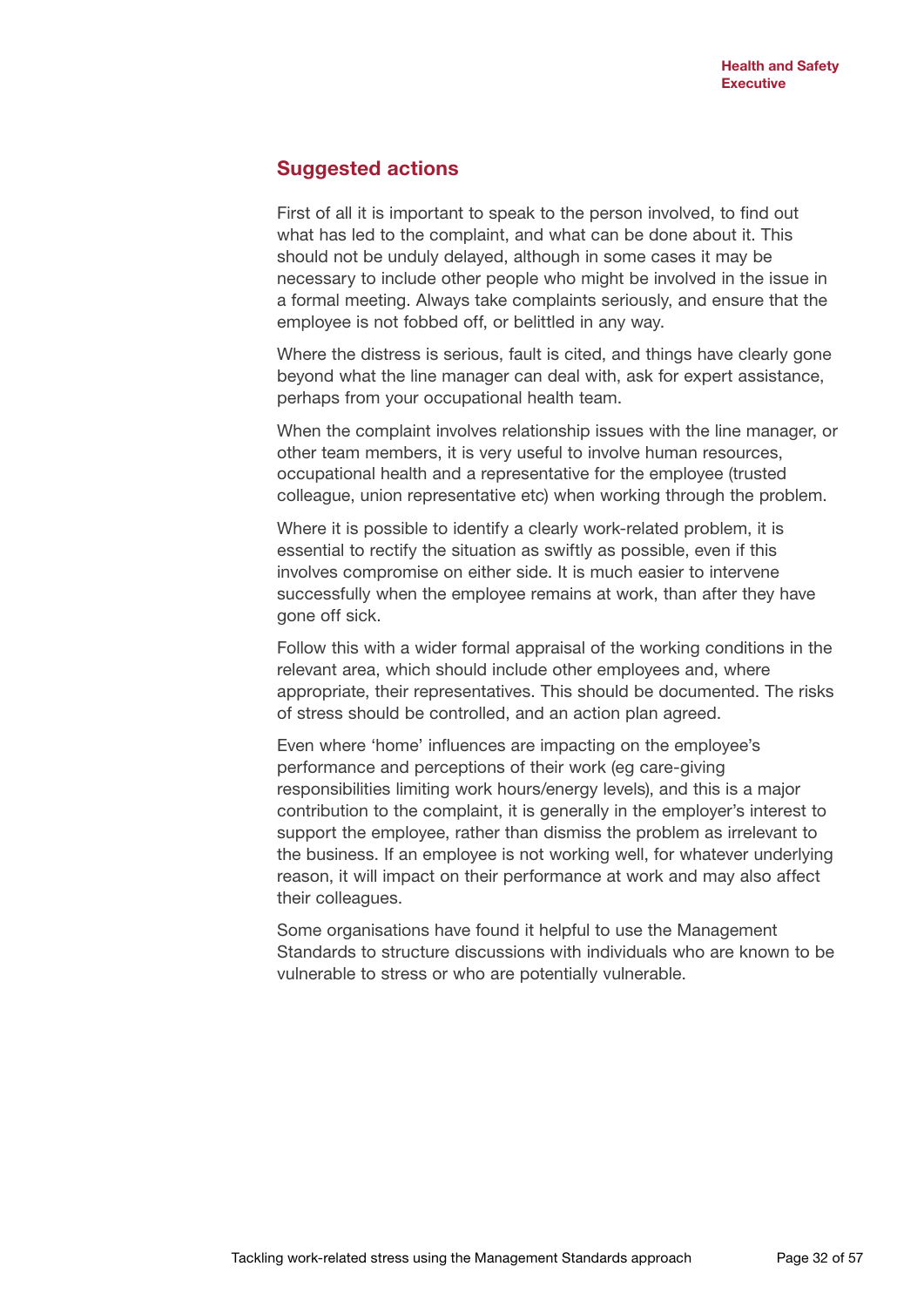# **Dealing with home-related stress**

People do bring home-related stress into the workplace. Although you are not legally responsible for stress that originates in the home, well-managed organisations will have arrangements that allow them to address it. This might include such things as access to counselling services, adaptations to the work or changes to working hours.

Managers often say it is difficult to identify what stress is caused by problems at home and what is caused by work. Using the Management Standards can help to tease this out.

### **Top tip**

Stress can be managed but the sooner action is taken the better. It is best to identify as early as possible if pressure/stress is impacting on an individual. This will minimise the damage caused and help to get the individual healthy again. If their health is impacted encourage an early referral to occupational health or suggest they see their GP.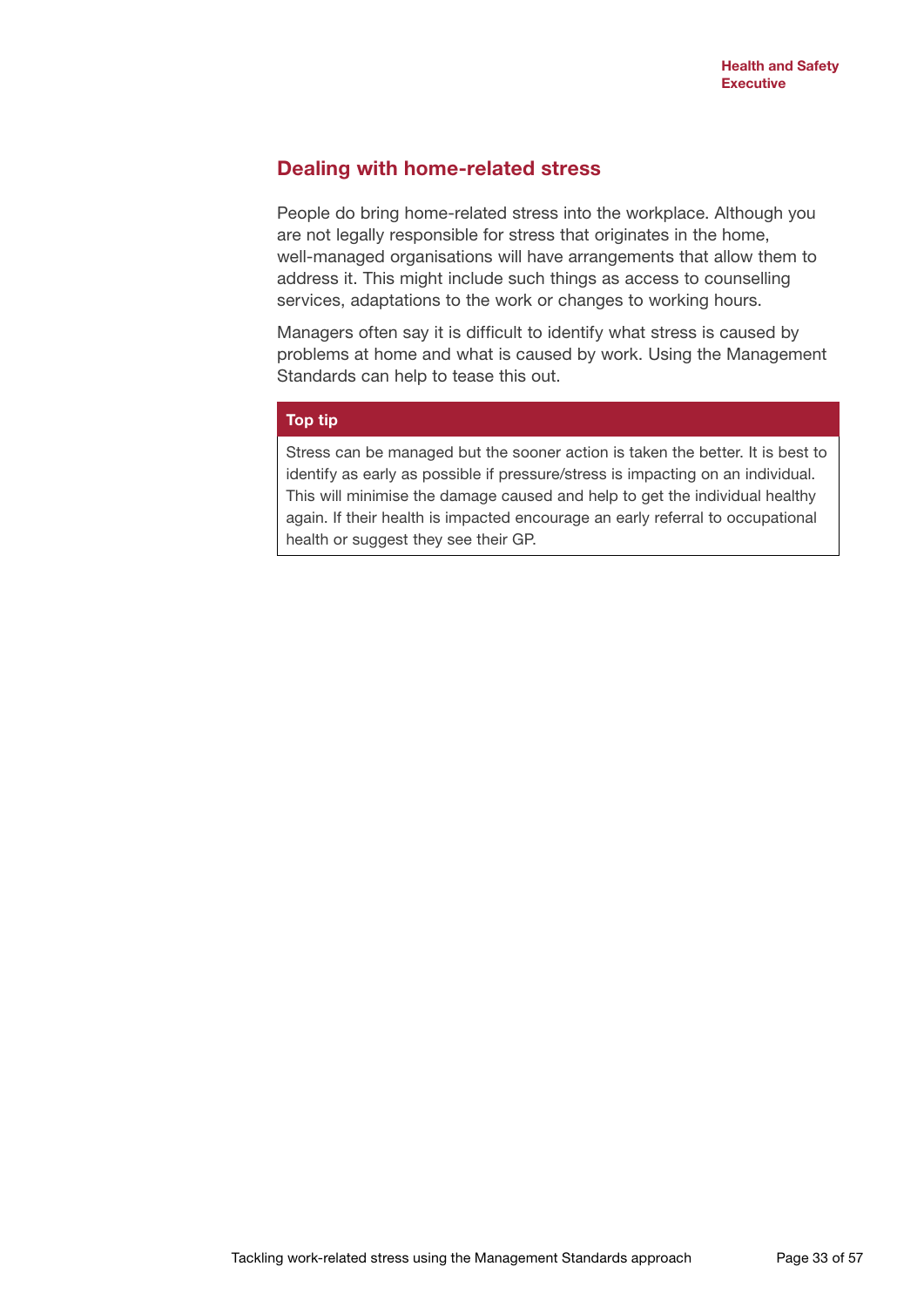# Part 4 What next?

What do I do after I have completed all the steps and addressed any individual issues?

## **Review your organisation's policies and procedures**

It is useful to consider the reasons behind the issues that have been identified and the solutions put in place. You should examine whether your organisation's policies and procedures need to be reviewed in the light of the findings from your risk assessment. For example, was there some element of the policy causing or aggravating a situation or have new measures meant the policy needs revision?

It is often the case that policies and procedures do not adequately reflect the current ways of working, due to the continuous change that organisations experience. This can increase the pressure experienced by employees. The Management Standards approach can help this process of organisational learning by providing your organisation with a framework for working with employees to address the gaps in your current performance.

#### **Top tip**

If you change a policy make sure you let people know how it's changed and why. Where possible, evaluate the impact of the change before making it.

## **Make the Managements Standards part of everyday processes**

The Management Standards are concerned with the prevention and management of common health problems and the drive towards good jobs to enhance the performance of your organisation.

The Management Standards approach, as with any risk assessment, should be concerned with making steady improvements in the way you manage risks to your organisation's performance. It is critical that you are committed to continuously working with employees to identify and address the problems in your workplace that could lead to their ill health and adversely affect the performance of your organisation.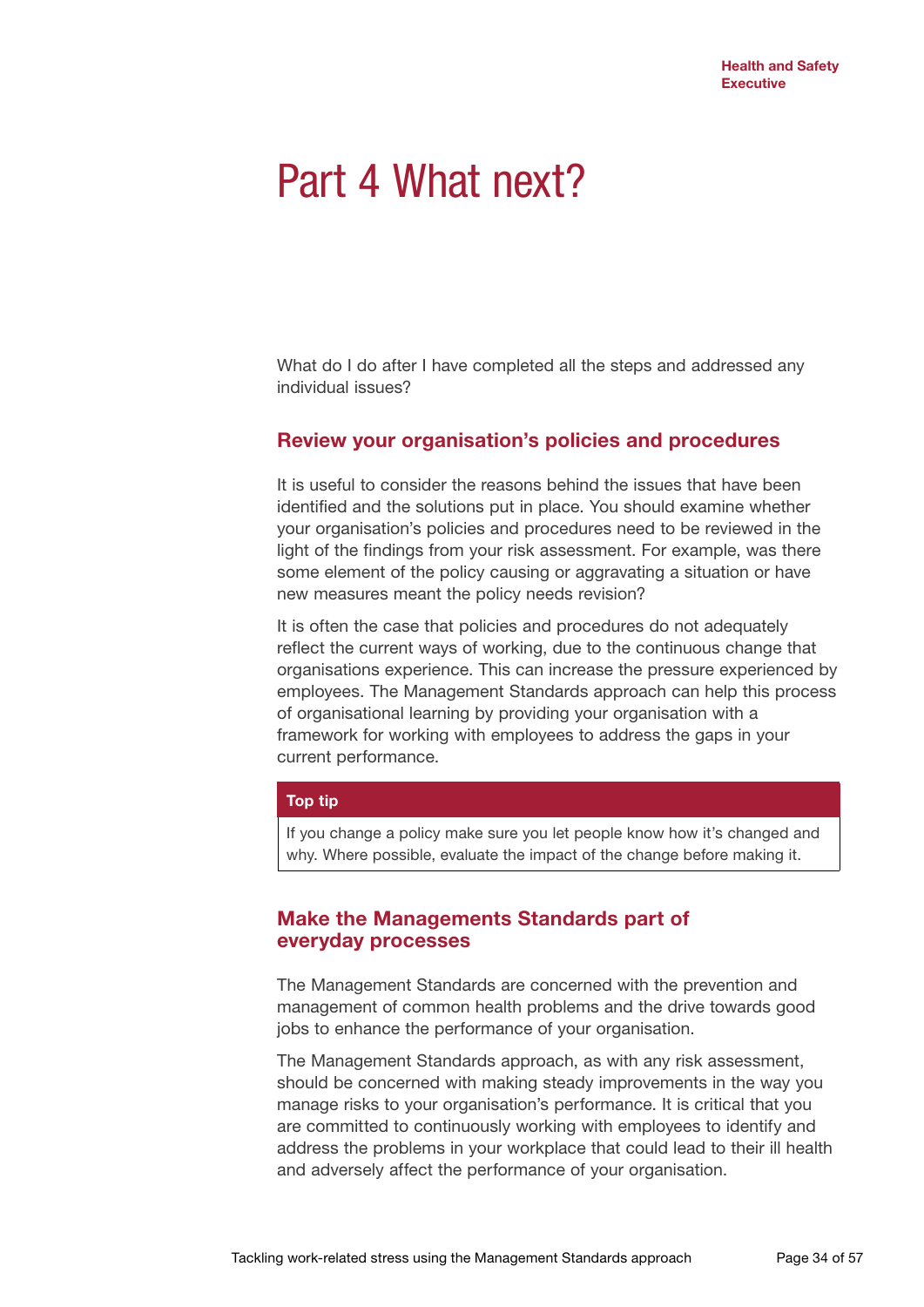Since the process is continuous, it is sensible that the evaluation and monitoring activities it requires are merged naturally into everyday management.

Whether you use the Management Standards or an alternative risk assessment approach, it is important that this is seen as part of the normal day-to-day activities of your line managers, and is integrated into their role as far as possible.

# **Identify and develop the competencies your managers need to manage potential sources of work-related stress**

HSE commissioned research to identify and develop the management behaviours associated with the effective management of potential sources of work-related stress. The findings from this research indicate that there is considerable overlap between the management competencies required for preventing and reducing potential sources of stress at work and general management competencies. This supports the central message of this guidance that good management is the key to managing the causes of work-related stress.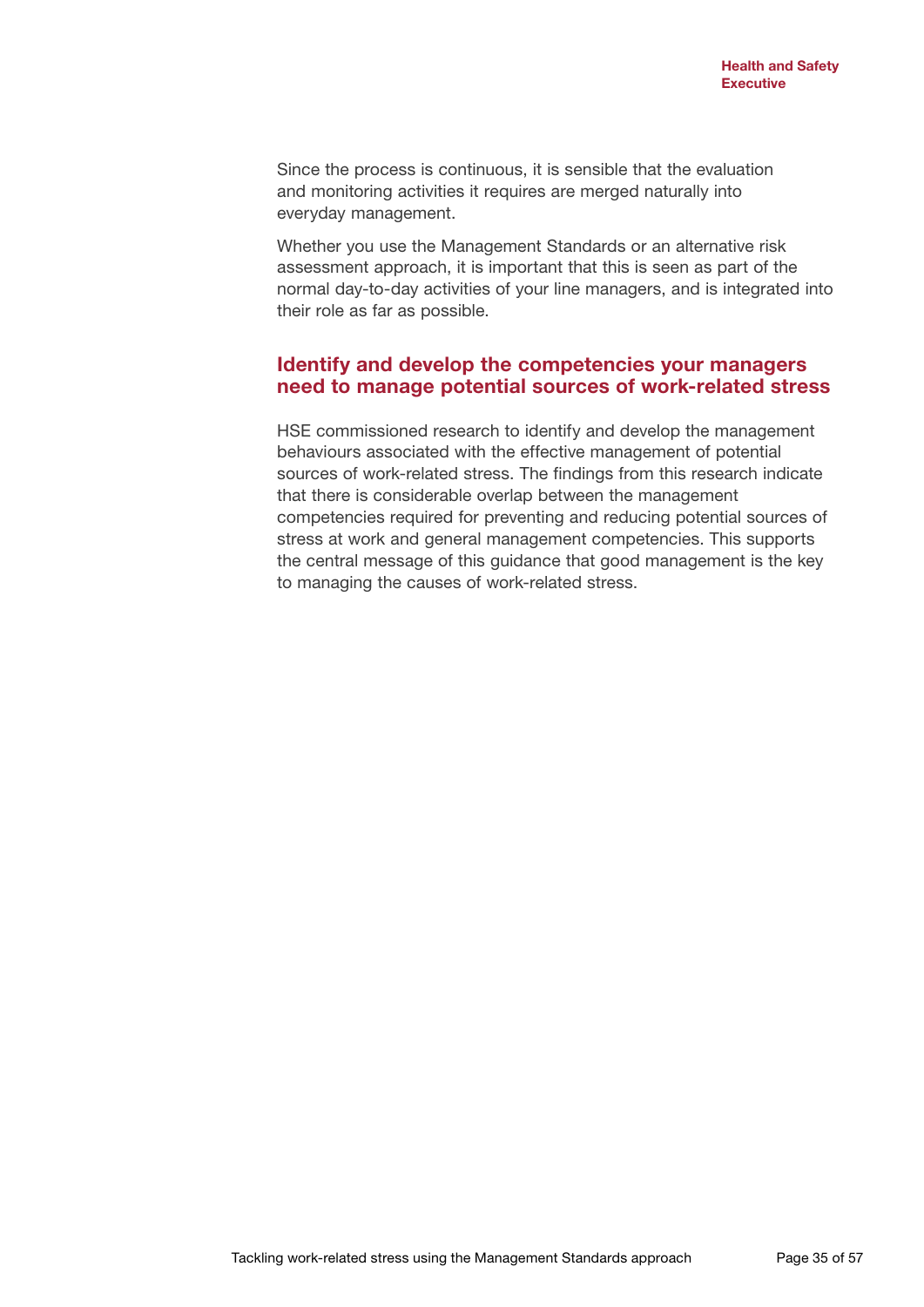# Appendix 1 Business case preparation

As you know your organisation best, you should have some idea about what factors will secure commitment to tackling stress at the highest level in your organisation. This information may help you when developing a business case for senior managers.

# **1 The legal case**

The law requires employers to tackle hazards including work-related stress. Employers have a legal duty to:

- assess the risk of stress-related ill health arising from work activities;
- take measures to control that risk.

Organisations need to carry out a suitable and sufficient risk assessment for work-related stress, and take action to tackle any problems identified by that risk assessment.

# **2 The business case**

Research has shown work-related stress to have adverse effects for organisations in terms of:

- **e** employee commitment to work;
- staff performance and productivity;
- attendance levels:
- staff recruitment and retention:
- accident rates:
- **customer satisfaction:**
- organisational image and reputation;
- potential litigation.

It is also worth thinking about the impact that work-related stress could have on your unit or team. For example, losing one colleague for an extended period with a stress-related illness can have a dramatic impact on the workload and morale of the rest of the team.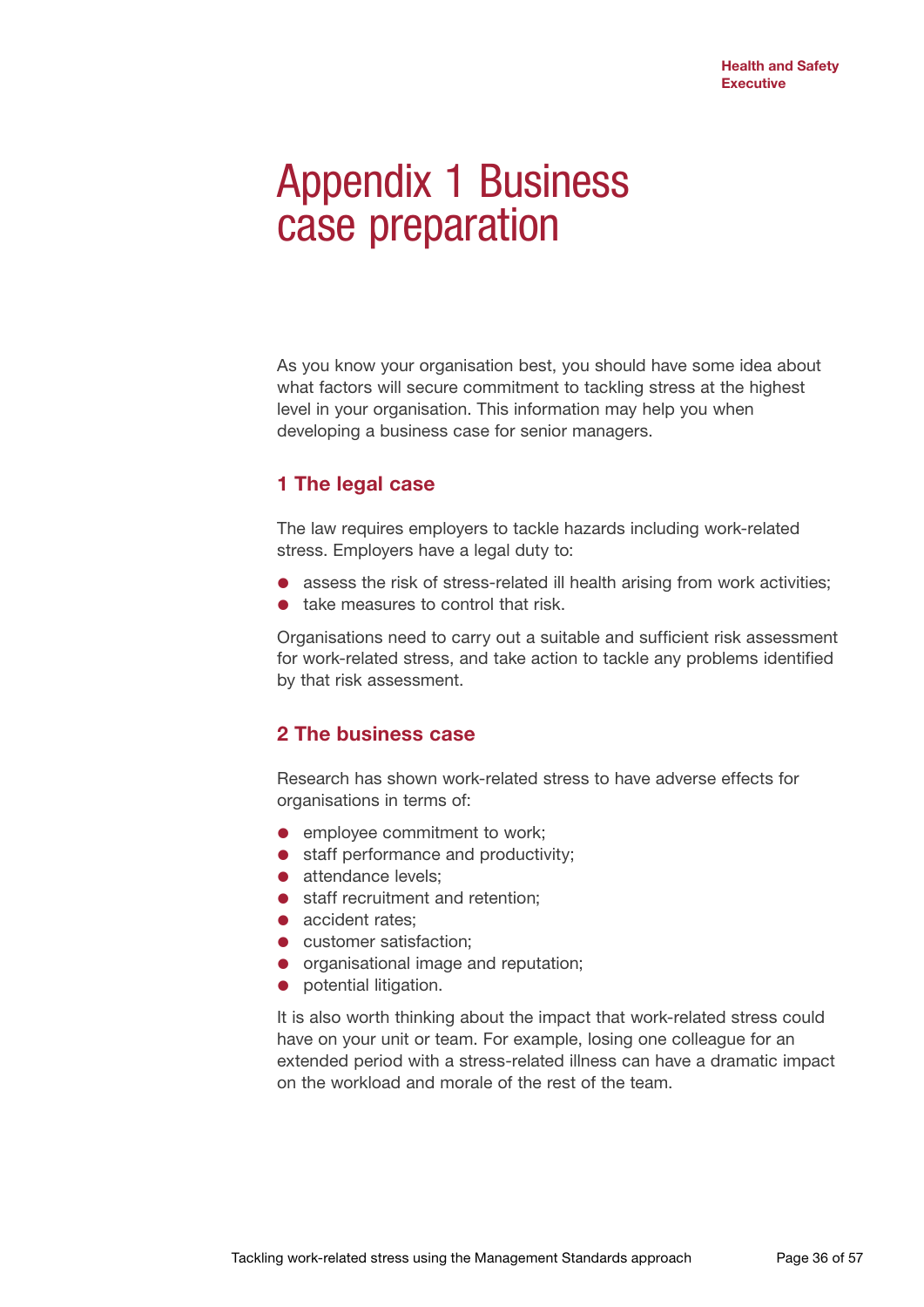By taking action to tackle the causes of stress in your workplace, you can prevent or reduce the impact of these problems on your organisation.

Work-related stress, anxiety and depression were responsible for the loss of more than 11.7 million working days in Great Britain at a conservative cost of £5.2 billion.

# **3 The moral/ethical case**

There is now convincing evidence that prolonged periods of stress, including work-related stress, have an adverse effect on health. Research provides strong links between stress and:

- **physical effects** such as heart disease, back pain, headaches, gastrointestinal disturbances or various minor illnesses;
- **psychological effects** such as anxiety and depression.

Stress can also lead to other behaviours that are harmful to health, such as skipping meals, drinking too much caffeine or alcohol, misusing drugs or smoking.

Tackling the causes of stress before they lead to ill health can prevent this from happening.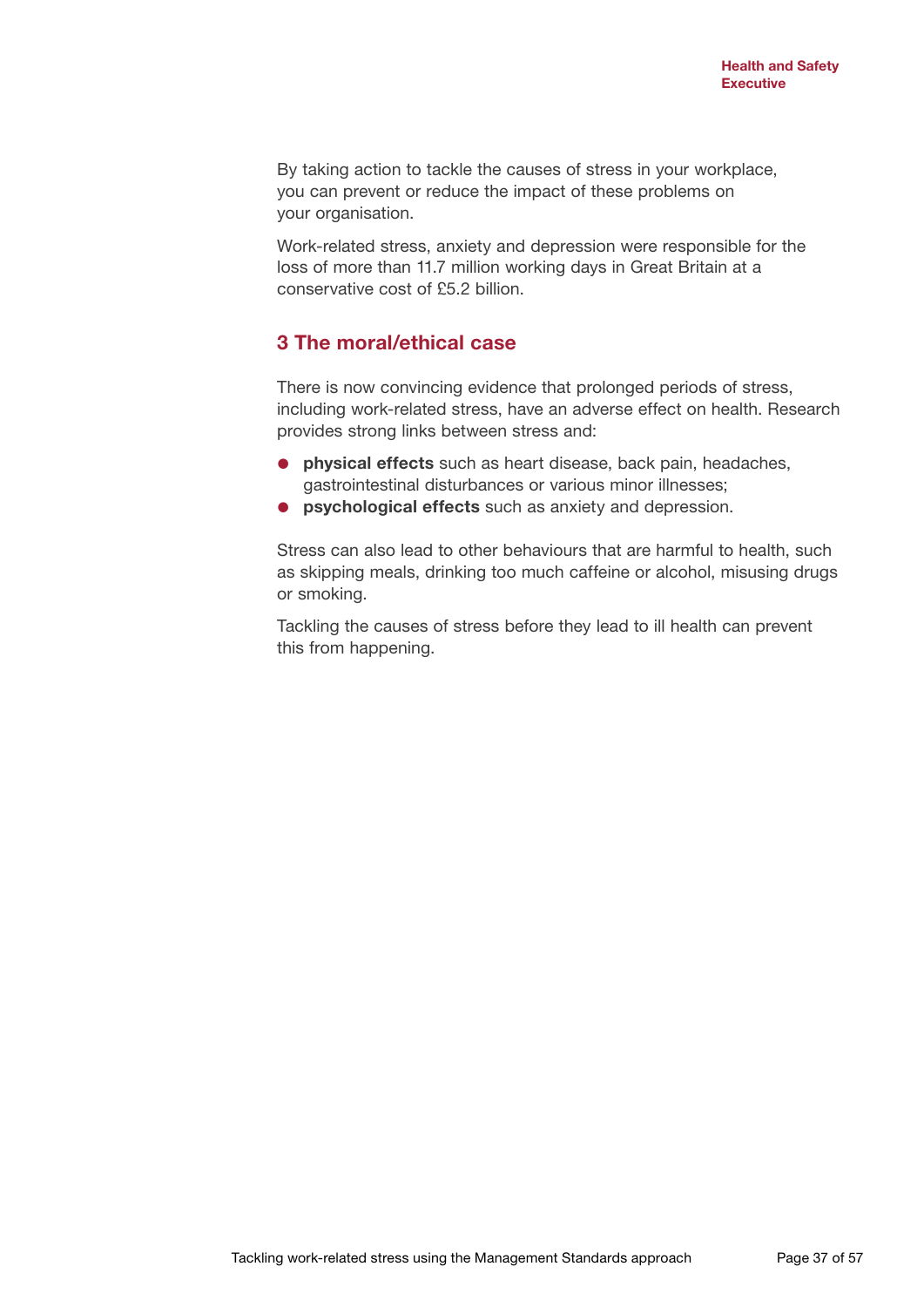# Appendix 2 Costs of work-related stress, anxiety or depression

Using the table below, enter the source of the data, the number of staff involved and an assessment of the direct cost attributable.

| <b>Evidence</b>                                                                       | Days or hours lost | Cost |
|---------------------------------------------------------------------------------------|--------------------|------|
| Sickness absence where stress or mental health disorder is identified                 |                    | £    |
| Lost productivity due to absence, eg time to replace individual off sick              |                    | £    |
| Costs for replacement staff, eg bank, supply, or agency staff, overtime               |                    | £    |
| Employee Assistance Programmes or occupational health service<br>appointments/cost    |                    | £    |
| Absence administration costs - manager's time, human<br>resources' involvement        |                    | £    |
| Disciplinary administration costs                                                     |                    | £    |
| Recruitment, replacement, training costs where staff member has<br>left employment    |                    | £    |
| Litigation, legal or settlement costs                                                 |                    | £    |
| Costs related to accidents or incidents involving those identified as<br>'stressed'   |                    | £    |
| Cost of reasonable adjustments required under the Equalities Act                      |                    | £    |
| Increased insurance premium costs                                                     |                    | £    |
| Additional training costs for managers to manage individuals<br>experiencing problems |                    | £    |
| Additional training costs for staff to cope with or support those with stress         |                    | £    |
|                                                                                       |                    | £    |
|                                                                                       |                    | £    |
|                                                                                       |                    | £    |
|                                                                                       |                    | £    |
|                                                                                       |                    | £    |
|                                                                                       |                    | £    |
|                                                                                       |                    | £    |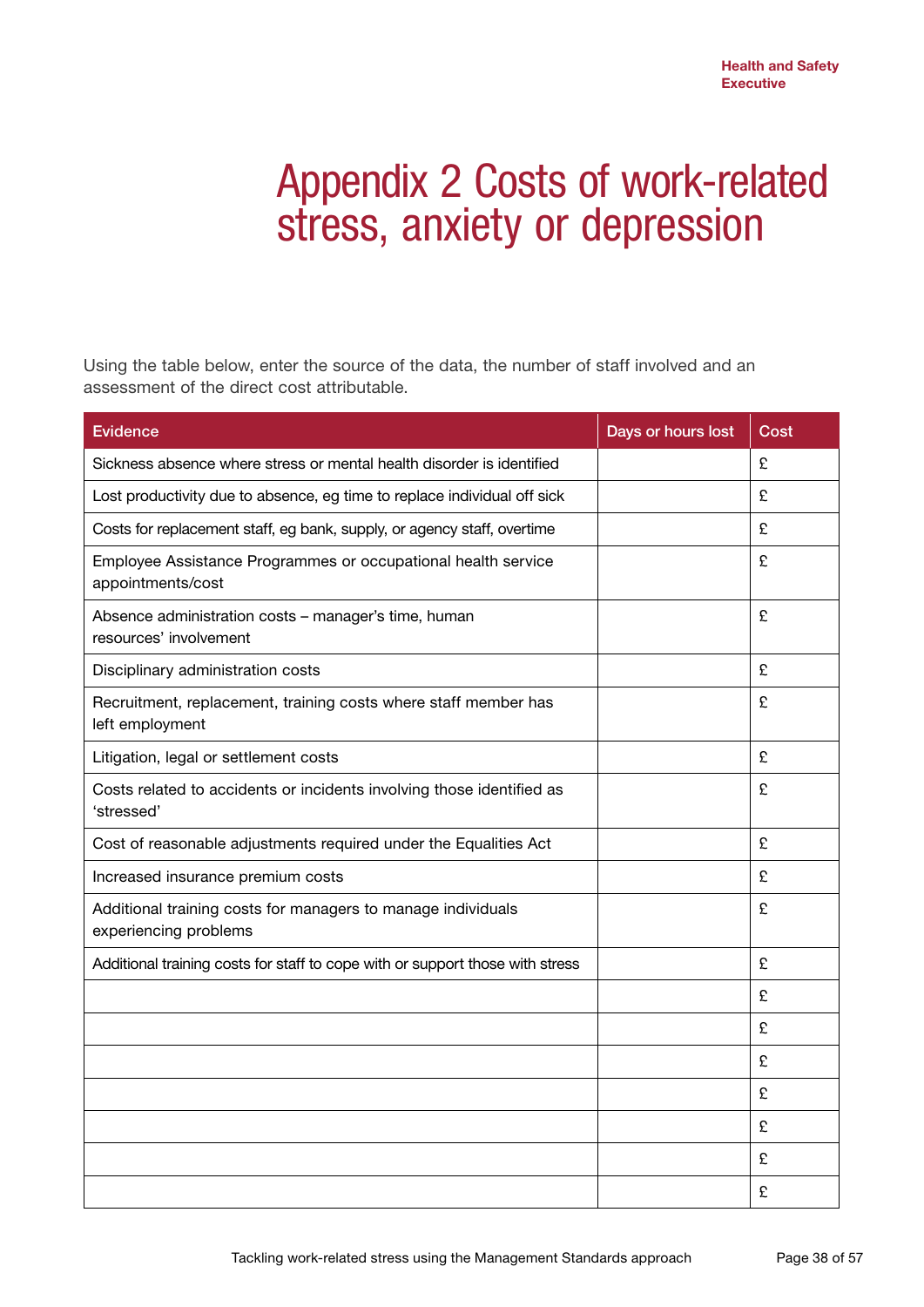|                            | r |
|----------------------------|---|
|                            |   |
|                            |   |
| Total cost to organisation |   |

This list is for guidance. There may be other costs that accrue or some of these may not be relevant.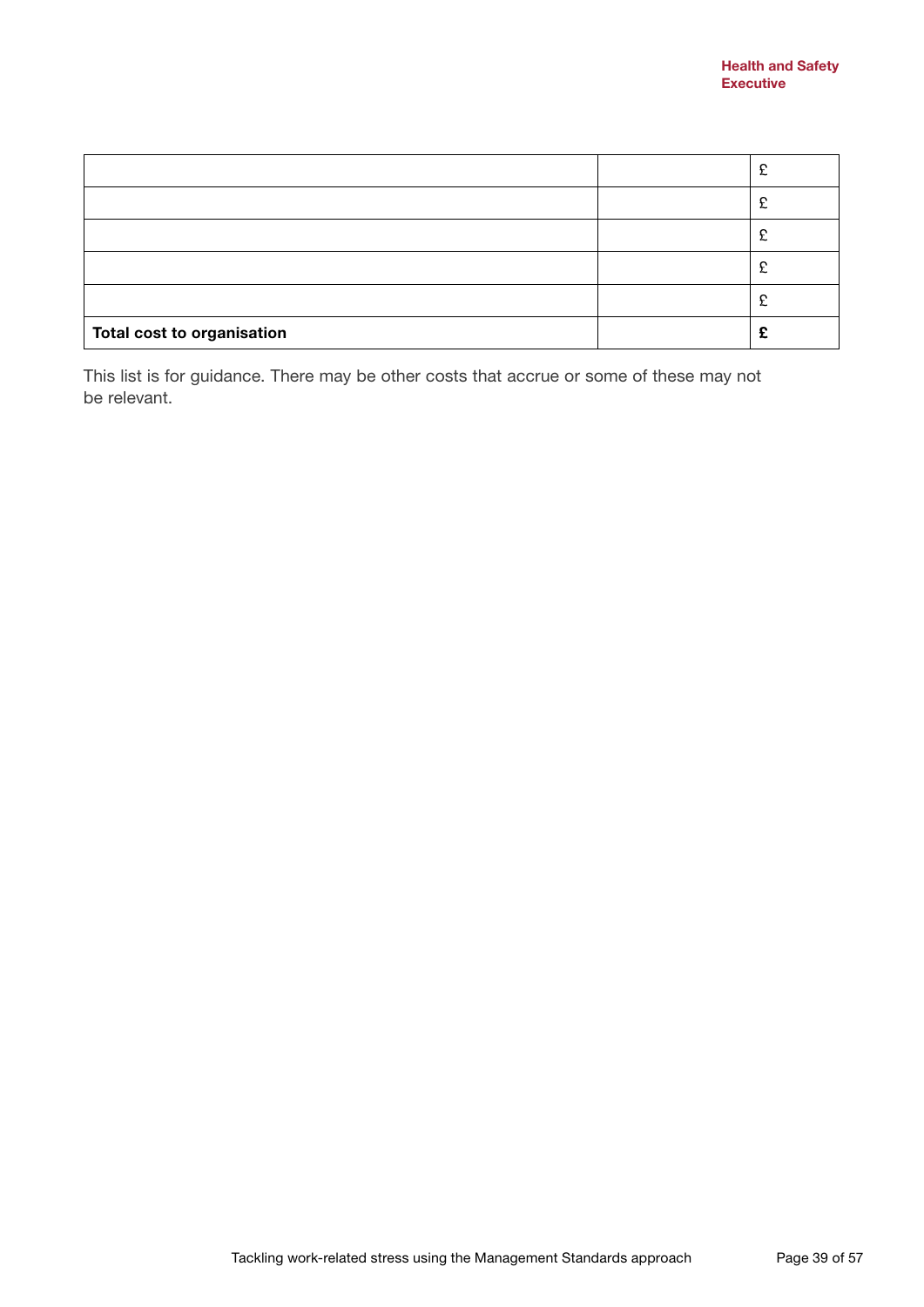# Appendix 3 Communications

The Management Standards approach requires the participation and input of different groups of employees. Effective communications play a vital part in engaging with employees, providing them with timely information and a conduit for their views. This last point – the need to listen to the views of employees – is important as it is something that is often overlooked in communication initiatives.

Many users have developed a 'communication strategy' to run throughout their implementation of the Management Standards approach. The communication strategy typically includes consideration of 'what' will be communicated, 'how' it will be communicated and the 'timing' of the communication activities.

# **What to communicate**

What information is communicated will to some extent depend on your organisation's structure and the way you choose to implement each step of the Management Standards approach. Some of the information that is often communicated is as follows:

- **•** project objectives and terms of reference;
- $\bullet$  the project plan;
- $\bullet$  timetable for employee involvement (surveys, focus groups etc);
- names of steering group members;
- how to volunteer to participate in activities;
- nominated contact person for the project;
- **•** results from staff surveys:
- action plans;
- **•** progress updates.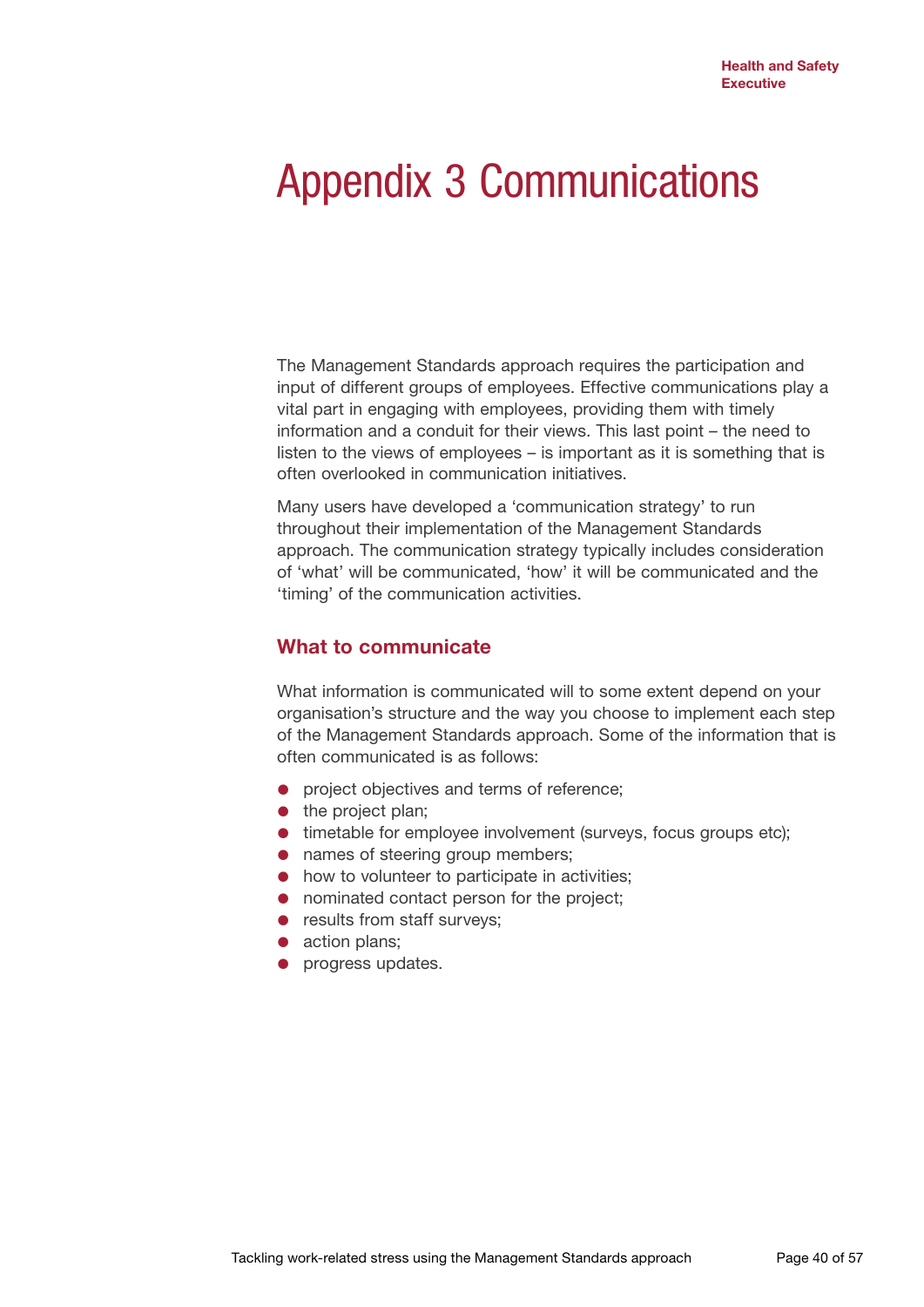## **How to communicate**

The methods used to communicate information to employees needs to consider what access each group of workers will have to any particular method. What needs to be considered is both the ease of the method and, more importantly, its effectiveness. The golden rule is not to use a single method of communication: use multiple channels and ensure the message is rich in content. The list below includes methods of communication you might want to consider:

- briefings via existing networks (team meetings etc);
- **•** intranet bulletin board;
- e email:
- notice boards:
- existing staff newsletters;
- leaflets;
- individual memos or letters.

# **Timing communications**

The judgement of when is the appropriate time to communicate information to employees will need to be considered as part of a communication strategy. An important point to consider is that whatever schedule you decide, 'stick to it'. Leaving an information vacuum can seriously undermine a project as the vacuum will be quickly filled with rumours and misinformation that may be hard to counter.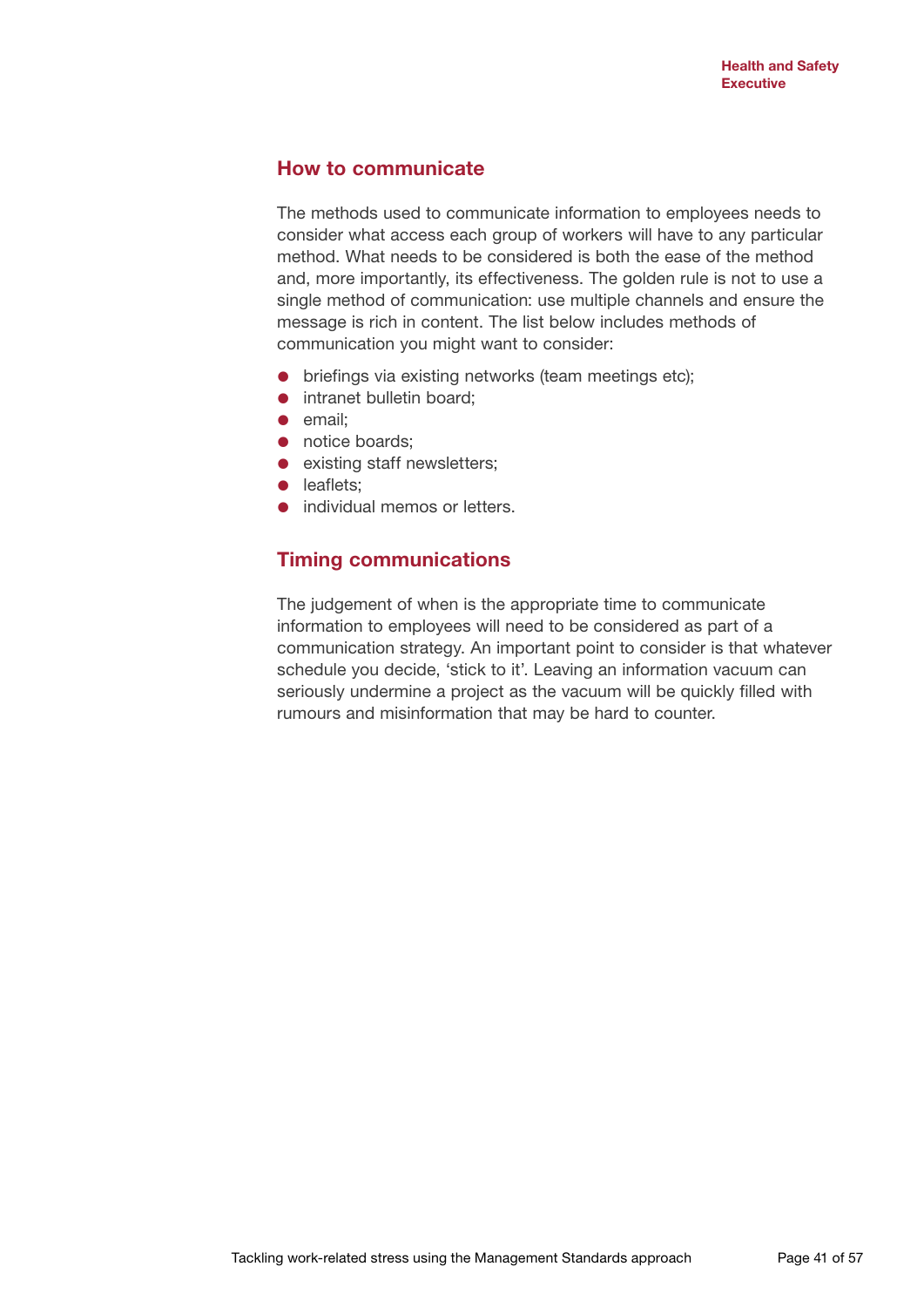# Appendix 4 Example stress policy (HSE)

# **Introduction**

We are committed to protecting the health, safety and welfare of our employees. We recognise that workplace stress is a health-and-safety issue and acknowledge the importance of identifying and reducing workplace stressors.

This policy will apply to everyone in the company. Managers are responsible for implementation and the company is responsible for providing the necessary resources.

# **Definition of stress**

HSE defines stress as 'the adverse reaction people have to excessive pressure or other types of demand placed on them'. This makes an important distinction between pressure, which can be positive if managed correctly, and stress, which is likely to be detrimental to physical or mental health if it is prolonged.

# **Policy**

The *organisation* will:

- conduct risk assessments to identify all workplace stressors and eliminate or control the risks from stress. These risk assessments will be regularly reviewed;
- consult with trade union safety representatives on all proposed action relating to the prevention of workplace stress;
- **•** provide training for all managers and supervisors in good management practices;
- provide confidential counselling for staff affected by stress caused by either work or external factors;
- **•** provide adequate resources to enable managers to implement the company's agreed stress management strategy.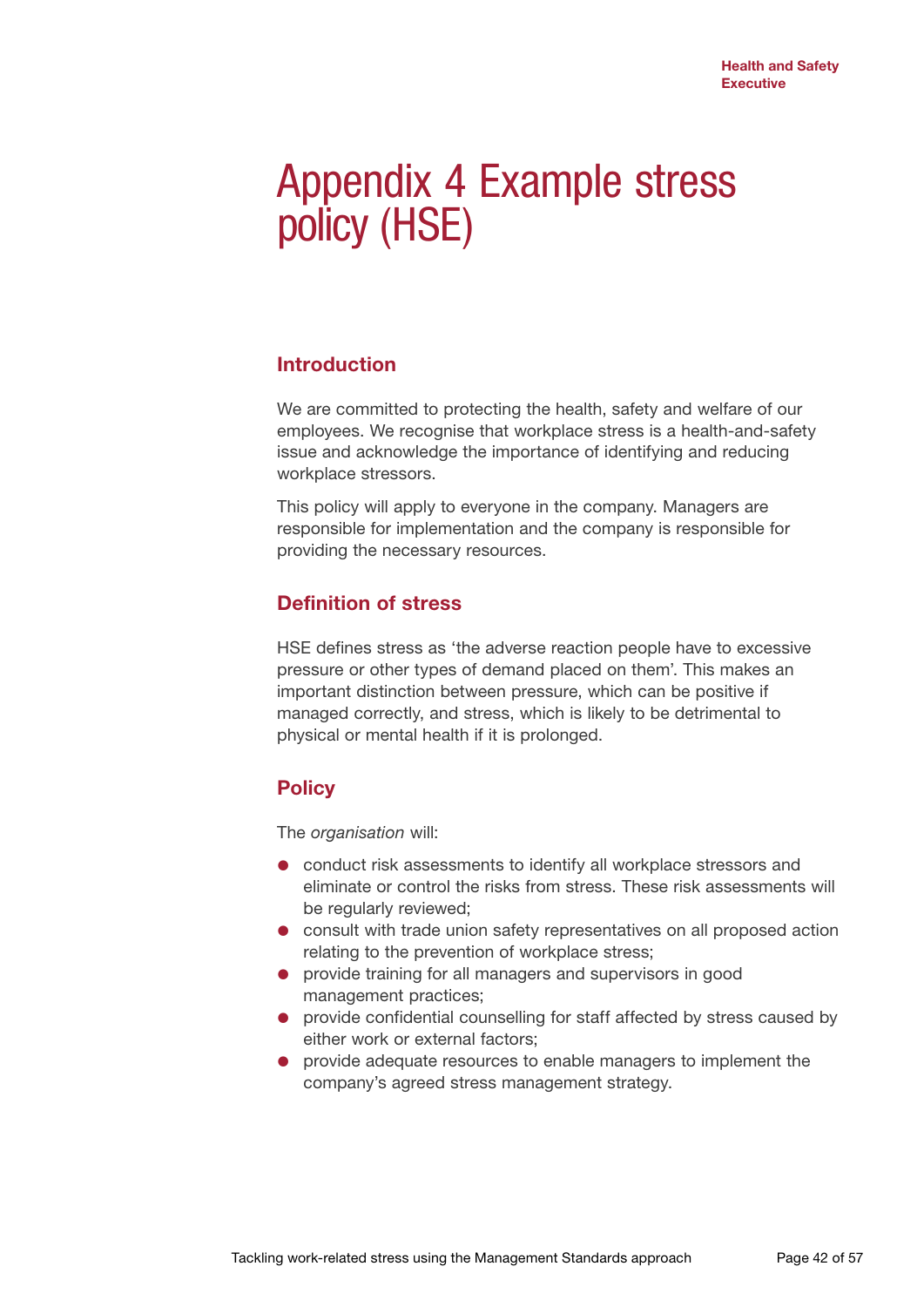# **Responsibilities**

*Managers* will:

- **•** conduct and implement recommendations of risks assessments within their area:
- ensure good communication between management and staff, particularly where there are organisational and procedural changes;
- ensure staff are fully trained to discharge their duties;
- ensure staff are provided with meaningful developmental opportunities;
- **•** monitor workloads to ensure that people are not overloaded or underutilised;
- discourage work-related contact with staff outside normal working hours or whilst on holiday;
- monitor working hours and overtime to ensure that staff are not overworking; monitor holidays to ensure that staff are taking their full entitlement;
- **•** attend training, as requested, in good management practice and health and safety;
- ensure that bullying and harassment is not tolerated within their jurisdiction.
- be vigilant and offer additional support to a member of staff experiencing stress outside work, eg bereavement or separation.

## *Occupational health and safety staff* will:

- **•** provide specialist advice and awareness training on stress;
- train and support managers in implementing stress risk assessments;
- support individuals who have been off sick with stress and advise them and their management on a planned return to work;
- refer to workplace counsellors or specialist agencies as required;
- monitor and review the effectiveness of measures to reduce stress;
- inform the employer and the health and safety committee of any changes and developments in the field of stress at work.

## *Human resources* will:

- **e** give guidance to managers on the stress policy;
- help monitor the effectiveness of measures to address stress by collating sickness absence statistics;
- advise managers and individuals on training requirements;
- **•** provide continuing support to managers and individuals in a changing environment and encourage referral to occupational workplace counsellors where appropriate.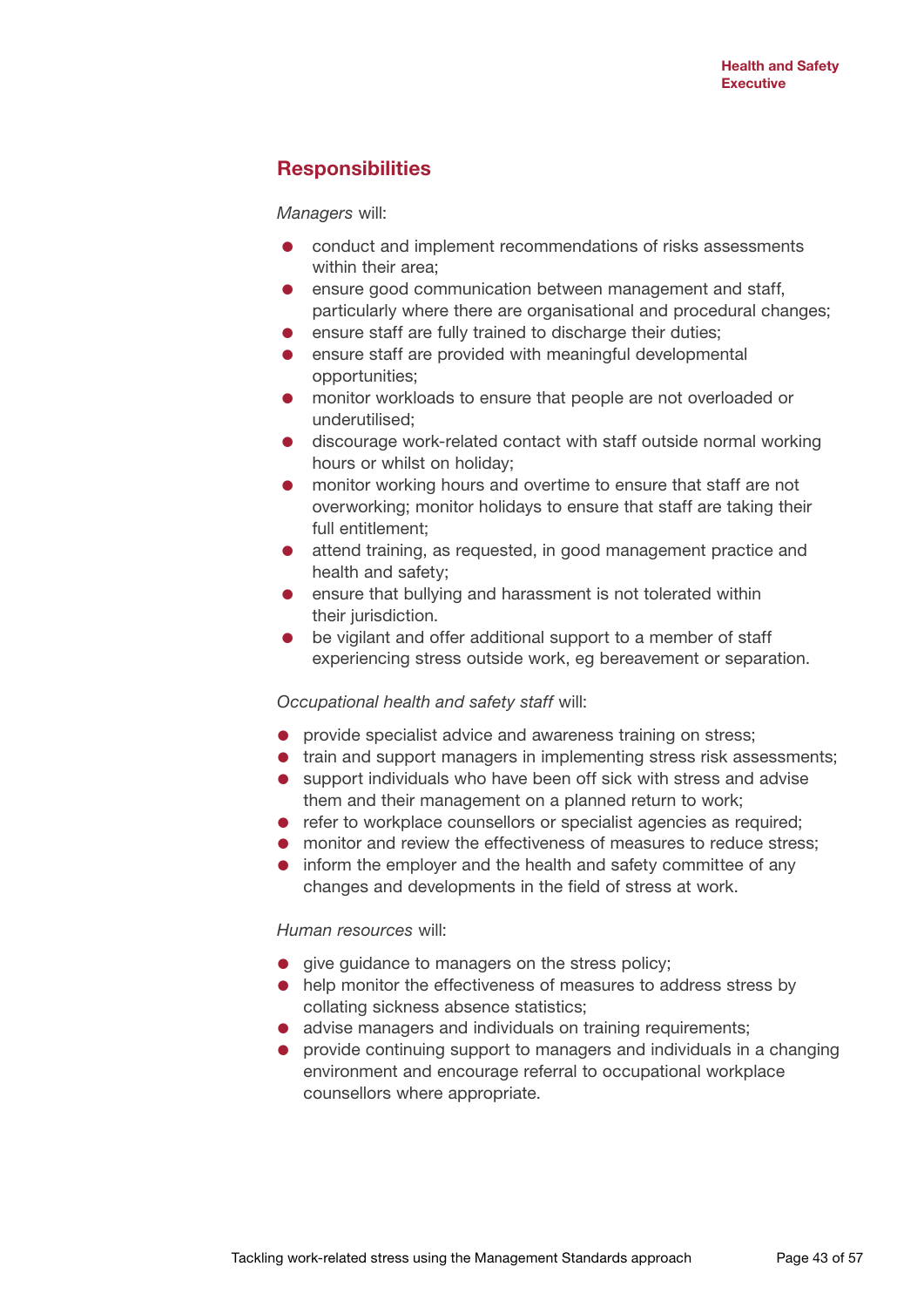### *Employees* will:

- raise issues of concern with your safety representative, line manager or occupational health;
- take an active part in the process of assessing the risk, eg completing surveys or providing honest feedback when requested;
- **•** accept opportunities for counselling when recommended.

## *Safety representatives:*

- must be meaningfully consulted on any changes to work practices or work design that could precipitate stress:
- must be able to consult with members on the issue of stress including conducting any workplace surveys;
- must be meaningfully involved in the risk assessment process;
- should be allowed access to collective and anonymous data from human resources;
- should be provided with paid time away from normal duties to attend any trade union training relating to workplace stress;
- should conduct joint inspections of the workplace at least every three months to ensure that environmental stressors are properly controlled.

*The safety committee* will:

- **•** involve representation or represent the views of all elements of the workforce;
- **•** perform a pivotal role in ensuring that this policy is implemented;
- oversee monitoring of the efficacy of the policy and other measures to reduce stress and promote workplace health and safety.

## **Signed by**

Managing Director:

Date:

Employee Representative:

Date: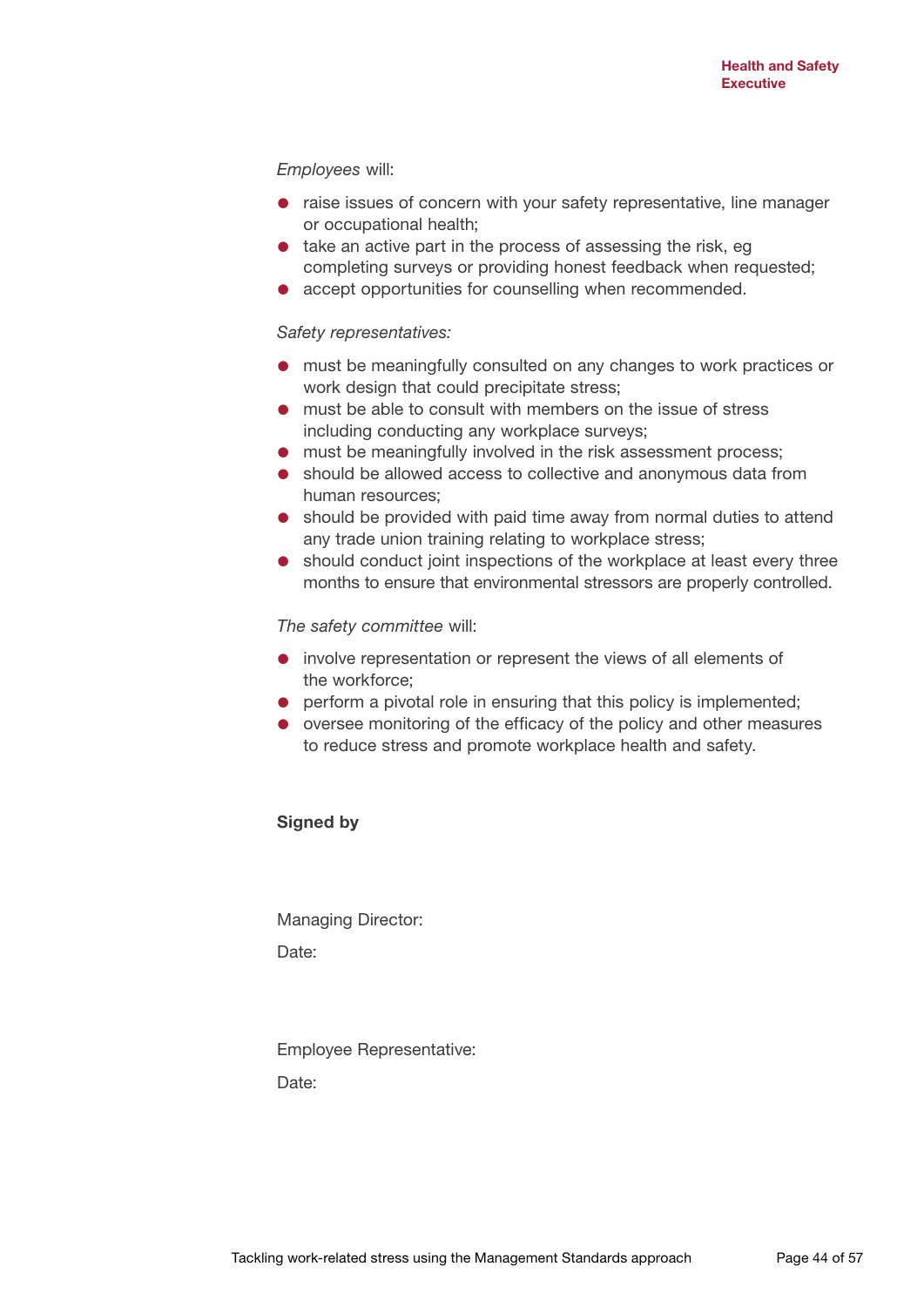# Appendix 5 Common stress factors

Answering 'yes' to any of the following questions may indicate that the role includes work-related stressors.

- 1 Is the role vocational, eg nurse, doctor, teacher etc?
- 2 Does the organisation offer a service?
- Does the role involve dealing with 'customers', or 'service users'?
- Do relatives/family members of those customers have direct access to employees?
- Does third-party violence, or the threat thereof, present a problem to employees?
- Do employees deal with complaints as a large percentage of their role?

3 Is the work reactive, ie does workload depend on customers and their individual issues?

4 Are employees issued mobile equipment that makes them contactable out of normal working hours?

- 5 Do customers (think they) have a right to the service, benefit, or product?
- Will customers be worse off if they do not receive the service?
- Are you imposing the service on customers?
- Does this limit their freedom of action in some way?
- Is the role 'regimented' for the customers?
- Is the employee's intervention unwelcome?

6 Are changes imposed on the work of the employee by outside regional or national bodies, authorities or 'headquarters'?

7 Is the organisation subject to periodic external scrutiny or inspection of performance?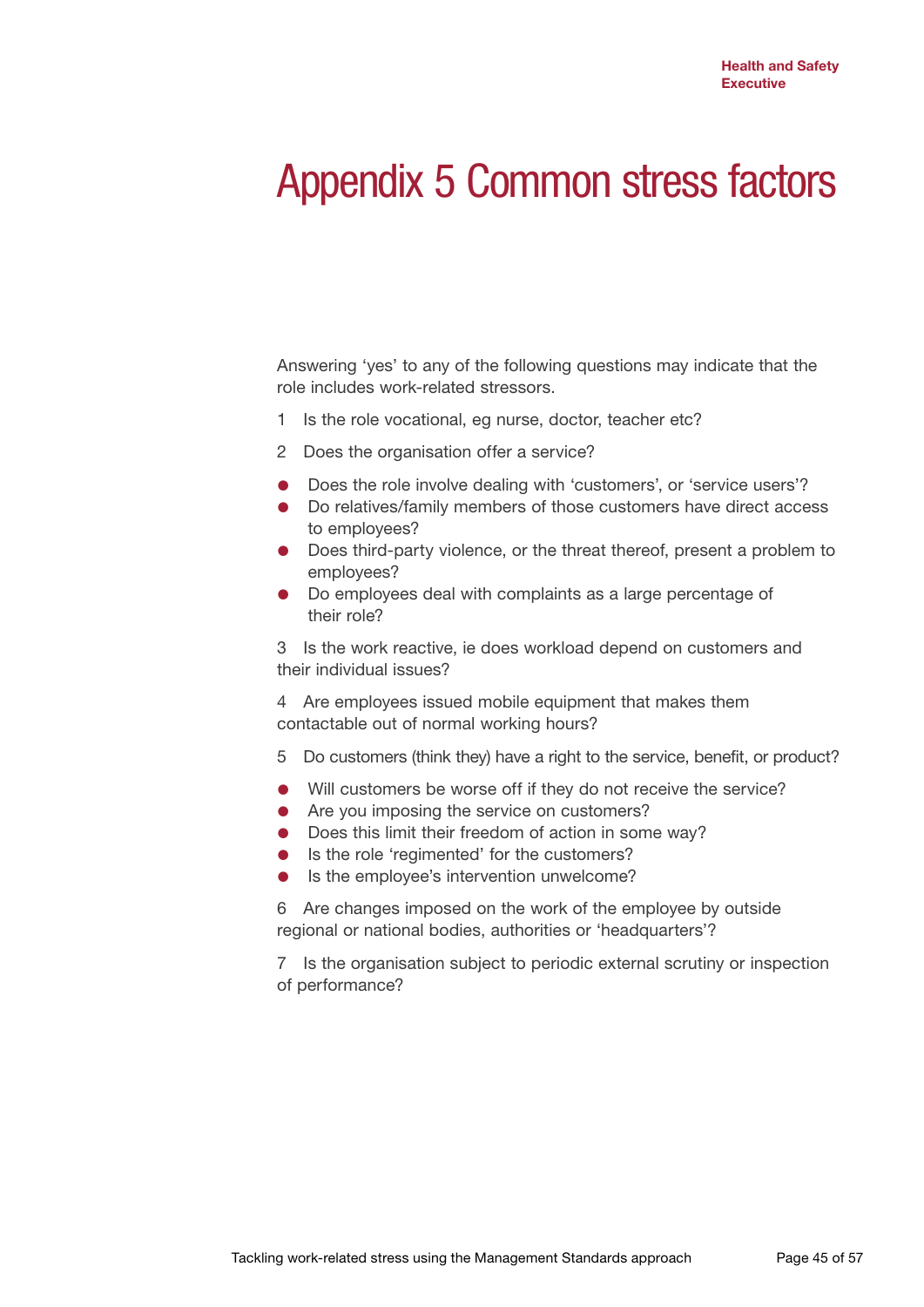8 Does the organisation have strictly imposed rules on sickness absence and/or performance?

Are pay rises linked to performance/attendance?

9 Does the organisation have a 'macho' approach to stress or mental ill health?

10 Has the organisation recently been subject to changes that have:

- increased the workload;
- reduced the size of the workforce but not the amount of work;
- **•** resulted in areas being understaffed;
- changed the type or rate of work;
- changed the way in which the work is completed?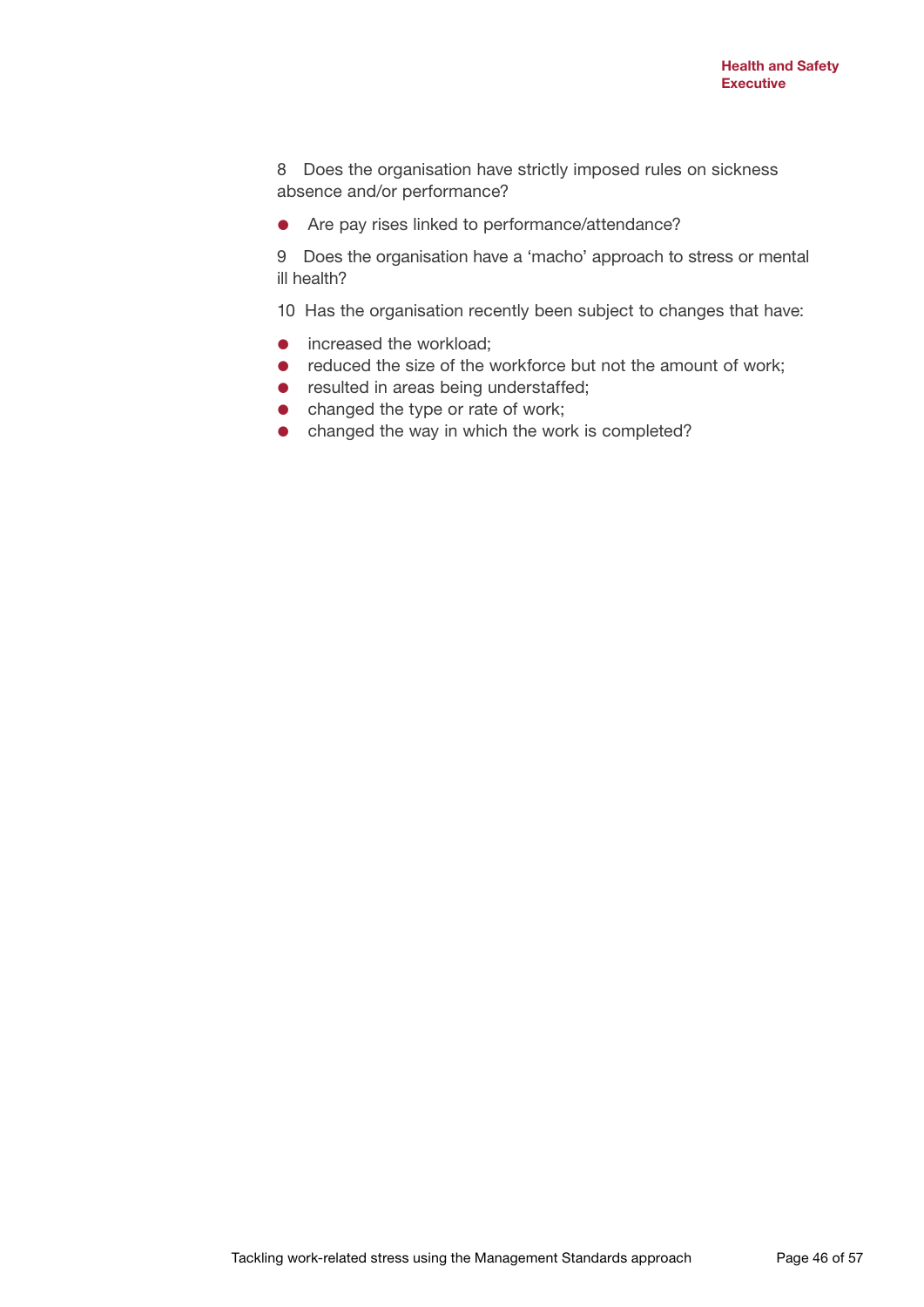# Appendix 6 The six Management Standards

# **1 Demands**

The following list of stages can be used to help allocate resources. It is not exhaustive. Further stages may be required for your organisation, or some listed may not be relevant or could be combined into a single step. It may be that for some staff the work done as part of the process would have been done anyway, eg compiling sickness absence data.

| The standard                 | Employees indicate that they are able to cope with the<br>demands of their jobs.                                                                                                                                                                                                                                                                                                                                                                                                                                                                                                                                                                                                                                        |
|------------------------------|-------------------------------------------------------------------------------------------------------------------------------------------------------------------------------------------------------------------------------------------------------------------------------------------------------------------------------------------------------------------------------------------------------------------------------------------------------------------------------------------------------------------------------------------------------------------------------------------------------------------------------------------------------------------------------------------------------------------------|
| What should be<br>happening  | The organisation provides employees with adequate<br>and achievable demands in relation to the agreed<br>hours of work.<br>People's skills and abilities are matched to the<br>job demands.<br>Jobs are designed to be within the capabilities<br>of employees.<br>Employees' concerns about their work environment<br>are addressed.                                                                                                                                                                                                                                                                                                                                                                                   |
| Ways to achieve the standard |                                                                                                                                                                                                                                                                                                                                                                                                                                                                                                                                                                                                                                                                                                                         |
| <b>Workload</b>              | Develop personal work plans to ensure staff know<br>what their job involves.<br>Hold weekly team meetings to discuss the<br>anticipated workload for the forthcoming week (and<br>to deal with any planned absences).<br>Hold regular meetings with individuals to discuss<br>their workload and any anticipated challenges.<br>Adjust work patterns to cope with peaks and<br>staff absences (this needs to be fair and agreed<br>with employees).<br>Ensure sufficient resources are available for staff to<br>be able to do their jobs (time, equipment etc).<br>Provide training (formal or informal) to help staff<br>prioritise, or information on how they can seek help if<br>they have conflicting priorities. |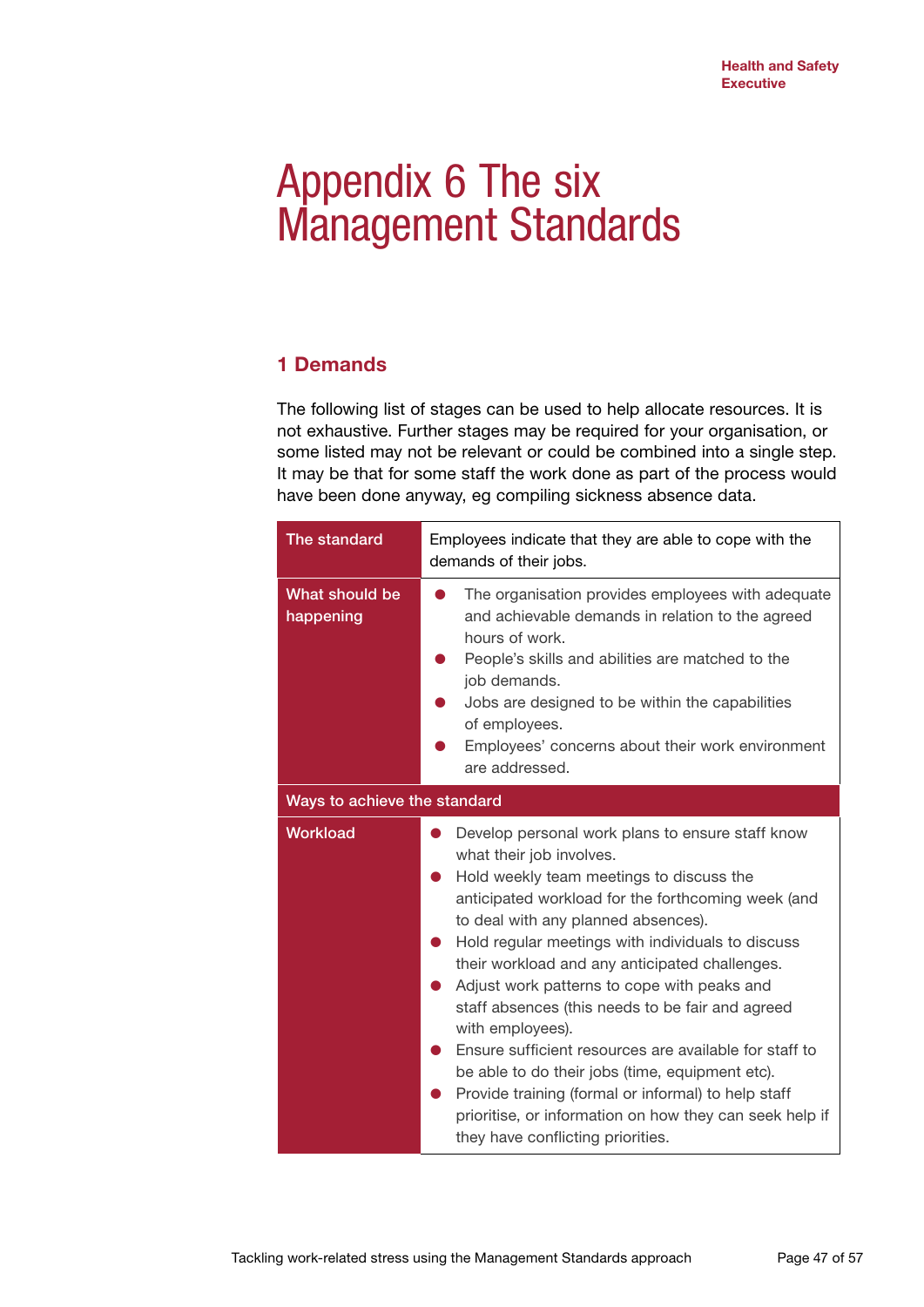| Competency                                     | Devise a system to keep training records up to date<br>to ensure employees are competent and comfortable<br>in undertaking the core functions of their job.<br>Consider implementing personal development/<br>training plans which require individuals to identify<br>opportunities which can then be discussed<br>with management.<br>Link training to performance monitoring<br>arrangements to ensure it is effective and sufficient. |
|------------------------------------------------|------------------------------------------------------------------------------------------------------------------------------------------------------------------------------------------------------------------------------------------------------------------------------------------------------------------------------------------------------------------------------------------------------------------------------------------|
| <b>Working patterns</b>                        | Review working hours and shift work systems - have<br>these been agreed with staff?<br>Consider changes to start and end times to help<br>employees to cope with pressures external to the<br>organisation (eg child care, poor commuting routes).<br>Develop a system to notify employees of unplanned<br>tight deadlines and any exceptional need to work<br>long hours.                                                               |
| <b>Physical</b><br>environment<br>and violence | Ensure your risk assessments for physical hazards<br>and risks are up to date.<br>Assess the risk of physical violence and verbal<br>abuse. Take steps to deal with this in consultation<br>with employees and others who can help (eg the<br>police, charities).<br>Provide training to help staff deal with and defuse<br>difficult situations (eg difficult phone calls,<br>aggressive customers).                                    |

## *Do:*

- allow regular breaks, especially when the work is complex or emotionally demanding;
- set realistic deadlines;
- design jobs that provide stimulation and opportunities for workers to use their skills to keep staff motivated and interested in their work;
- attend to the physical environment take steps to reduce unwanted distraction, disturbance, noise levels, vibration, dust etc where possible;
- assess the other inherent risks of the work, eg physical and verbal abuse, MSDs, and take steps to deal with them; these may be stressful and add to the problems;
- **•** provide support to those less experienced or under pressure;
- if you're a team-leader learn to say no to work if your team is already at full capacity.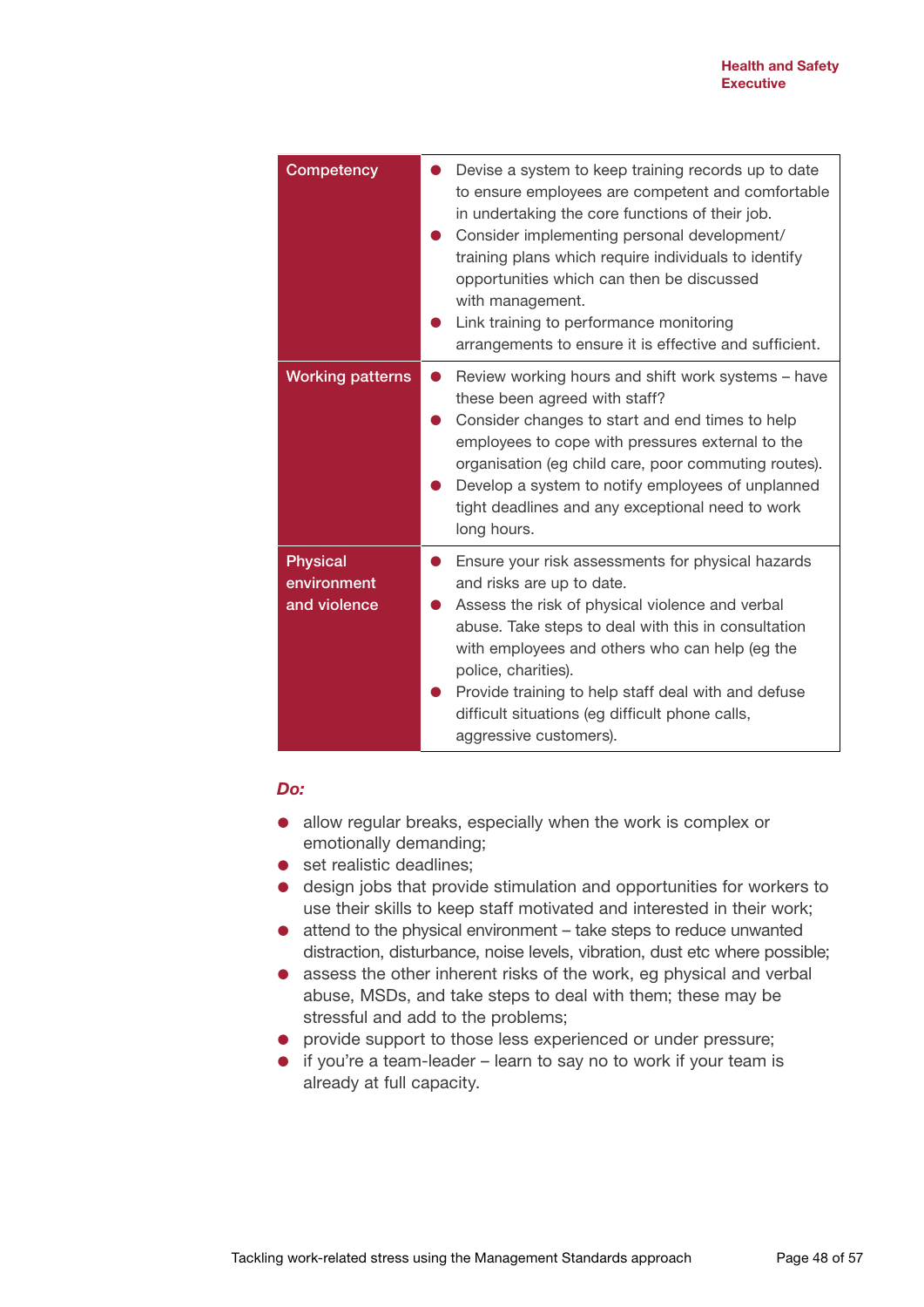## *Don't:*

- ask people to do tasks that they are not capable of or trained to do;
- allocate more work to a person or team unless they have the resources to cope with it;
- allow workers to 'cope' by working longer hours, starting earlier, finishing later, taking work home or working through breaks and lunch;
- **•** contact staff by phone or email (even when they have equipment provided by the employer) outside of working hours or when they are on leave or otherwise 'off duty'.

# **2 Control**

How much say does the person have over the way they do their work?

| The standard                    | Employees indicate that they are able to cope with the<br>demands of their jobs.                                                                                                                                                                                                                                                                                                                                                                                                                                                                                                                                                                                                                                                                                                                                                                                                                                                            |
|---------------------------------|---------------------------------------------------------------------------------------------------------------------------------------------------------------------------------------------------------------------------------------------------------------------------------------------------------------------------------------------------------------------------------------------------------------------------------------------------------------------------------------------------------------------------------------------------------------------------------------------------------------------------------------------------------------------------------------------------------------------------------------------------------------------------------------------------------------------------------------------------------------------------------------------------------------------------------------------|
| What should be<br>happening     | Where possible, employees have control over their pace<br>of work, eg have a say over when breaks can be taken.<br>Employees are encouraged to use their skills and<br>initiative to do their work.<br>Where possible, employees are encouraged to<br>develop new skills to help them undertake new and<br>challenging pieces of work.<br>The organisation encourages employees to develop<br>their skills.<br>Employees are consulted over their work patterns.                                                                                                                                                                                                                                                                                                                                                                                                                                                                            |
| Ways to achieve<br>the standard | Agree systems that enable staff to have a say over the<br>way their work is organised and undertaken, eg through<br>project meetings, one-to-ones, performance reviews.<br>Hold regular discussion forums during the planning<br>stage of projects to talk about the anticipated output<br>and methods of working. Provide opportunities for<br>discussion and input.<br>Allocate responsibility to teams rather than individuals<br>to take projects forward:<br>discuss and define teams at the start of a project;<br>$\bullet$<br>• agree objectives and roles;<br>· agree timescales;<br>agree the provision of managerial support, eg<br>$\bullet$<br>through regular progress meetings.<br>Talk about the way decisions are made $-$ is there<br>scope for more involvement?<br>Talk about the skills people have and if they believe<br>they are able to use these to good effect.<br>How else would they like to use their skills? |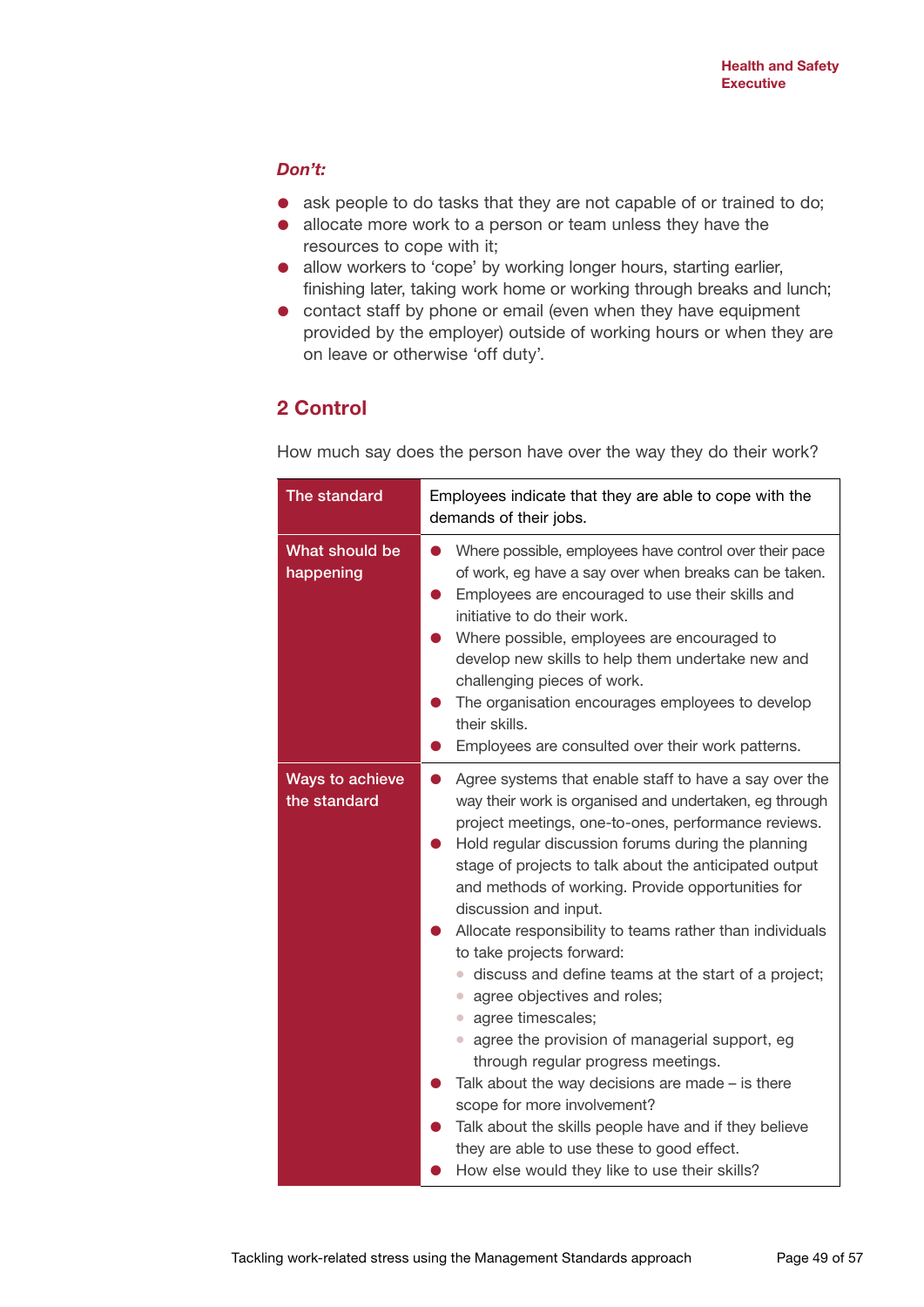### *Do:*

- allow staff some control over the pace of their work;
- allow and encourage staff to participate in decision-making, especially where it affects them, eg those about the way they work;
- negotiate shift-work schedules that do not impose on staff.

### *Don't:*

- monitor employees' movements in detail (including breaks);
- monitor working style, unless necessary (eg where there are child-protection needs);
- ask staff to stay late without notice.

# **3 Support**

Includes encouragement, sponsorship and resources provided by the organisation, line management and colleagues.

| The standard                | Employees indicate that they receive adequate information<br>and support from their colleagues and superiors.                                                                                                                                                                                                                                                                                                                                                                   |
|-----------------------------|---------------------------------------------------------------------------------------------------------------------------------------------------------------------------------------------------------------------------------------------------------------------------------------------------------------------------------------------------------------------------------------------------------------------------------------------------------------------------------|
| What should be<br>happening | The organisation has policies and procedures to<br>adequately support employees.<br>Systems are in place to enable and encourage<br>managers to support their staff.<br>Systems are in place to enable and encourage<br>employees to support their colleagues.<br>Employees know what support is available and how<br>and when to access it.<br>Employees know how to access the required<br>resources to do their job.<br>Employees receive regular and constructive feedback. |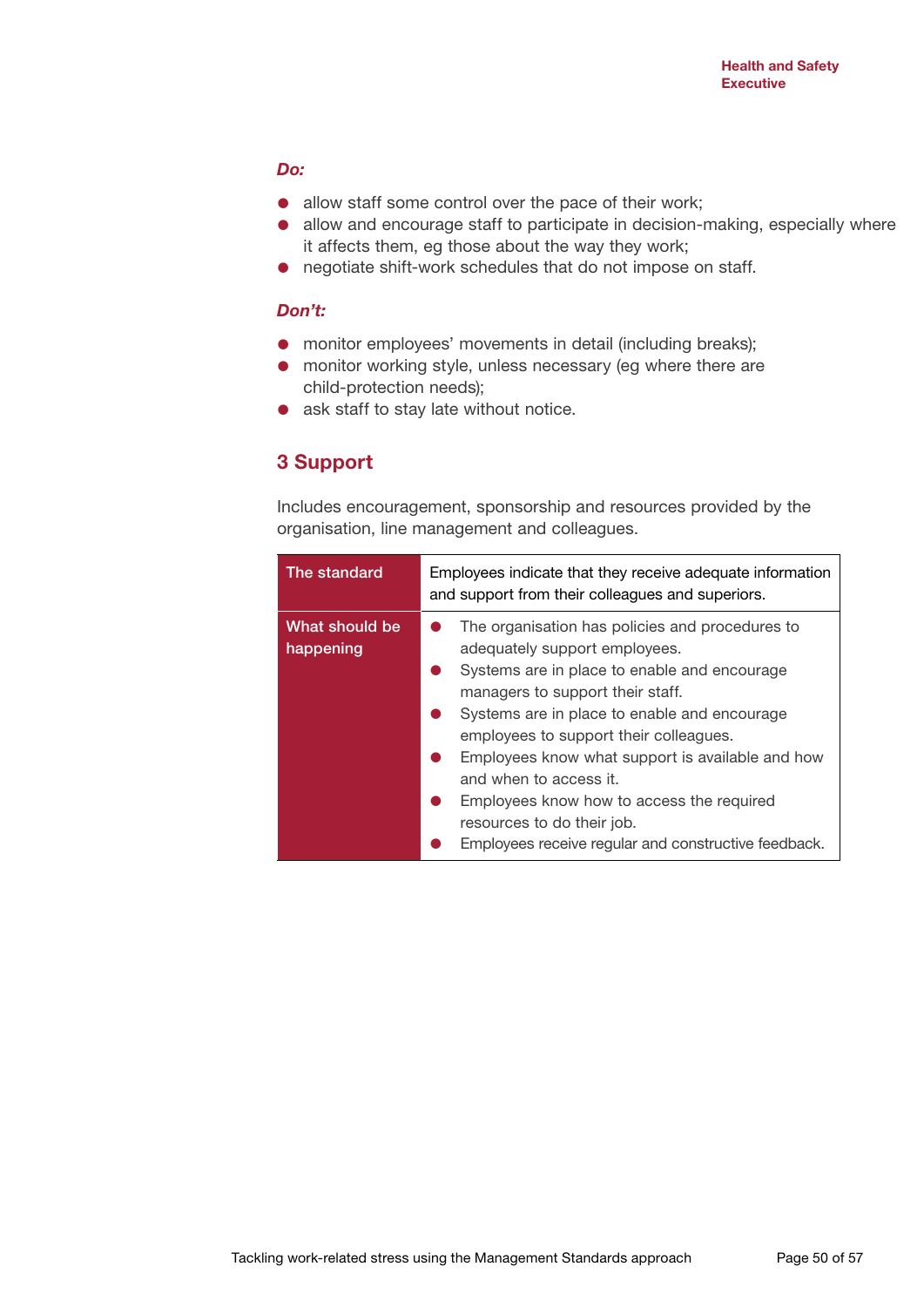Ways to achieve the standard ● Hold regular one-to-one and team meetings to talk about any emerging issues or pressures. Include 'work-related stress/emerging pressures' as a standing item for staff meetings and/or performance reviews. Seek examples of how people would like to, or have, received good support from managers or colleagues – can these be adopted across the unit? Ask how employees would like to access managerial support, eg 'open door' policies or agreed times when managers are able to discuss emerging issues or pressures. **Introduce flexibility in work schedules** (where possible) to enable staff to cope with domestic commitments. **O** Develop training arrangements and refresher sessions to ensure training and competencies are up to date and appropriate for the core functions of employees' jobs. Talk about ways the organisation could provide support if someone is experiencing problems outside work. Disseminate information on other areas of support (human resources department, occupational health, trained counsellors, charities). Offer training in basic counselling skills/access to counsellors.

## *Do:*

- **e** ensure staff receive sufficient training to undertake the core functions of their job;
- provide constructive, supportive advice at annual appraisal;
- **•** provide flexibility in work schedules, where possible;
- allow phased return to work after long-term sickness absence;
- hold regular liaison/team meetings;
- provide opportunities for career development;
- deal sensitively with staff experiencing problems outside work.

## *Don't:*

- trivialise the problems of others;
- discriminate, or allow other to discriminate, against people for any reason.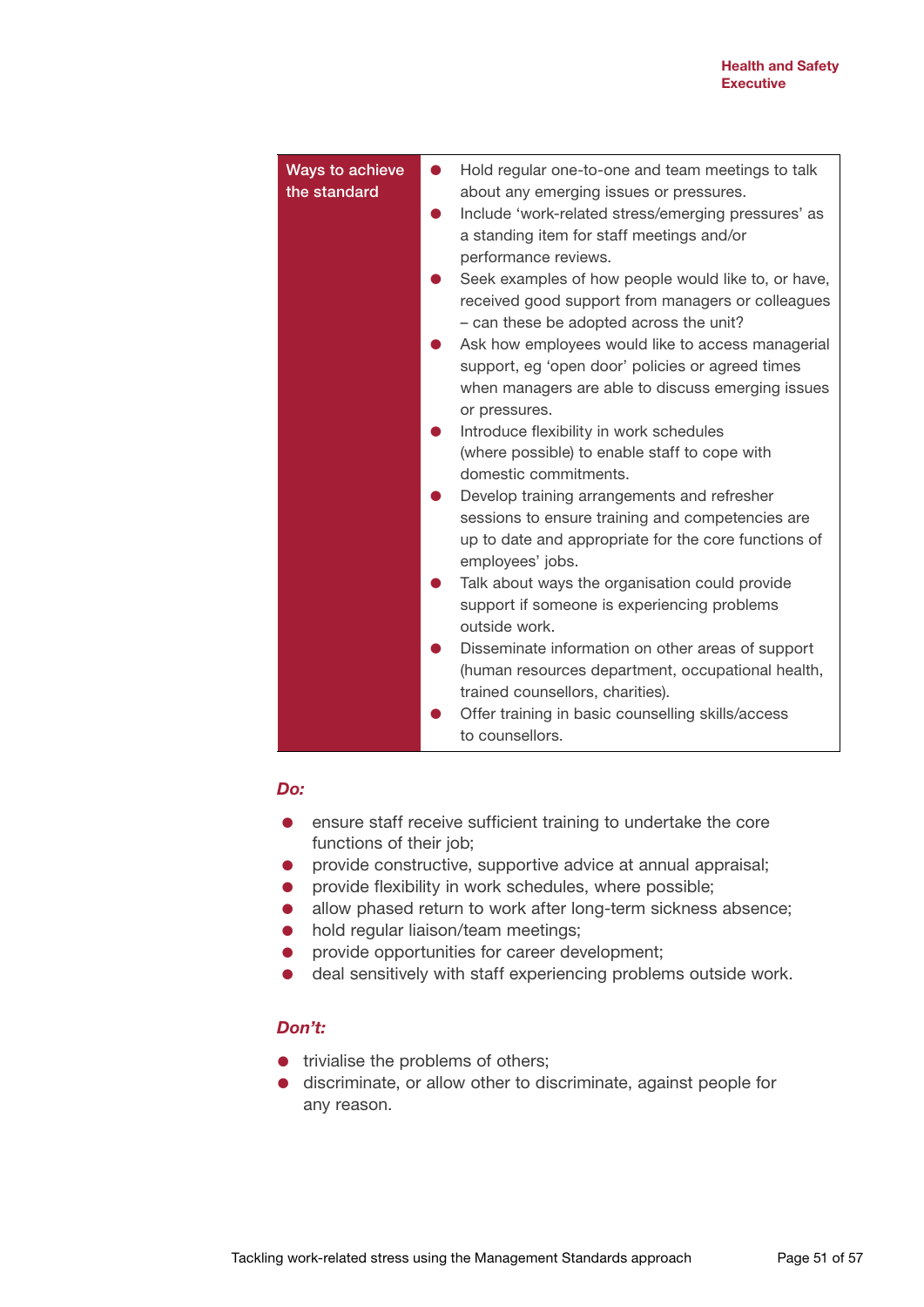# **4 Relationships**

Includes promoting positive working to avoid conflict and dealing with unacceptable behaviour.

| The standard                                 | Employees indicate that they are not subjected to<br>unacceptable behaviours, eg bullying at work.                                                                                                                                                                                                                                                                                                                                                                                                                                                                                                                                                                                                                                                                                                    |
|----------------------------------------------|-------------------------------------------------------------------------------------------------------------------------------------------------------------------------------------------------------------------------------------------------------------------------------------------------------------------------------------------------------------------------------------------------------------------------------------------------------------------------------------------------------------------------------------------------------------------------------------------------------------------------------------------------------------------------------------------------------------------------------------------------------------------------------------------------------|
| What should be<br>happening                  | The organisation promotes positive behaviours at<br>work to avoid conflict and ensure fairness.<br>Employees share information relevant to their work.<br>The organisation has agreed policies and<br>procedures to prevent or resolve unacceptable<br>behaviour.<br>Systems are in place to enable and encourage<br>managers to deal with unacceptable behaviour.<br>Systems are in place to enable and encourage<br>employees to report unacceptable behaviour.                                                                                                                                                                                                                                                                                                                                     |
| Ways to achieve<br>the standard<br>happening | Develop a written policy for dealing with<br>unacceptable behaviour and grievance and<br>disciplinary procedures for reporting incidents<br>- communicate these to staff.<br>Agree and implement a confidential system for<br>people to report unacceptable behaviour.<br>Agree and implement procedures to prevent,<br>or quickly resolve, conflict at work - communicate<br>this to staff.<br>Encourage good communication and provide<br>appropriate training to aid skill development<br>(eg listening skills, confidence building).<br>Select or build teams which have the right blend of<br>expertise and experience for new projects.<br>Discuss how individuals work together and how they<br>can build positive relationships.<br>Identify ways to celebrate success (eg informal lunches). |

## *Do:*

- encourage good, honest, open communication at all levels in work teams;
- **•** provide opportunities for social interactions among workers;
- **•** provide support for staff who work in isolation;
- **•** create a culture where colleagues trust and encourage each other;
- agree which behaviours are unacceptable and ensure people are aware of these and how to report incidents.

## *Don't:*

• allow any bullying behaviour or harassment.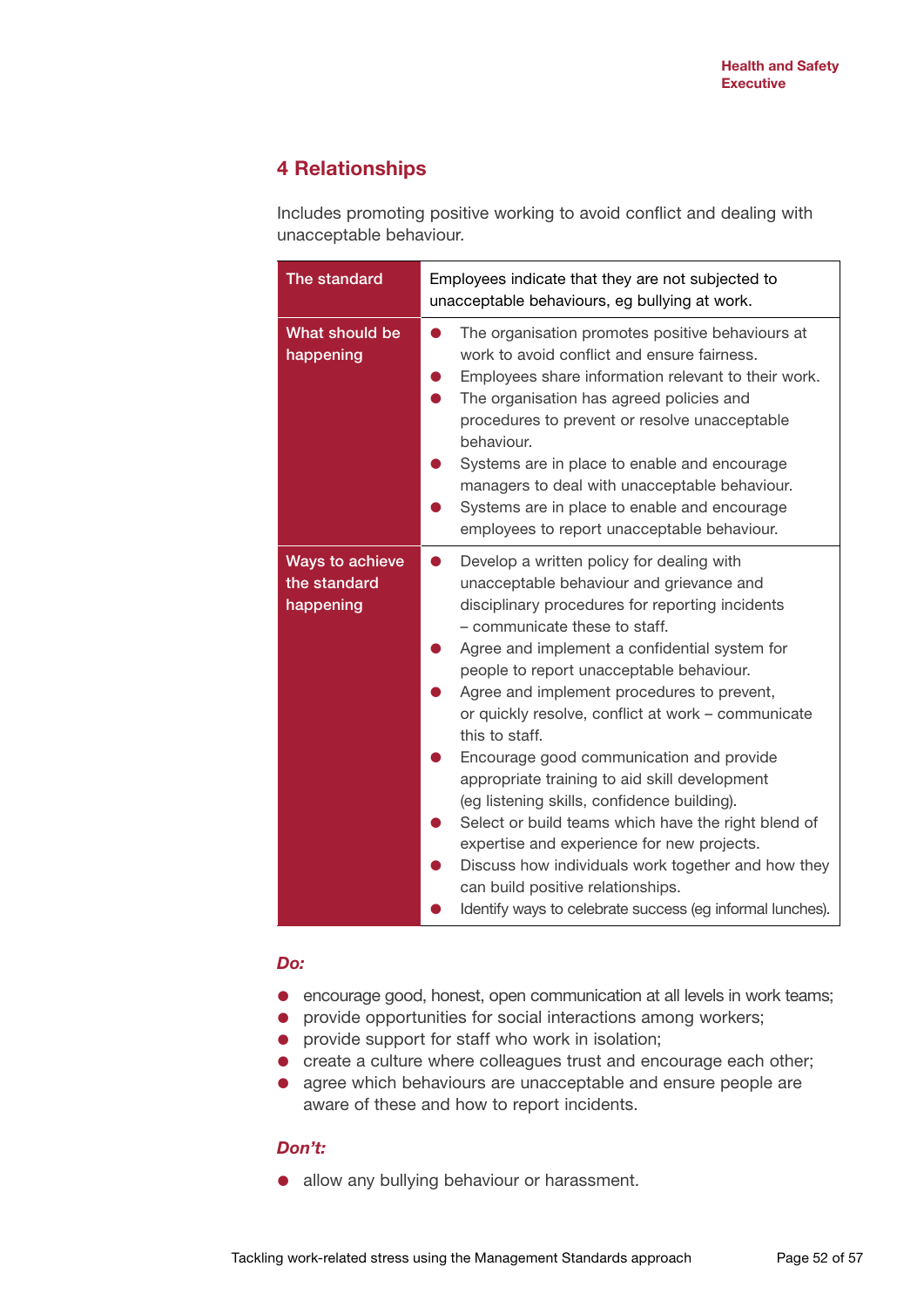# **5 Role**

Do people understand their role within the organisation? Does the organisation ensure the person does not have conflicting roles?

| The standard                           | Employees indicate that they understand their role<br>and responsibilities.                                                                                                                                                                                                                                                                                                                                                                                                                                                                                                                                                                                                                                                                                                                        |
|----------------------------------------|----------------------------------------------------------------------------------------------------------------------------------------------------------------------------------------------------------------------------------------------------------------------------------------------------------------------------------------------------------------------------------------------------------------------------------------------------------------------------------------------------------------------------------------------------------------------------------------------------------------------------------------------------------------------------------------------------------------------------------------------------------------------------------------------------|
| What should be<br>happening            | The organisation ensures that, as far as possible,<br>the different requirements it places upon employees<br>are compatible.<br>The organisation provides information to enable<br>employees to understand their role and responsibilities.<br>The organisation ensures that, as far as possible, the<br>requirements it places upon employees are clear.<br>Systems are in place to enable employees to raise<br>concerns about any uncertainties or conflicts they<br>have in their role and responsibilities.                                                                                                                                                                                                                                                                                   |
| <b>Ways to achieve</b><br>the standard | Hold team meetings to enable members to clarify their<br>role and discuss any role conflict.<br>Display team/department targets and objectives to help<br>clarify unit and individual role.<br>Agree specific standards of performance for jobs and<br>individual tasks and review periodically.<br>Introduce personal work plans which are aligned to the<br>outputs of the unit.<br>Introduce or revise job descriptions to ensure the core<br>functions and priorities are clear.<br>Hold regular one-to-one meetings to ensure individuals<br>are clear about their role and know what is planned for<br>the coming months.<br>Develop suitable induction arrangements for new<br>staff – make sure all members of the team<br>understand the role and responsibilities of the<br>new recruit. |

#### *Do:*

- provide a clear job description and define work objectives (eg through a personal work plan);
- define work structures clearly, so that all team members know who is doing what, and why;
- give all new members of staff a thorough induction to your organisation;
- avoid competing demands, such as situations where it is difficult to meet the needs of the business and the customer.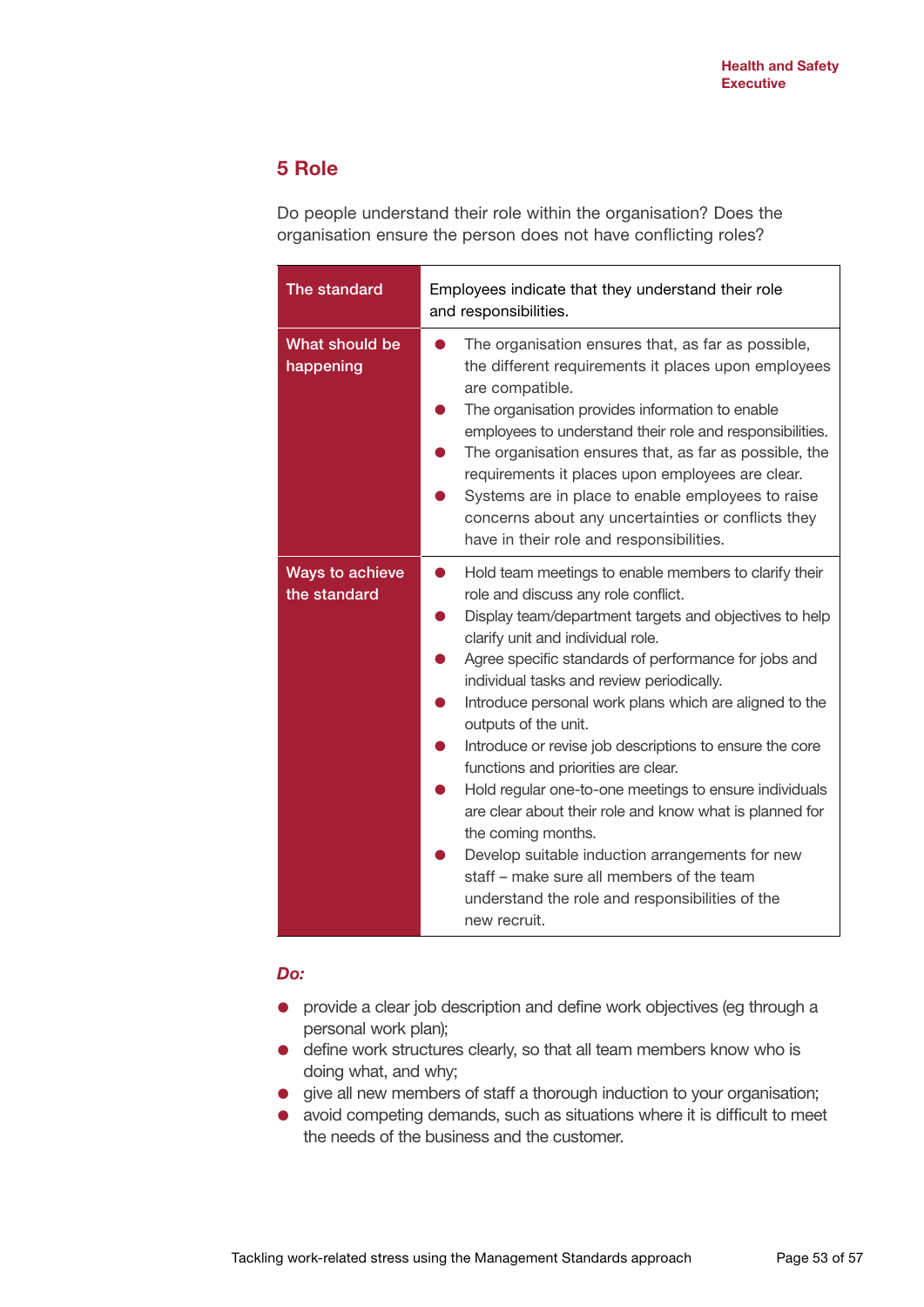## *Don't:*

 make changes to the scope of someone's job, or their responsibilities (eg at promotion) without making sure that the individual knows what is required of them, and accepts it.

# **6 Change**

How is organisational change (large or small) managed and communicated?

| The standard                    | Employees indicate that the organisation engages them<br>frequently when undergoing an organisational change.                                                                                                                                                                                                                                                                                                                                                                                                                                                                                                                                                                                                                                                                                                                              |
|---------------------------------|--------------------------------------------------------------------------------------------------------------------------------------------------------------------------------------------------------------------------------------------------------------------------------------------------------------------------------------------------------------------------------------------------------------------------------------------------------------------------------------------------------------------------------------------------------------------------------------------------------------------------------------------------------------------------------------------------------------------------------------------------------------------------------------------------------------------------------------------|
| What should be<br>happening     | The organisation provides employees with timely<br>●<br>information to enable them to understand the<br>reasons for proposed changes.<br>The organisation ensures adequate employee<br>consultation on changes and provides opportunities<br>for employees to influence proposals.<br>Employees are aware of the probable impact of any<br>changes to their jobs. If necessary, employees are<br>given training to support any changes in their jobs.<br>Employees are aware of timetables for changes.<br>Employees have access to relevant support<br>during changes.                                                                                                                                                                                                                                                                    |
| Ways to achieve<br>the standard | Ensure all staff are aware of why the change is<br>happening - agree a system for doing this.<br>Define and explain the key steps of the change.<br>Ensure employee consultation and support is a key<br>$\bullet$<br>element of the programme.<br>Establish a system to communicate new<br>developments quickly.<br>Agree methods of communication (eg meetings,<br>notice boards, letters, email, feedback forums) and<br>frequency (eg weekly, monthly).<br>Ensure staff are aware of the impact of the change<br>on their jobs.<br>Provide a system to enable staff to comment and ask<br>questions before, during and after the change, eg for<br>staff who want to raise their concerns.<br>Review unit and individual work plans after the<br>change to ensure objectives are clear and workloads<br>are appropriately distributed. |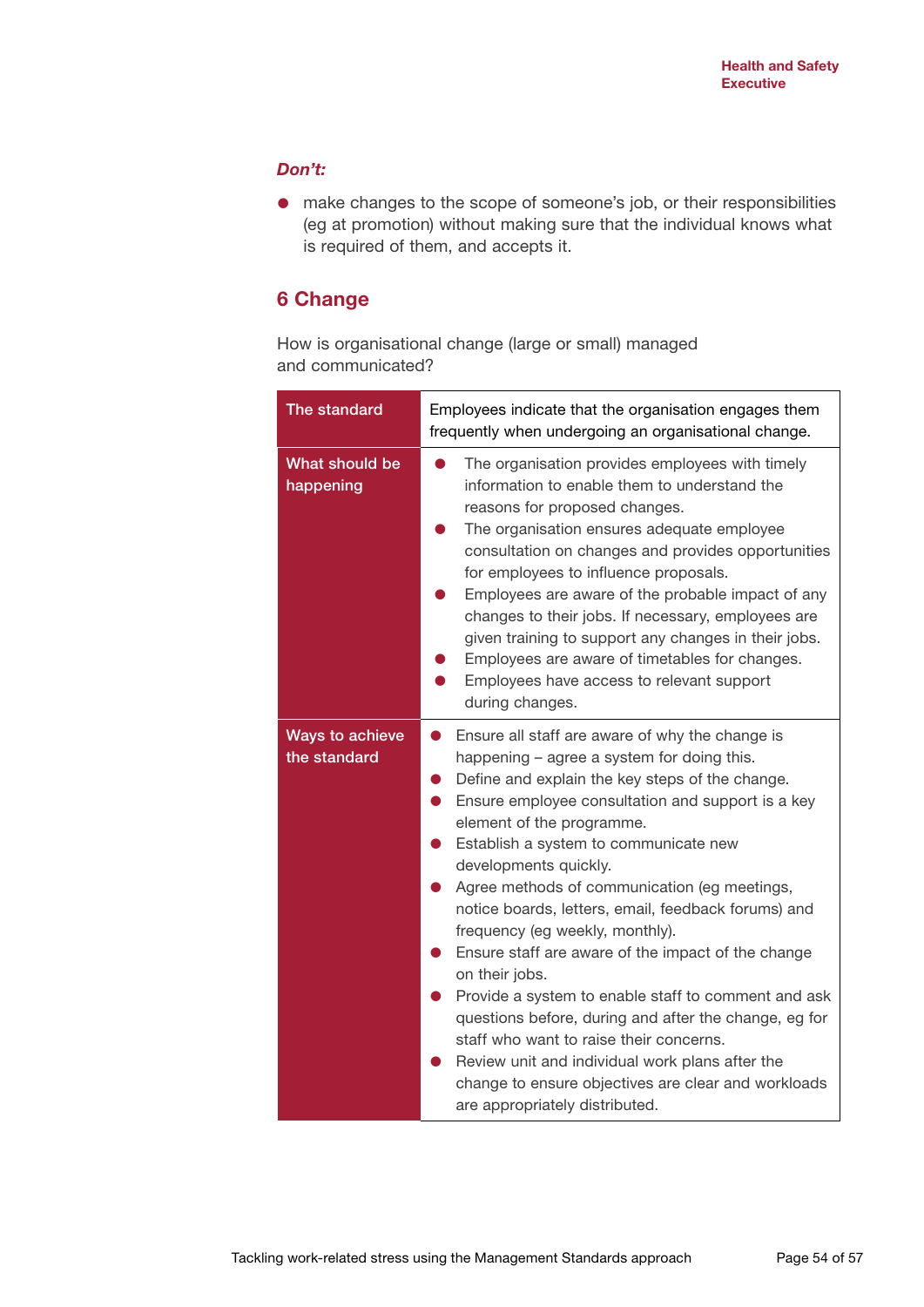### *Do:*

- explain what the organisation wants to achieve and why it is essential that the change(s) takes place;
- consult staff at an early stage, and throughout the change process;
- involve staff in the planning process so that they understand how their work fits in;
- explain timescales and how changes will impact directly on them.

## *Don't:*

- $\bullet$  delay communicating new developments;
- underestimate the effects of minor changes.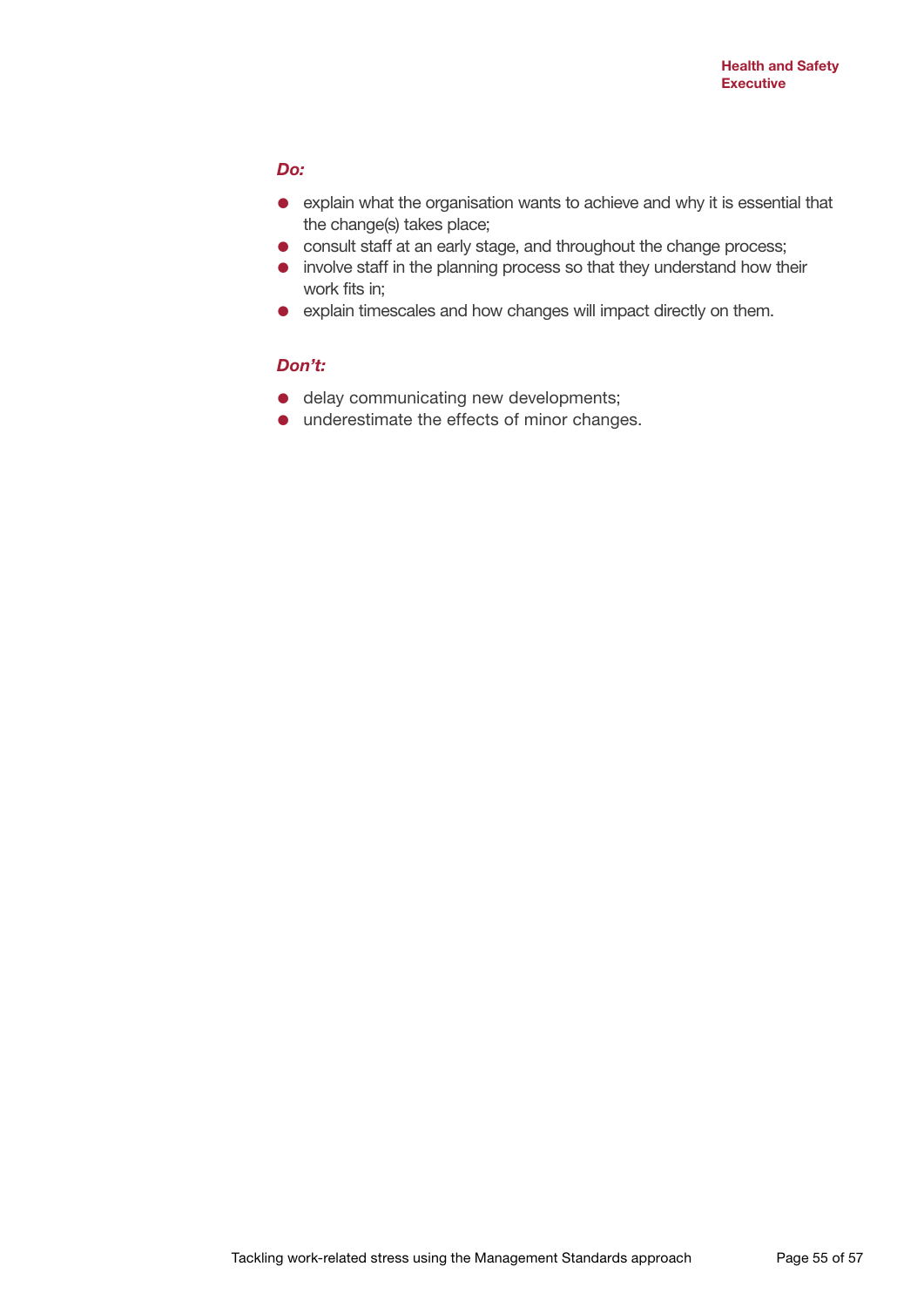# **References**

- 1 Work-related stress [www.hse.gov.uk/stress](http://www.hse.gov.uk/stress)
- 2 Statistics [www.hse.gov.uk/statistics/causdis/stress/index.htm](http://www.hse.gov.uk/statistics/causdis/stress/index.htm)
- 3 The Management Standards [www.hse.gov.uk/stress/standards/index.htm](http://www.hse.gov.uk/stress/standards/index.htm)
- 4 Risk assessment checklist [www.hse.gov.uk/stress/pdfs/checklist.pdf](http://www.hse.gov.uk/stress/pdfs/checklist.pdf)
- 5 Steering groups [www.hse.gov.uk/stress/standards/pdfs/](http://www.hse.gov.uk/stress/standards/pdfs/steeringgroups.pdf) [steeringgroups.pdf](http://www.hse.gov.uk/stress/standards/pdfs/steeringgroups.pdf)
- 6 Communications and policies [www.hse.gov.uk/stress/standards/](http://www.hse.gov.uk/stress/standards/communications.htm ) [communications.htm](http://www.hse.gov.uk/stress/standards/communications.htm )
- 7 HSE Management Standards indicator tool [www.hse.gov.uk/stress/](http://www.hse.gov.uk/stress/standards/pdfs/indicatortool.pdf ) [standards/pdfs/indicatortool.pdf](http://www.hse.gov.uk/stress/standards/pdfs/indicatortool.pdf )
- 8 Tools and templates: HSE analysis tool [www.hse.gov.uk/stress/](http://www.hse.gov.uk/stress/standards/downloads.htm ) [standards/downloads.htm](http://www.hse.gov.uk/stress/standards/downloads.htm )
- 9 Action plan template [www.hse.gov.uk/stress/standards/pdfs/](http://www.hse.gov.uk/stress/standards/pdfs/actionplan.pdf) [actionplan.pdf](http://www.hse.gov.uk/stress/standards/pdfs/actionplan.pdf)